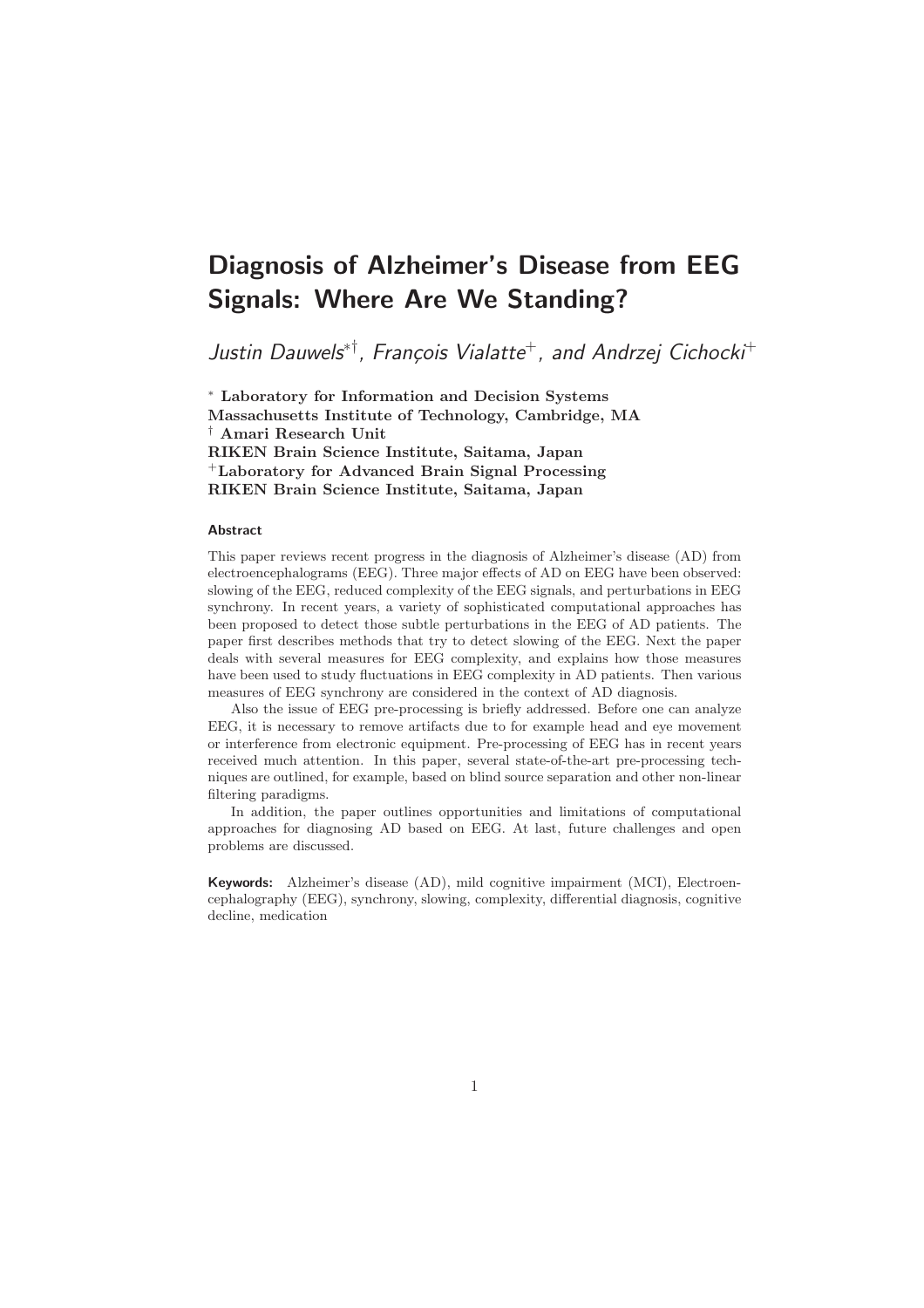# List of Abbreviations

- AD: Alzheimer's disease
- AERP: auditory event-related potential (ERP)
- ARMA model: autoregressive-moving average model
- BESA: Brain Electric Source Analysis
- BSS: blind source separation
- DTF: directed transfer function
- DTI: diffusion tensor imaging
- ECG: electrocardiogram
- EEG: electroencephalogram
- EMG: electromyogram
- EP: evoked potential
- EOG: electro-oculogram
- ERD: event-related desynchronization
- ERP: event-related potential
- ffDTF: full-frequency directed transfer function (DTF)
- GFS: global field synchrony
- LORETA: low-resolution brain electromagnetic tomography
- MCI: mild cognitive impairment
- MMSE: mini mental state examination
- MRI: magnetic resonance imaging
- PCA: principal component analysis
- PDC: partial directed coherence
- PLI: phase lag index
- PMCI: progressive mild cognitive impairment (MCI)
- REM sleep: rapid eye movement sleep
- SES: stochastic event synchrony
- SMC: subjective memory complaints
- SMCI: stable mild cognitive impairment (MCI)
- SPECT: single photon emission computed tomography
- SSR: steady-state response
- TMS: transcranial magnetic stimulation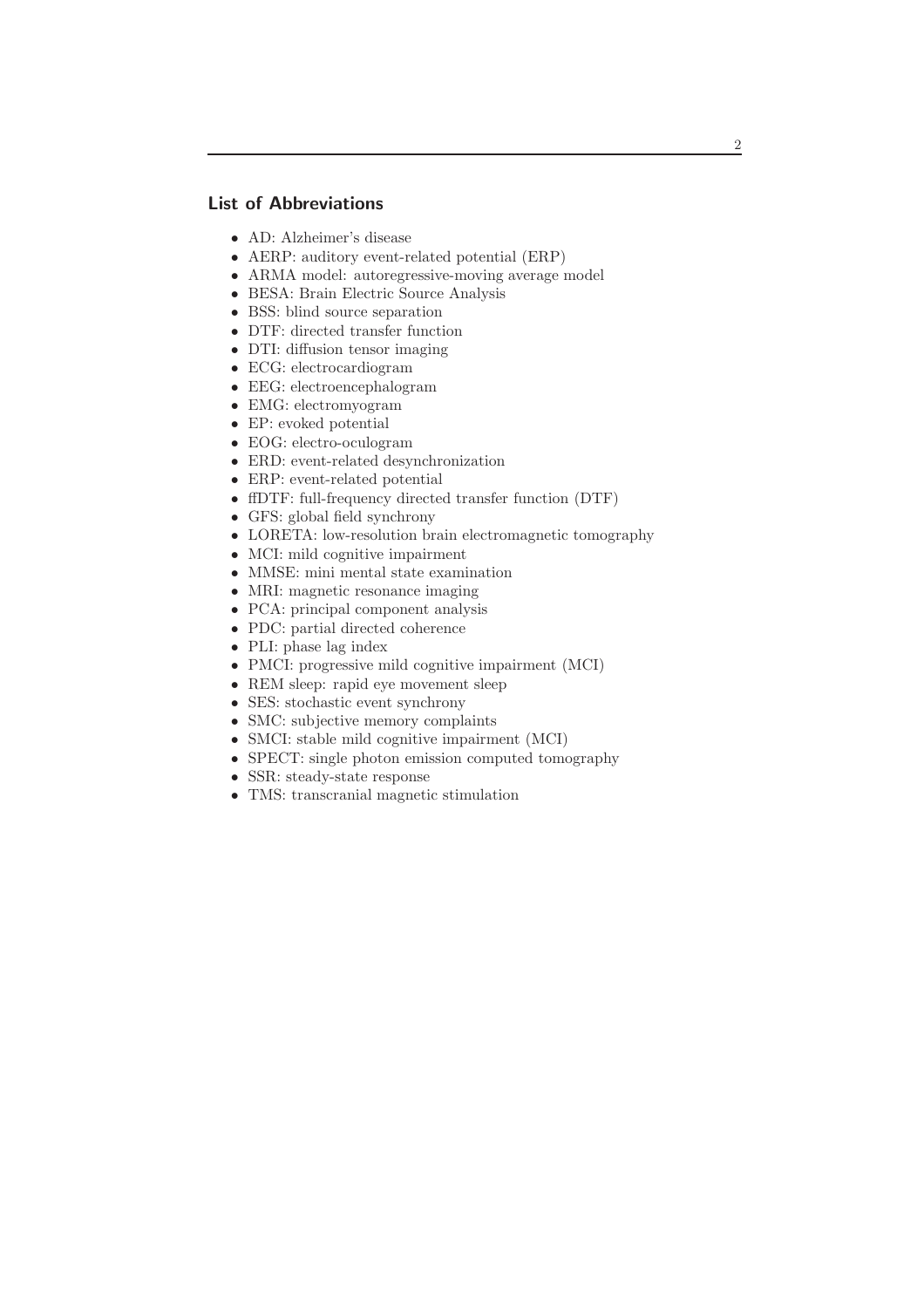### 1 Introduction

Alzheimer's disease (AD) is a neuro-degenerative disease, the most common form of dementia, third most expensive disease and sixth leading cause of death in the United States. It affects more than 10% of Americans over age 65, nearly 50% of people older than 85, and it is estimated that the prevalence of the disease will triple within the next 50 years [1, 2]. While no known cure exists for Alzheimer's disease, a number of medications are believed to delay the symptoms (and perhaps causes) of the disease.

The progression of the disease can be categorized in four different stages. The first stage is known as Mild Cognitive Impairment (MCI), and corresponds to a variety of symptoms — most commonly memory loss — which do not significantly alter daily life. Between 6 and 25% of people affected with MCI progress to AD every year. The next stages of Alzheimer's disease (Mild and Moderate AD) are characterized by increasing cognitive deficits, and decreasing independence, culminating in the patient's complete dependence on caregivers and a complete deterioration of personality (Severe AD) [3].

Diagnosis of MCI and AD is important for several reasons [4, 5, 6, 7, 8]:

- A positive diagnostic gives the patient and his family time to inform themselves about the disease, to make life and financial decisions related to the disease, and to plan for the future needs and care of the patients.
- A negative diagnostic may ease anxiety over memory loss associated with aging. It also allows for early treatments of reversible conditions with similar symptoms (such as thyroidal problems, depression, and nutrition or medication problems).
- Current symptoms-delaying medications have a given time frame during which they are effective. Early diagnosis of AD helps ensure prescription of these medications when they are most useful.
- Early diagnosis of AD also allows prompt treatment of psychiatric symptoms such as depression or psychosis, and as such reduces the personal and societal costs of the disease.
- As research progresses, preventive therapies may be developed. Early diagnosis raises the chance of treating the disease at a nascent stage, before the patient suffers permanent brain damage.
- Finally, as institutionalization accounts for a large part of health care costs incurred because of AD, by preserving patients' independence longer and preparing families for the needs of AD patients, timely diagnosis further decreases the societal cost of the disease.

Medical diagnosis of Alzheimer's disease is hard, and symptoms are often dismissed as normal consequences of aging. Diagnosis is usually performed through a combination of extensive testing and eliminations of other possible causes. Psychological tests such as Mini Mental State Examinations (MMSE), blood tests, spinal fluid, neurological examination, and increasingly, imaging techniques are used to help diagnose the disease [9, 10, 11, 12, 13].

In the last years, several research groups have started investigating the potential of electroencephalograms (EEGs) for diagnosing AD. Since EEG recording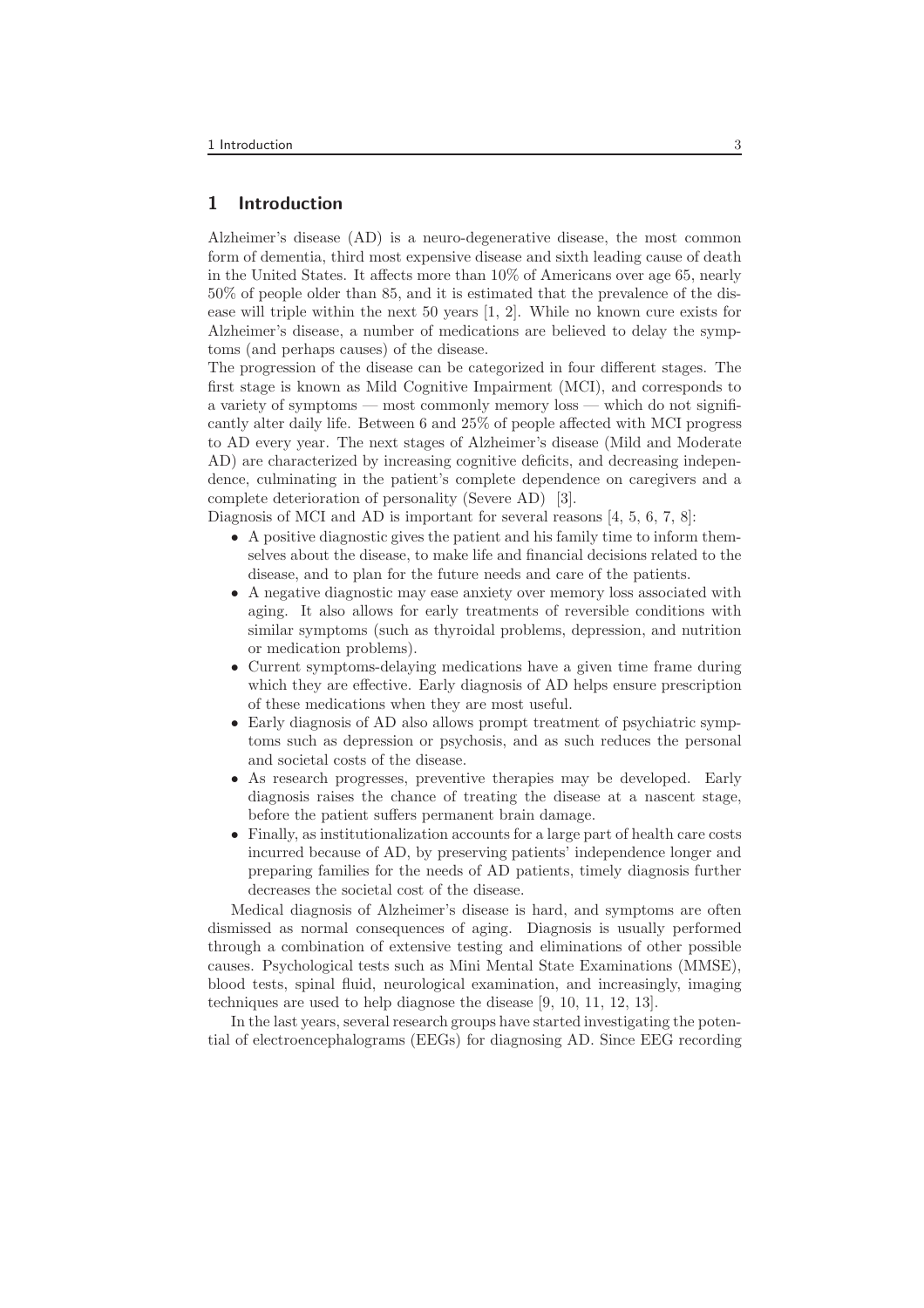systems are inexpensive and (potentially) mobile, EEG may potentially be used as a tool to screen a large population for the risk of AD.

In this paper, we review and assess the progress that has been made in recent years in diagnosing AD from EEG signals. Studies have shown that AD has (at least) three major effects on EEG (see [14] for an in-depth review): slowing of the EEG, enhanced complexity of the EEG signals, and perturbations in EEG synchrony. Those effects, however, are not always easily detectable: there tends to be large variability among AD patients. As a result, none of those phenomena allow at present to reliably diagnose AD at an early stage. Many recent studies have investigated how to improve the sensitivity of EEG for detecting AD. In this paper we review and assess those studies.

The paper is structured as follows. We start by reviewing various methods to preprocess EEG signals (Section 2): before EEG signals can be analyzed, they need to be appropriately filtered and artifacts need to be removed. Next we review several state-of-the-art signal processing methods to detect perturbations in EEG signals caused by AD; we will treat the three major effects of AD on EEG separately: slowing of the EEG (Section 3), enhanced complexity of the EEG signals (Section 4), and perturbations in EEG synchrony (Section 5). We assess the potential and limitation of such computational approaches (Section 6), and address remaining challenges and open problems (Section 7). At the end of the paper, we offer some concluding remarks (Section 8).

This paper is one of the few studies in recent years to provide an overview and critical assessment of various state-of-the-art signal processing methods for diagnosing AD from EEG signals (see [15, 16, 17] for related earlier reviews).

### 2 Preprocessing

Before EEG signals can be analyzed, they need to be appropriately processed, for example, to remove artifacts; this section is devoted to such preprocessing methods. We first explain why preprocessing is necessary, and then we outline the state-of-the-art in EEG preprocessing. At the end of this section, we briefly address EEG preprocessing in the context of diagnosing AD.

# 2.1 Need for Preprocessing

EEG recordings typically not only contain electrical signals from the brain, but also several unwanted signals [18, 19, 20, 21]:

- interference from electronic equipment, as for example the 50 or 60Hz power supply signals,
- electromyographic (EMG) signals evoked by muscular activity,
- ocular artifacts, due to eye movement or blinking.

Those unwanted components may bias the analysis of the EEG, and may lead to wrong conclusions [21, 22]. Consequently, artifact rejection is an important issue in biomedical [23] and clinical [24] applications of EEG.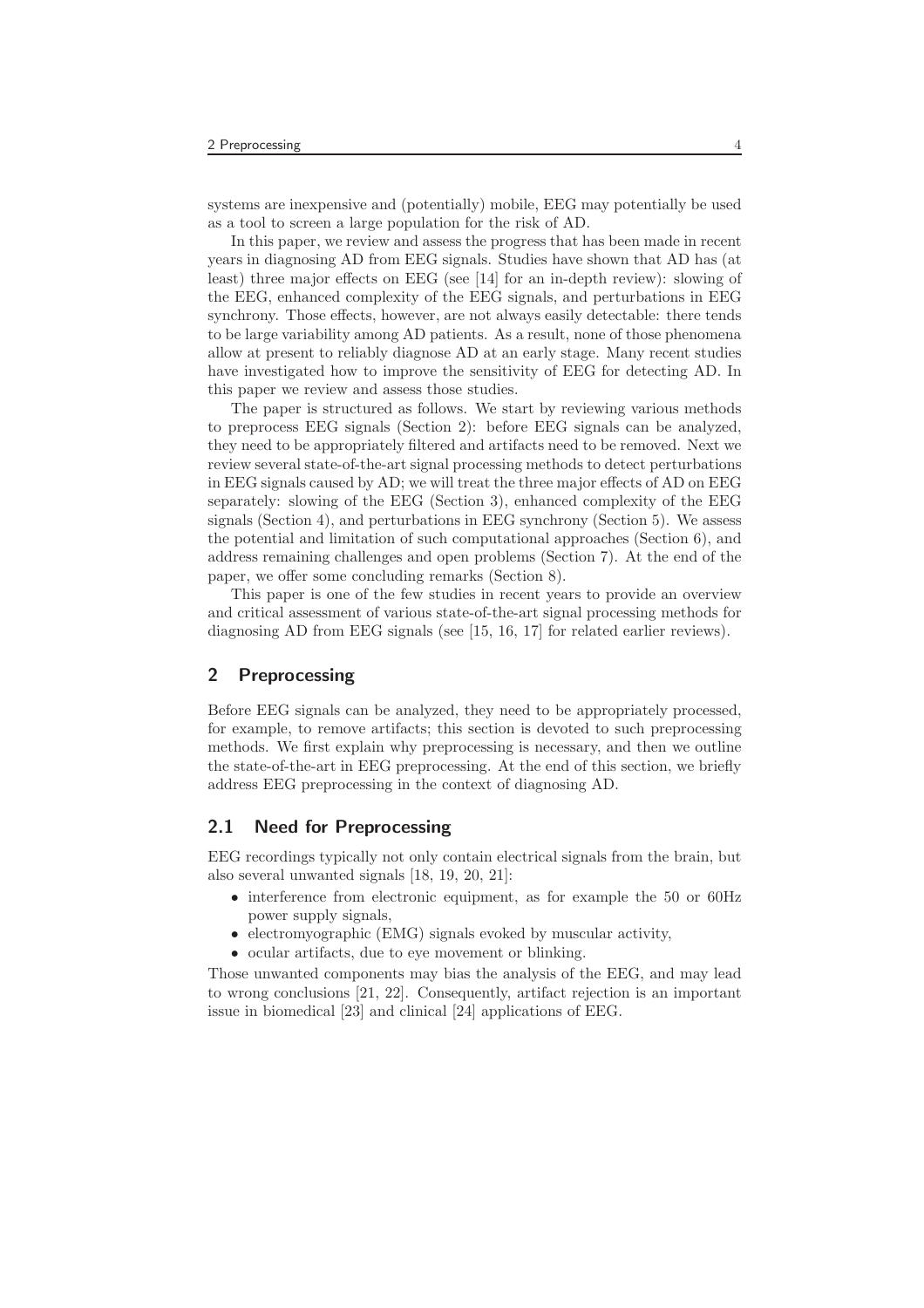It is often believed that EMG activity is confined to high frequencies (above 20 or 40Hz); therefore, one often applies a low-pass filter to the EEG, with the aim of removing EMG and other artifacts. Several studies have shown, however, that the frequency range of EMG is in fact much wider than commonly believed [25, 26, 27, 24]:

- EMG from skeletal muscles, recorded from the skin, has a frequency distribution from 0 to more than 200Hz; this EMG signal contains several distinct components: a delta range component (0–5 Hz), probably associated with common drive to the motor units; an alpha component (about 10 Hz), believed to be associated with motor unit firing and physiological tremor; a beta component (20–30 Hz), referred to as EMG beta rhythm; a gamma component (35-60 Hz), commonly referred to as Piper rhythm.
- EMG from facial muscles also shows a broad frequency distribution, with two peaks corresponding to the EMG beta and Piper rhythms.

Interestingly, muscle artifacts during resting EEG conditions seem to be mostly generated by temporalis and frontalis muscles [28, 29]. Therefore, EMG activity can usually be recognized by its peripheral location on EEG scalp topographs [24].

A related issue is "blurring" or "volume conduction", i.e., the spreading of cortical sources as their voltage propagates to the scalp. This spreading can result in spurious coupling between electrodes, due to a common source influencing two electrodes and producing apparently synchronous activity. As a consequence, it is difficult to relate perturbations in EEG synchrony to physiological phenomena. One option is to try to infer the electrical activity inside the brain; in particular, one commonly assumes that the EEG is generated by a limited number of sources ("source model"), and one tries to localized those sources. Various inverse methods have been developed for this purpose. However, all of those methods have their own drawbacks, and volume conduction remains hard to handle. We will return to this issue in Section 5.3.

# 2.2 Preprocessing Methods

We describe here various preprocessing techniques to remove unwanted signals from EEG.

#### 2.2.1 Filtering

The spurious 50 or 60Hz power supply signals are typically removed by a bandstop filter, which is a filter that passes most frequencies unaltered, but attenuates those in a specific range (e.g., at 50 or 60Hz) to very low levels. However, other artifacts such as EMG signals and ocular artifacts typically affect a large frequency band and their spectrum may vary over time. Therefore, band-stop filters are usually not effective to eliminate such artifacts.

One is often interested in specific frequency bands in the EEG, such as 4–8Hz (theta), 8–10Hz (alpha 1), 10–12Hz (alpha 2), 12–30Hz (beta), and 30– 100Hz (gamma) [30]. Such frequency bands are usually extracted by a bandpass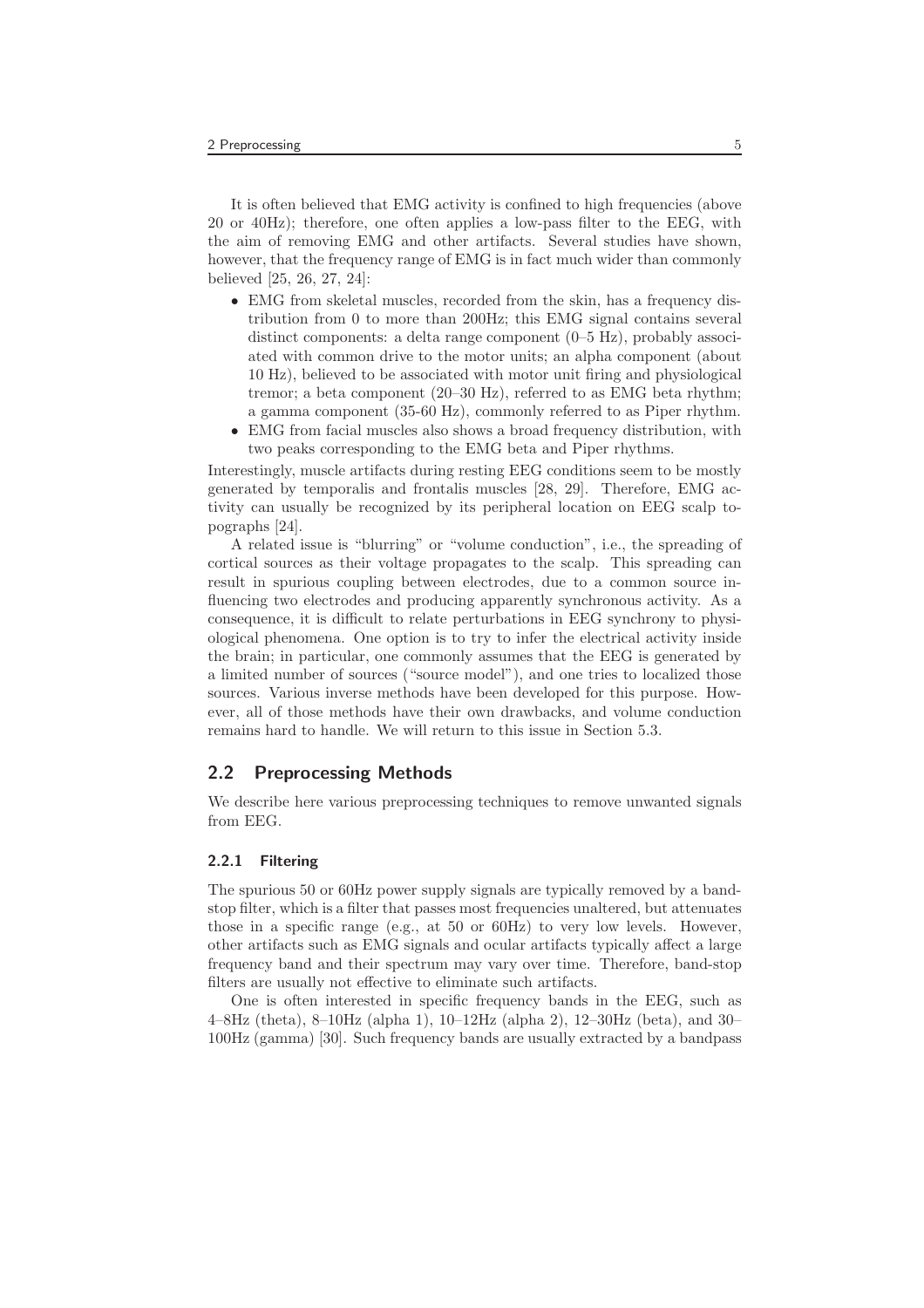filter, which is a filter that passes frequencies within a certain range and rejects (attenuates) frequencies outside that range.

### 2.2.2 Artifact Suppression

To reduce artifacts, one may simply ask the subjects to suppress eye movement or blinking and to keep still. However, this approach is problematic: in clinical studies, subjects may have difficulties to follow those guidelines. Moreover, suppressing eye movement or blinking may significantly distort brain activity [18, 19], since it requires attention from the subject.

#### 2.2.3 Artifact Rejection

Alternatively, one often rejects corrupted epochs or trials, detected by visual inspection. Also this approach is problematic: first of all, this method results in loss of data, and therefore, it may not be applicable if the number of trials is low. Moreover, visual inspection is subjective and time consuming [20]. To overcome those issues, an automatic objective criterion is sometimes used; in particular, one often detects artifacts by means of a threshold: signals above a certain threshold are considered to be spurious. Unfortunately, such simple automatic criterion was shown not to be capable of detecting muscle artifacts [21].

Instead of rejecting epochs contaminated by artifacts, one may try to remove artifacts. Various approaches to artifact removal have been proposed:

- adaptive filtering [31, 32, 33], in particular Kalman filtering [34, 35],
- regression [36, 37, 38, 39],
- blind source separation  $(BSS; see, e.g., [40, 41, 42]).$

In the following, we describe those three approaches to artifact removal.

#### 2.2.4 Adaptive Filtering

Artifacts may be detected in frequency domain. However, the spectrum of artifacts is a priori unknown. Therefore, applying a fixed filter to EEG data would not be effective to remove artifacts; a fixed filter is highly effective to remove power supply signals, as we mentioned earlier, since those signals appear at a particular frequency (50Hz or 60Hz). To remove artifacts, on the other hand, the filter needs to adapt to the spectrum of the recorded EEG: it should attenuate the recorded EEG in frequency ranges that mostly contain artifacts [31, 32, 33]. For instance, instead of using an online notch filter centered at a fixed frequency, one may apply an offline notch filter whose characteristics are determined by the spectrum of the recorded EEG. One may additionally use EOG (electro-oculographic) or EMG measurements to design the adaptive filter, since those measurements are usually strongly correlated with artifacts. Adaptive filters can be designed in various ways; one approach is based on the assumption that EEG signals can be well described by a linear model [34, 35], in particular, an autoregressive-moving average model (ARMA); such model is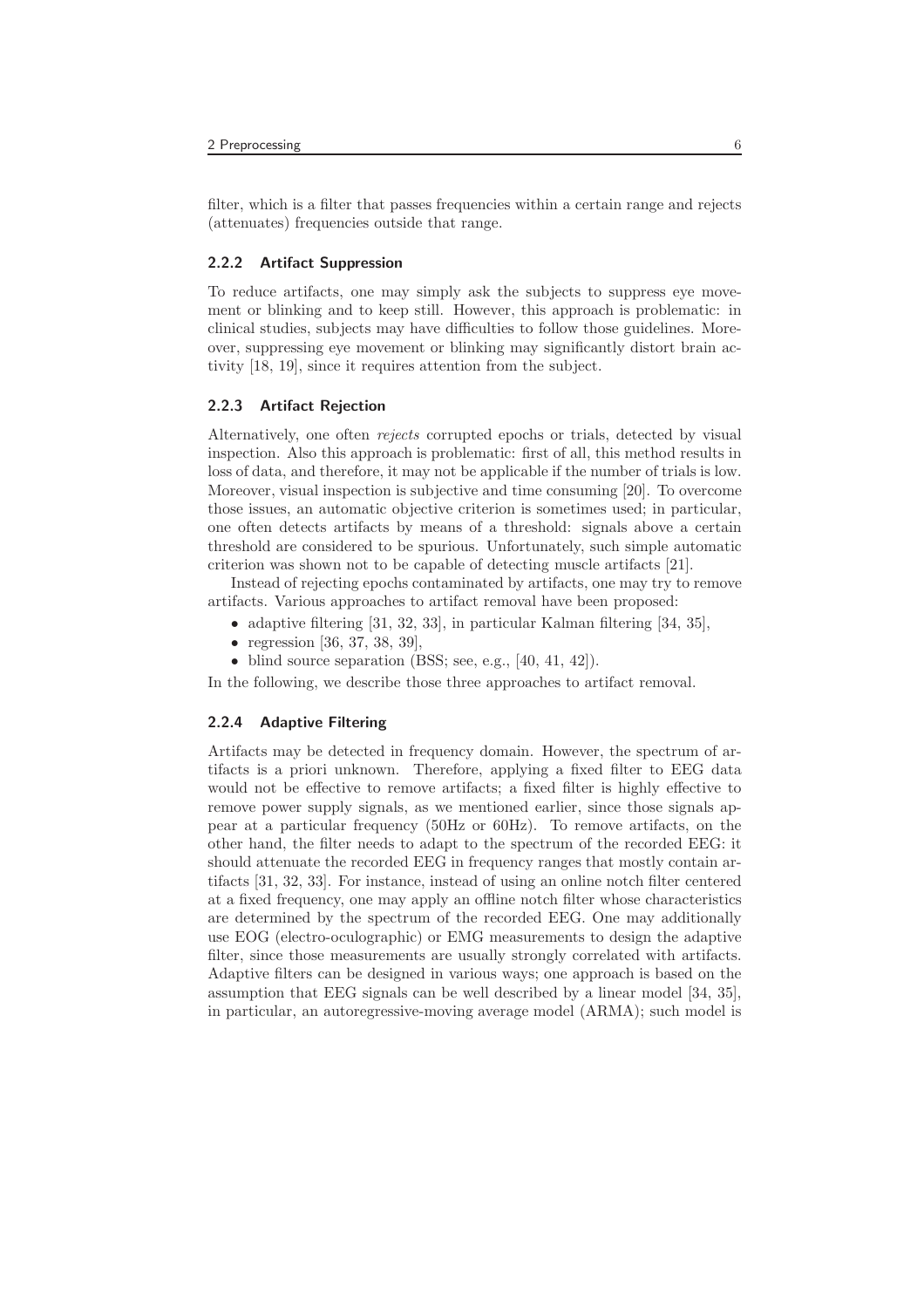fitted to the recorded EEG (using Kalman filtering and standard parameter estimation methods), and significant deviations from the model are considered as artifacts and are therefore eliminated.

Adaptive filters have two obvious drawbacks: they not only attenuate artifacts, but also affect the "wanted" signal, i.e., components of the recorded EEG that stem from brain activity; moreover, the EEG signals are assumed to be well-described by a linear system, which may not always be the case.

#### 2.2.5 Regression

As we pointed out earlier, artifacts are often correlated with EOG or EMG channels. Regression may be used to quantify this correlation [36, 37, 38, 39], and to infer artifacts from EOG or EMG channels. The estimated artifacts are subtracted from the EEG signals. This approach has the following problem: EEG activity may propagate to EOG or EMG sensors (known as "bidirectional contamination"), and part of the EEG signal may therefore be removed by the subtraction procedure.

#### 2.2.6 Blind Source Separation

An alternative approach, known as "blind source separation" (BSS; see, e.g., [40]), starts from the assumption that EEG signals can be described, to a good approximation, by a finite set of sources, located within the brain; each of those sources generate certain components of the EEG. Besides EEG, one sometimes also incorporates EOG and EMG signals into the analysis.

In the context of artifact rejection, one makes the additional assumption that artifacts are generated by a subset of the extracted sources; one removes those sources, and next reconstructs the EEG from the remaining "clean" sources. Not surprisingly, the key challenge is to determine what sources need to be removed.

BSS appears to be more suitable for artifact rejection than adaptive filtering and regression (see, e.g.,  $[19, 20, 22, 41, 42, 43, 44]$ ). The two main assumptions behind the BSS approach, i.e., both EEG and artifacts may be described by a limited number of sources, seem to good approximation to be fulfilled in the case of EEG recordings [21, 24]. As major advantage of BSS, artifacts within the EEG spectrum of interest can be removed without affecting the EEG, at least in principle [41].

Of course, as any method, BSS has its limitations. First of all, BSS is not fully automatic: one needs to visually inspect the components extracted by BSS and decide which components to remove; this time consuming process is not suitable for routine clinical EEG [41]. Furthermore, visual inspection is subjective [22], and the reliability of BSS is therefore limited. To limit the need for visual inspection, semi-automatic methods have been developed; those methods compute statistical markers to determine which BSS components should be removed [21, 43, 44]. Examples of such statistical markers are kurtosis, entropy, Hurst exponent, Renyi's entropy, time-frequency deviation, source scalp or EMG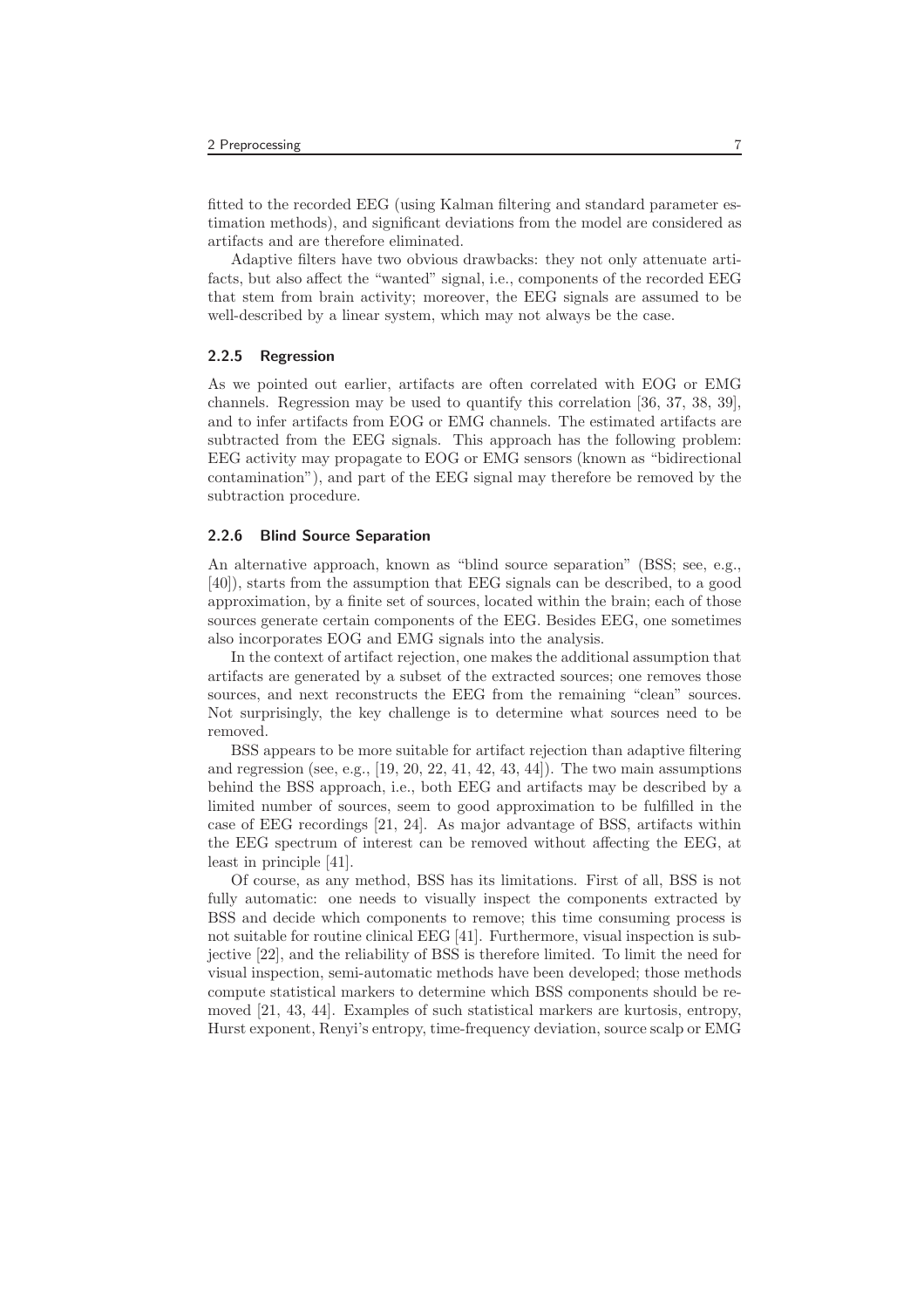sensor location, and source amplitude. Semi-automatic artifact removal methods use more objective criteria and are hence more consistent; moreover, since they rely less on visual inspection, they tend to be much faster than techniques that require visual inspection. An exhaustive comparison of statistical markers has not been conducted yet, and consequently, it is unclear at this point which markers are the most appropriate for artifact detection.

### 2.3 Preprocessing: Results and Discussion

EEG recordings often contain unwanted signals which may bias the analysis of the EEG, and may lead to wrong conclusions; it is therefore necessary to eliminate or limit unwanted signals (artifacts) before analyzing EEG. We have reviewed various approaches to reduce artifacts: (i) one may try to suppress/avoid artifacts by instructing the subjects; (ii) alternatively, one may discard the trials with artifacts; (iii) one may try to remove artifacts by advanced signal processing methods such as adaptive filtering and blind source separation (BSS).

Artifact rejection methods seem generally to improve the separation between control subjects and AD patients, at different stages of the disease; in particular, a variety of studies report encouraging results for BSS methods [45, 46, 47, 48, 49, 50].

We conclude this section with an important observation: EEG experts do not always agree on what the artifacts in a given EEG signal are; for example, in a recent EEG study [51], EEG experts only agreed in 75% of the cases. Therefore, removing all artifacts from EEG signals is virtually impossible. A probably more realistic objective, especially in studies of brain disorders, is to try to make sure that the EEG of different populations (e.g., control subjects and different types of patients) contain about the same amount of artifacts [43, 44]. Indeed, the results of the EEG analysis may be biased if one population contains substantially more artifacts than the other(s).

# 3 Slowing of EEG

As we mentioned earlier, one is often interested in specific frequency bands in the EEG, such as  $4-8\text{Hz}$  (theta),  $8-10\text{Hz}$  (alpha 1),  $10-12\text{Hz}$  (alpha 2), 12–30Hz (beta), and 30–100Hz (gamma) [30]. AD seems to affect those different frequency bands in specific ways. One of the major effects is EEG "slowing"; many studies have shown that Mild Cognitive Impairment (MCI) and Alzheimer's disease (AD) causes EEG signals to slow down (see, e.g., [52, 53, 54, 55, 56, 57, 58, 59, 60, 61, 62, 63, 64, 65]): MCI/AD is associated with an increase of power in low frequencies (delta and theta band,  $0.5-8\text{Hz}$ ) and a decrease of power in higher frequencies (alpha and beta, 8–30Hz). However, increased gamma band power (30–100Hz) has been reported in MCI/AD patients compared to healthy age-matched control subjects [67].

To quantify the changes in spectral power, one usually applies Fourier transforms [52, 53, 54, 55, 56, 57, 58, 59, 60, 61]: one first computes the discrete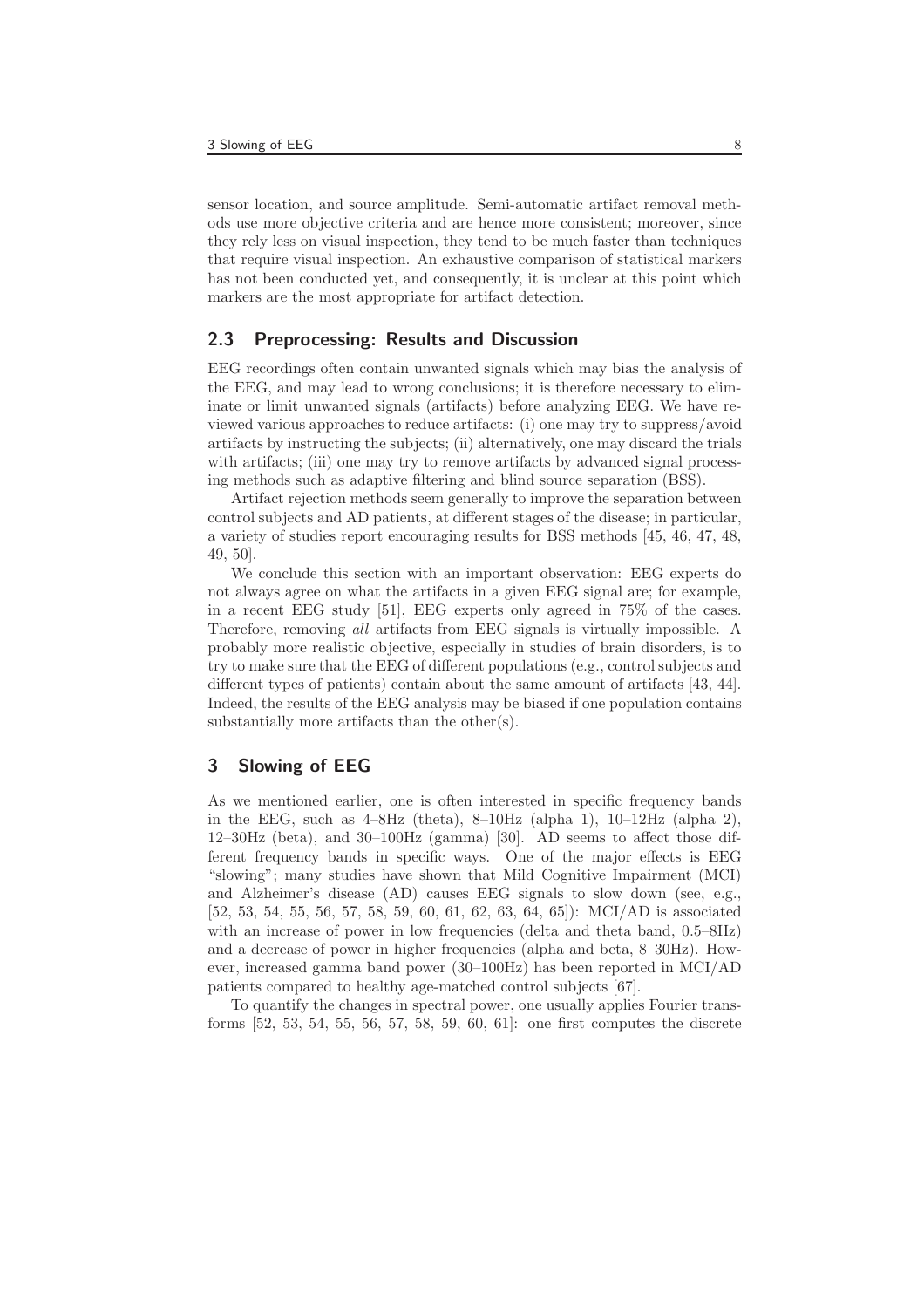Fourier transform  $X(f)$  (see Fig. 1) at multiples of  $f_T = 1/T$ , where T is the length of the signal. For example, if  $T = 20s$  and the sampling frequency is 200Hz, one may compute the discrete Fourier transform at 0Hz, 0.05Hz, 0.1Hz, ..., 200Hz. According to Nyquist theorem, the discrete Fourier transform is affected by aliasing at frequencies larger than half the sampling frequency, and those values need to be discarded. In the previous example, one would only retain the discrete Fourier transform at 0Hz, 0.05Hz, 0.1Hz, . . . , 100Hz. In EEG analysis, however, one is often more conservative, and retains fewer frequency values, e.g., all frequencies up to one fifth of the sampling frequency [66]. In the same example, that would be  $0Hz$ ,  $0.05Hz$ ,  $0.1Hz$ ,  $\dots$ ,  $40Hz$ .

Next one computes the total power within each frequency band of interest, by summing the magnitude  $|X(f)|$  of  $X(f)$  over all integer frequencies within the frequency band; at last, one normalizes the power within each band by the total power, resulting in the relative power of each frequency band of interest.

Alternatively, one sometimes computes relative power by means of timefrequency maps  $X(t, f)$  [62] (see Fig. 1); such map indicates how much energy of the signal is contributed by frequency  $f$  at time instance  $t$ . Such maps are particularly useful if one is interested in the spectrum at a specific instance of time, for example, at a specific stage of a working memory or oddball task (see Section 7.4.1); such task was considered in [62], and therefore, time-frequency maps  $X(t, f)$  were used in that study.

Interestingly, time-frequency maps of EEG signals are often sparse, as can be seen from Fig. 1: most energy is contained in specific regions of the timefrequency map ("bumps"), corresponding to transient oscillations. Recently, a procedure was proposed to extract such transient oscillations from timefrequency maps [68, 69, 70]; it was shown that transient oscillations in the EEG of MCI and AD patients occur more often at low frequencies compared to healthy control subjects [63, 64, 65]. In other words, those transient oscillations also exhibit slowing.

# 4 Reduced Complexity of EEG Signals

Several studies have investigated the complexity of EEG signals in MCI and AD patients. We will first review the complexity measures that have been used in those studies (Section 4.1); next we summarize the results from those studies (Section 4.2).

## 4.1 Review of Complexity Measures

Various complexity measures have been used to quantify EEG complexity; some of them stem from information theory [71, 72], including Tsallis entropy [72], approximate entropy [73], sample entropy [74], multiscale entropy [75, 76], automutual information (see, e.g., [77]), and Lempel-Ziv complexity [78, 79, 80, 81].

Entropy is a central quantity in physics and information theory. In information theory, entropy is a measure of the uncertainty associated with a random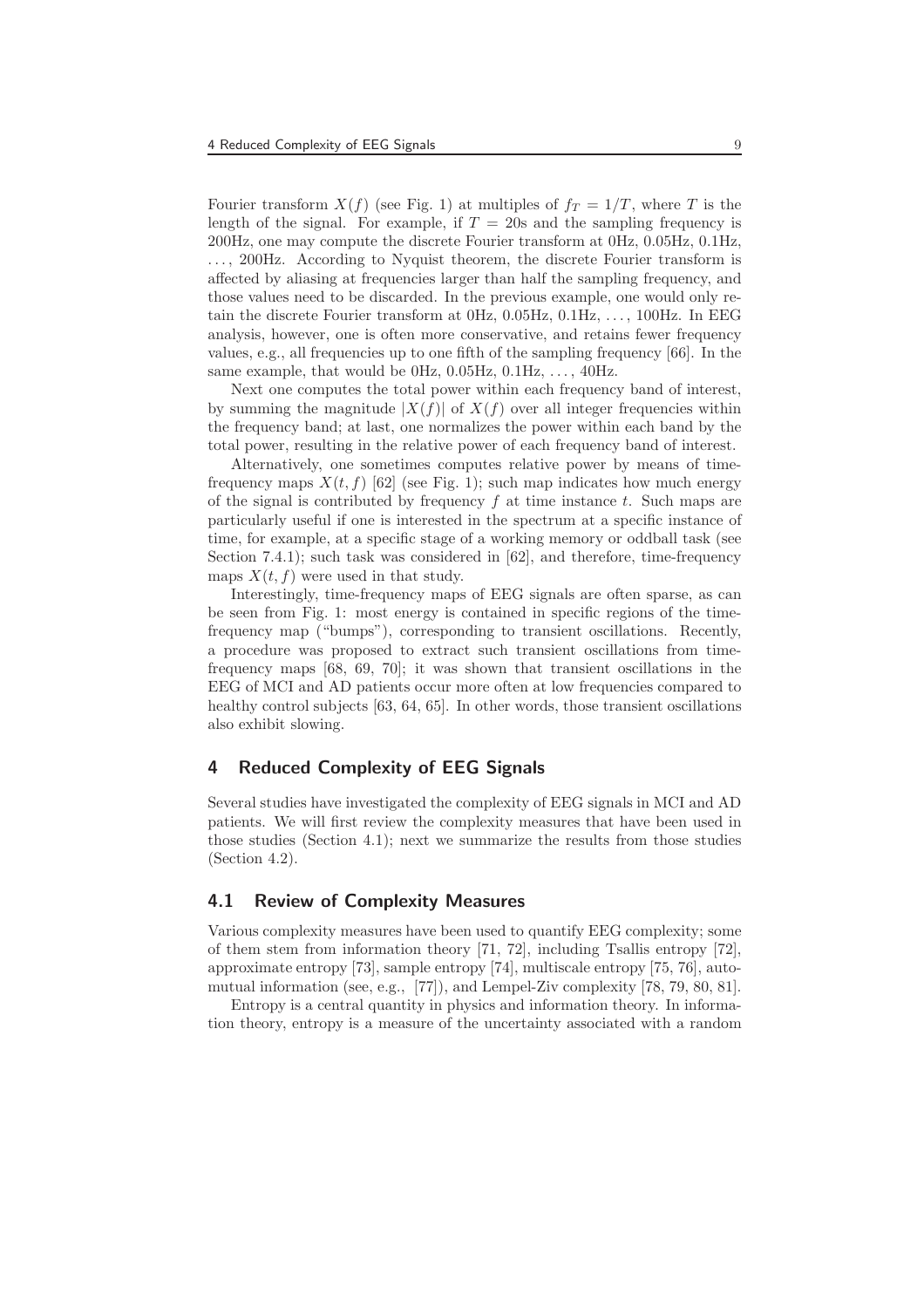

Fig. 1: Typical EEG signal, shown in time-domain  $x(t)$ , frequency domain  $X(f)$ , and time-frequency domain  $|X(t, f)|$ . As can be seen from this figure, time-frequency maps of EEG signals are often sparse: most energy is contained in specific regions of the time-frequency map ("bumps"), corresponding to transient oscillations.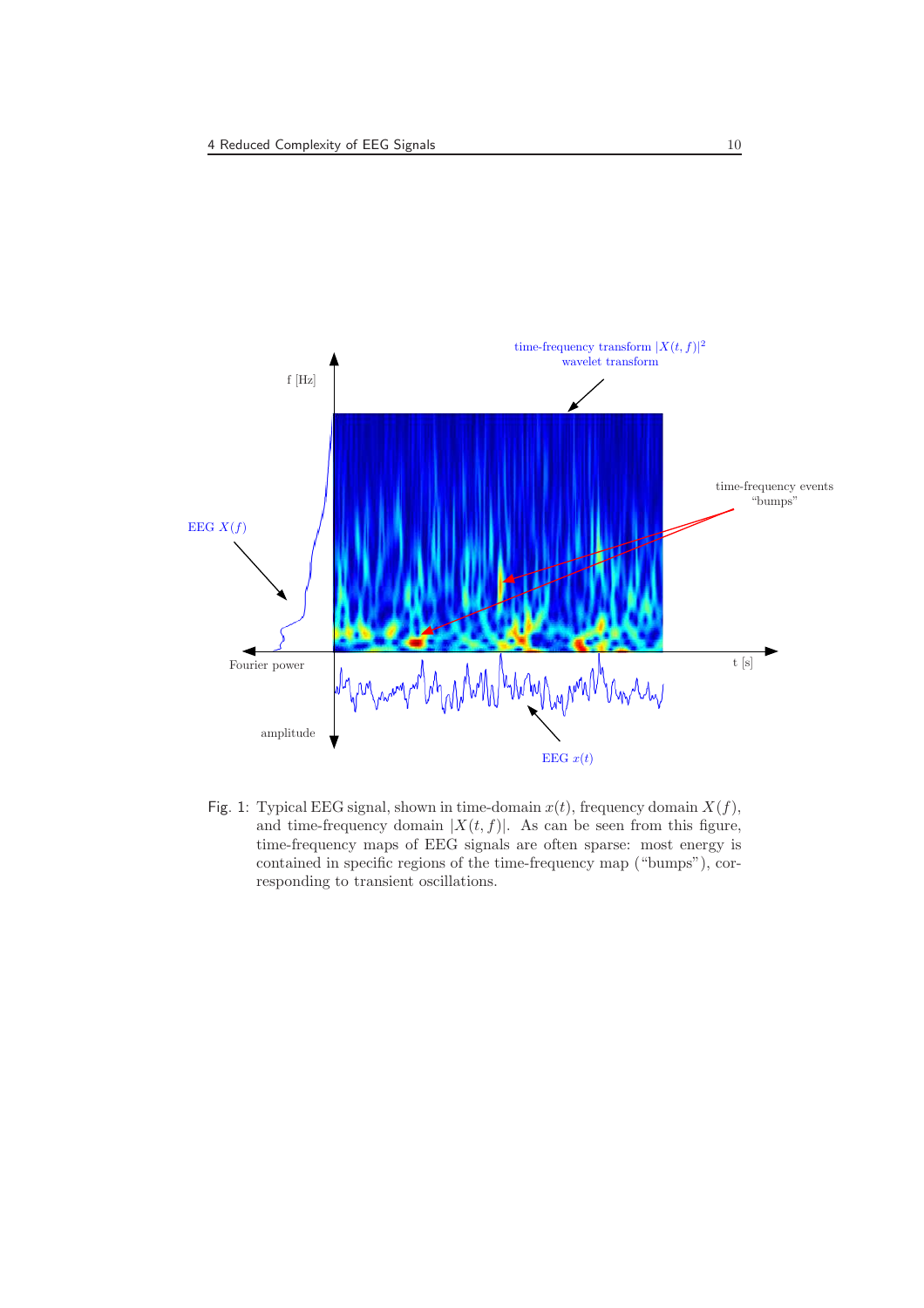variable; this formulation of entropy was introduced by Shannon [71] (see [72] for an excellent textbook on information theory), and is often referred to as "Shannon entropy". Tsallis entropy is a family of entropy measures parameterized by a real number  $q$  [72]. Tsallis entropy reduces to Shannon entropy for  $q = 1$ . The parameter q is a measure of the non-extensitivity of the system of interest: the Tsallis entropy of two independent systems is in general not equal to the sum of the Tsallis entropies of those systems; only when  $q = 1$  the Tsallis entropy of two independent systems is equal to the sum of the Tsallis entropies of those systems, as expected for an extensive system. In [82] the Tsallis entropy of EEG signals is determined by quantizing the amplitude of the EEG; Tsallis entropy is computed from the histogram of amplitude values (with  $q = 0.5$ , for the sake of definiteness).

Approximate entropy [73] reflects the likelihood that patterns in a given signal will not be followed by additional "similar" patterns. Sample entropy [74] is a refinement of approximate entropy that it designed to have smaller bias.

The idea behind multi-scale entropy [75, 76] is simple: consecutive coarsegrained time series are constructed from the original time series, with increasing coarseness parameter  $\tau$ ; the entropy of each resulting time series is computed. To this end, one may apply approximate, sample, or Tsallis entropy. As a result, one has determined how entropy of the time series depends on the time scale  $\tau$ . By averaging the entropy over several values of  $\tau$ , a multi-scale estimate of the entropy may eventually be obtained.

Auto-mutual information of a time series (see, e.g., [77]) is the mutual information between a time series and its time-shifted copies; note that the time series is supposed to be stationary. The faster auto-mutual information decays with time lag, the more complex the time series is considered to be.

Lempel-Ziv complexity [78] counts the number of different patterns in a signal; the less such patterns, the better a signal may be compressed. The well-known Lempel-Ziv-Welch compression algorithm is derived from that basic idea [79, 80, 81]. The extent of compression can be computed as the ratio of the file size before and after compression. The compression rate is a measure of the regularity of the signal.

Some complexity measures have their roots in physics: fractal dimension [83], correlation dimension [84], and largest Lyapunov exponent [85, 86]. Fractal dimension is a statistical quantity that indicates how completely a fractal appears to fill space, as one zooms down to finer and finer scales. A fractal is generally a fragmented geometric shape that can be split into parts, each of which is (at least approximately) a reduced-size copy of the whole [83]. Natural objects that approximate fractals to a degree include clouds, mountain ranges, lightning bolts, coastlines, and snow flakes. There are several definitions of fractal dimension; correlation dimension [84] is one of them, other definitions are closely related to entropy, and are information-theoretic in nature.

The Lyapunov exponent of a dynamical system is a quantity that characterizes the rate of separation of infinitesimally close trajectories [85, 86]; it is noteworthy that Lyapunov exponents are closely related to the entropy of the dynamical system [86]. The maximal Lyapunov exponent determines the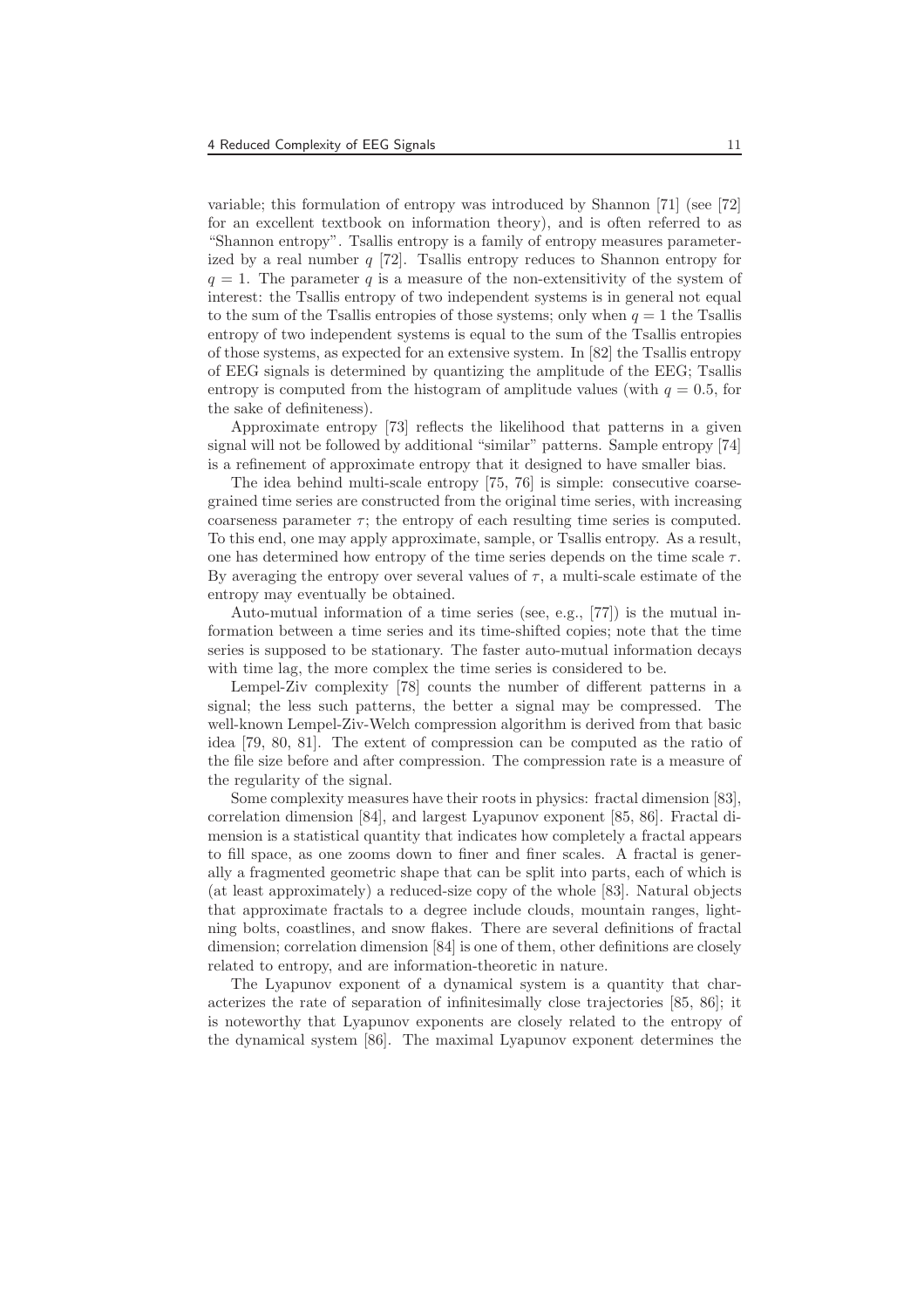predictability of a dynamical system. A positive maximal Lyapunov exponent usually indicates that the system is chaotic.

### 4.2 Overview Of Results

As pointed out earlier, several studies have investigated whether the complexity of EEG signals is perturbed by MCI or AD [77, 82, 87, 88, 89, 90, 91, 92, 93, 94, 95]. The following measures have been applied in this context: approximate entropy [87, 88, 89, 90], sample entropy [87, 94], Tsallis entropy [82], multiscale entropy [87, 95], auto-mutual information [77, 87, 88], Lempel-Ziv complexity [87], universal compression [82], fractal dimension [91], correlation dimension [92, 93], and largest Lyapunov exponent [93].

Interestingly, those studies all observed that the EEG of MCI and AD patients seems to be more regular (and, equivalently, less complex) than of agematched control subjects. As far as we know, no study has identified the underlying biological phenomenon. We conjecture that due to the MCI/AD induced loss of neurons and perturbed anatomical and/or functional coupling, fewer neurons interact with each other, and the neural activity patterns and dynamics become simpler and more predictable. Moreover, it is possible that the MCI/AD induced phenomenon of reduced complexity is related to slowing, since "slower" (lowpass) signals are intrinsically more regular.

# 5 Perturbations in EEG Synchrony

Numerous studies have reported decreased EEG synchrony in MCI and AD patients under rest conditions ("spontaneous EEG"): the statistical dependence between spontaneous EEG signals recorded from different channels seems to be generally lower in MCI and AD patients than in age-matched control subjects.

In those studies, a large variety of synchrony measures have been applied, e.g., Pearson correlation coefficient [96, 97, 98], coherence [96, 97, 98, 99, 100, 101, 102, 103, 104, 105, 106, 107], Granger causality [96, 97, 98, 108, 109], information-theoretic [77, 96, 97, 98] and state space based synchrony measures [55, 96, 97, 98, 110, 111, 112, 113, 114, 115, 116], phase synchrony indices [55, 96, 97, 98, 107, 117, 118], and stochastic event synchrony [96, 97, 98, 119, 120, 121, 122].

In the following, we will briefly review some of those synchrony measures (Section 5.1); next we describe results of studies that have applied those measures to the EEG of MCI and AD patients (Section 5.2).

# 5.1 Review of Synchrony Measures

Many different measures of synchrony have been employed in the physical sciences, signal processing and in the study of neurobiology (see, e.g., [123, 124, 125]). Many of these techniques have overlapping properties while some are substantially different. All seek to quantify the relationship between two signals or sensors and, by extension, the sources they represent.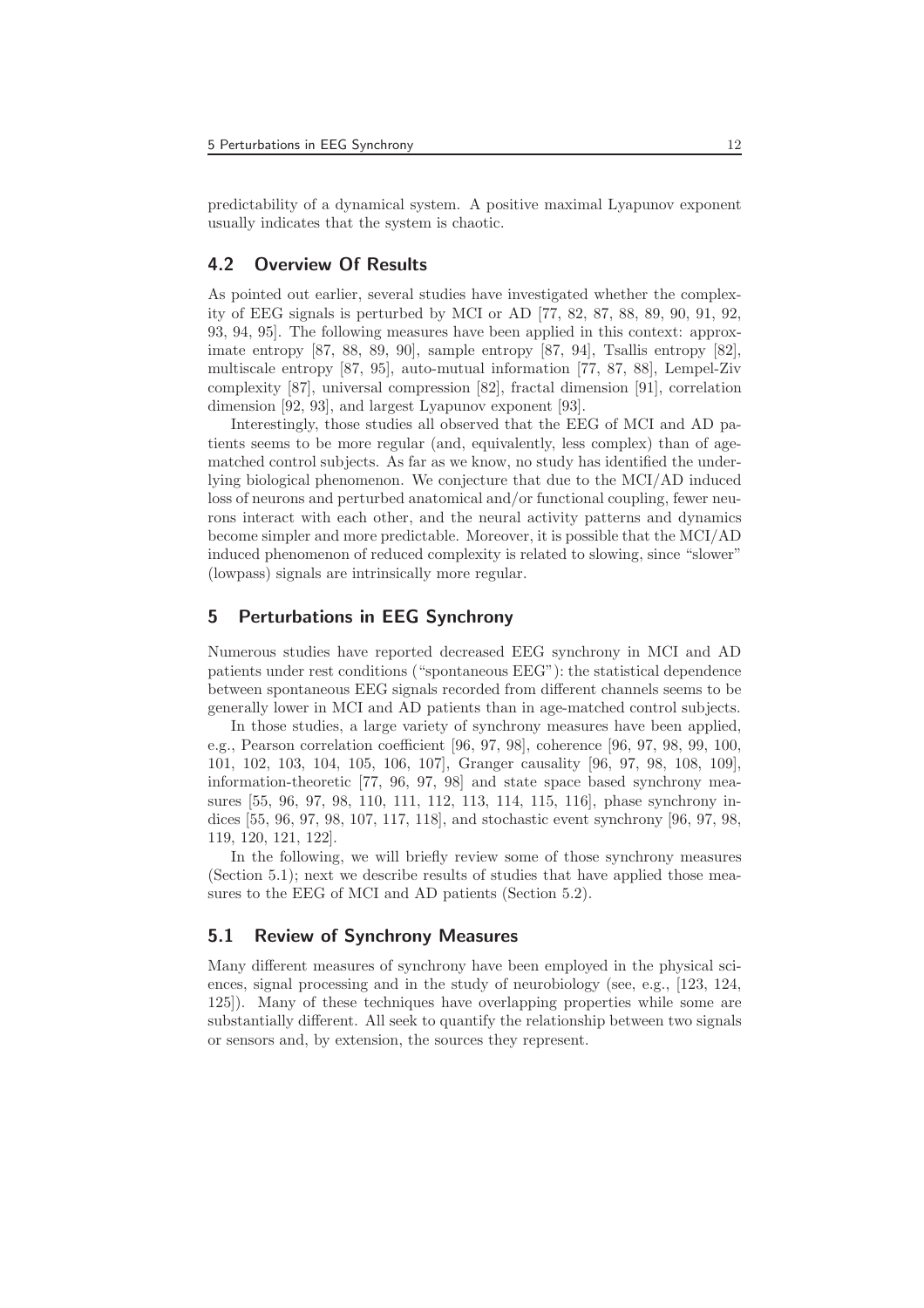Probably the most basic synchrony measure is the Pearson correlation coefficient; it quantifies linear correlations between pairs of signals. The (magnitude) coherence function is an extension of the correlation coefficient from time-domain to frequency domain; it measures linear correlations in frequency domain [125]. Non-linear extensions of the correlation coefficient have been proposed (see, e.g., [126]). Granger causality extends the correlation coefficient from pairs of signals to multiple signals [127]. It allows us to estimate the causality of linear interactions. Examples of Granger measures are directed transfer function (DTF) and partial directed coherence (PDC); at least ten other linear Granger measures have been proposed in the literature [127]. In addition, nonlinear extensions of Granger causality have recently been developed (see, e.g., [128, 129]).

The approaches mentioned so far use information about the amplitude ("magnitude") of the signals ("magnitude synchrony"). Alternatively, one may investigate correlations between the phase of signals [130]. Indeed, the instantaneous phase of different signals may be strongly synchronized even if the amplitudes of those signals are statistically independent. Examples of such measures are mean phase coherence [130], phase lag index [107], imaginary coherence [131], and global field synchrony (GFS) [132]; the first three measures are only applicable to pairs of signals, the latter allows us to detect phase coupling between a large number of signals.

An interesting alternative family of synchrony measures, referred to as state space based synchrony or generalized synchrony, stems from physics [123, 133]. The signals at hand are assumed to be generated by some (unknown) deterministic, potentially high-dimensional, non-linear dynamical system. As a first step, one tries to reconstruct that system, by representing the signals in a state space: each signal is represented as a trajectory in that space. Signals are considered to be synchronous if their trajectories remain close to each other. Examples of state space based synchrony measures are synchronization likehood [133], omega complexity [134], the S-estimator [135], and the S-H-N-indices [124].

Yet another approach draws inspiration from information theory [72]: one treats the given signals as stochastic processes and calculates classical similarity and distance measures for such processes, e.g., mutual information and Kullback-Leibler divergence, in time domain (see, e.g., [136]) as well timefrequency domain [137, 138] (see also [139, 140]).

An entirely different approach has been developed recently, referred to as stochastic event synchrony (SES) [119, 120, 121]; it characterizes the interaction between certain events in signals. In brain signals, those events can be spikes or transient oscillatory components (see Section 3 and Fig. 1). Those two types of events are considered in [119, 120, 121].

Many other synchrony measures have been developed; the above list contains most common and some recent approaches to determine synchrony, but it is by no means exhaustive.

In a recent study, it was shown that many classical and recently proposed similarity measures, although developed from different perspectives, lead to similar numerical values [96, 97] (at least for one particular EEG data set). A total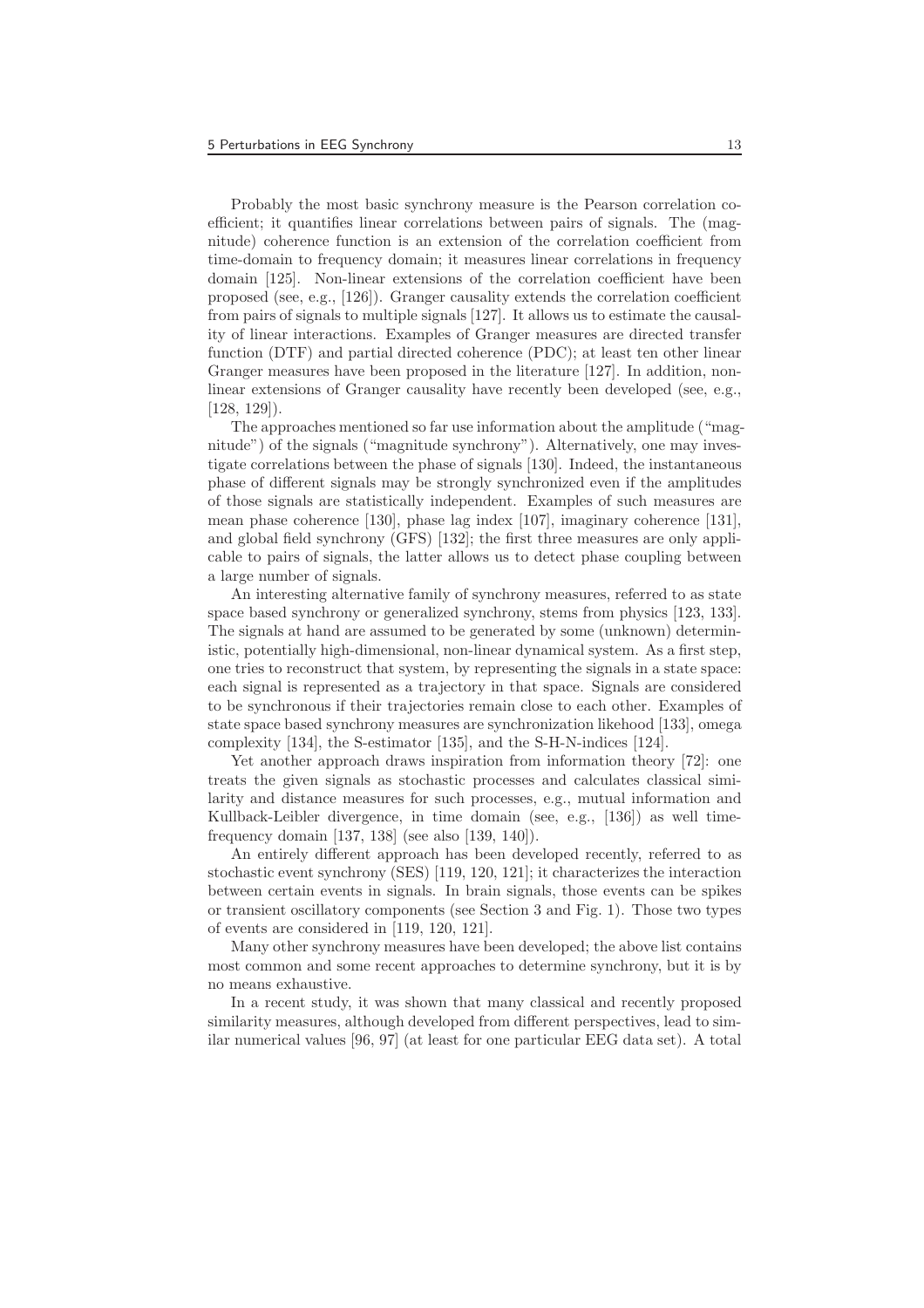of 35 similarity measures were applied to normal EEG, and the correlation between those measures was determined. Many measures are strongly correlated (either positively or negatively). As a consequence, distinct families of synchrony measures may be identified. This result suggests that it is not necessary to apply 35 or more synchrony measures; it probably suffices to combine measures from each family.

# 5.2 Overview Of Results

#### 5.2.1 Pearson Correlation Coefficient

The Pearson correlation coefficient, albeit a simple and well-understood measure, does not seem to be often used to determine EEG synchrony in MCI and AD; a recent study [97] reports decrease in Pearson correlation in the EEG of MCI patients compared to healthy age-matched subjects, however, it was not statistically significant. No effect was found in AD patients compared to healthy age-matched subjects [98].

#### 5.2.2 Magnitude and Phase Coherence

A large number of studies have reported decreased magnitude and phase coherence in the EEG of MCI and AD patients [99, 100, 101, 102, 103, 104, 105, 106, 107, 141, 142]. In [100] those measures even allowed to separate depressed MCI patients from healthy age-matched subjects (control subjects). In some other studies, however, no significant effects on coherence was observed, neither between AD and controls [98, 111, 133] nor between MCI and controls [96, 97, 143].

### 5.2.3 Granger Causality

Various (linear) Granger measures have been applied to the EEG of MCI [97] and AD patients [98]. The full frequency directed transfer function (ffDTF) was significantly reduced in MCI [97] and AD patients [98] in comparison to control subjects, whereas DTF was only significantly reduced in AD patients [98]. In [109] directed transfer function (DTF) was applied to the EEG of amnesic MCI and AD patients; it was found that the parietal to frontal direction of the information flux was weaker in MCI and AD subjects, specifically for alpha and beta rhythms.

# 5.2.4 Phase Synchrony

Decreased phase synchrony has been reported in EEG of patients with mild AD (resting condition), using three different measures: phase coherence, phase lag index (PLI), and imaginary component of coherence [107]. Koenig et al. [117] observed a general decrease of global field synchrony (GFS) in correlation with cognitive decline and AD. In [97], however, GFS did not manifest this effect in MCI. Besides GFS, five alternative phase synchrony measures were investigated in that study; only one of them indicated a decrease in phase synchrony, but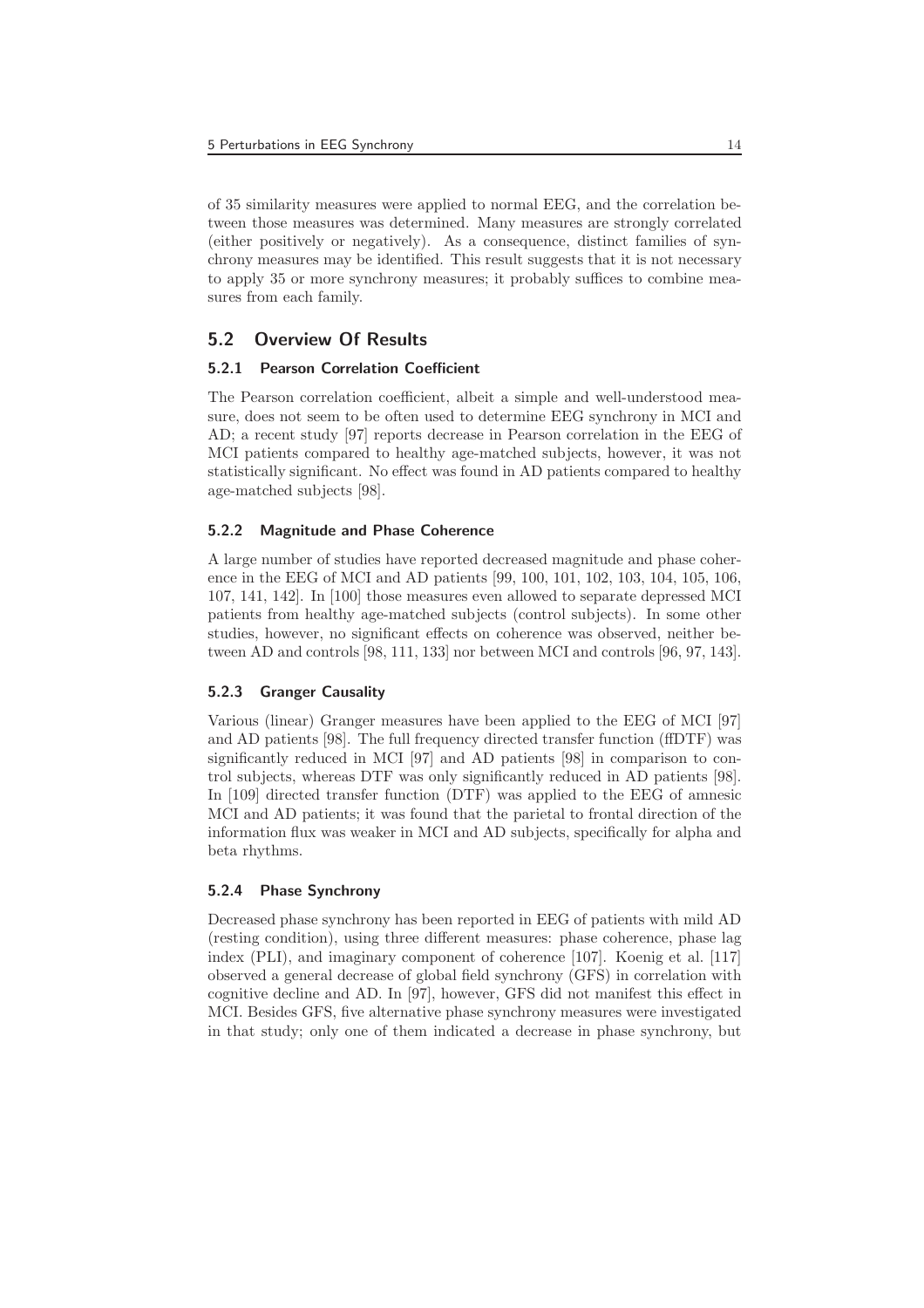it was not significant after post-correction. In a similar study [98], no effect was found in AD patients. Recently, the spatial distribution of EEG phase synchrony in AD patients has been investigated [144]; robust differences in that distribution were found between AD patients and healthy subjects.

#### 5.2.5 State Space Synchrony

Using state space based synchrony methods, significant loss of EEG synchrony was found in MCI [111] and AD patients [14, 111, 112, 113, 114, 115, 116, 145], which evolved consistently from MCI to AD stage [111]. In [97] the indices N and S, and the S-estimator were lower in MCI patients, however, the effect was not significant after Bonferroni correction. The index S was found to be significantly lower in AD patients [98]. In a related study [110], the index H was significantly lower in MCI and AD patients, however, no such effect was observed for S. Omega complexity was found to be increased in patients with mild AD, which corresponds to decreased synchronization [146]; that effect was also observed in MCI patients [97], but it was non-significant.

# 5.2.6 Information Theoretic Measures

The mutual information between different EEG channels was observed to be significantly lower in AD patients than in control subjects [77]. No significant effects were found in MCI patients [97], using mutual information (in time domain as well as time-frequency domain), Kullback-Leibler divergence, and other divergence measures (in time-frequency domain).

### 5.2.7 Stochastic Event Synchrony

The stochastic event measures have been applied to the EEG of MCI [97] and AD patients [97]. In both studies, a significant reduction in EEG synchrony was found compared to healthy age-matched subjects; stochastic event synchrony (SES) and a Granger measure (ffDTF; see Section 5.2.3) were used as features in discriminant analysis: MCI [97] and AD patients [97] could be fairly well separated from healthy control subjects.

#### 5.2.8 Graph-Theoretic Methods

Synchrony measures may be used to construct macroscopic network models of the brain, particularly, from EEG signals; for example, each node in the network may correspond to an EEG channel (electrode), and one may draw an edge between a pair of nodes if the synchrony value between the EEG of the corresponding channels is above a certain threshold. The properties of the resulting networks may be analyzed through graph theory, in particular, the theory of small-world networks [147]. By means of that theory, several studies have shown that EEG signals of MCI and AD patients have weaker small-world network characteristics compared to age-matched control subjects [148, 149].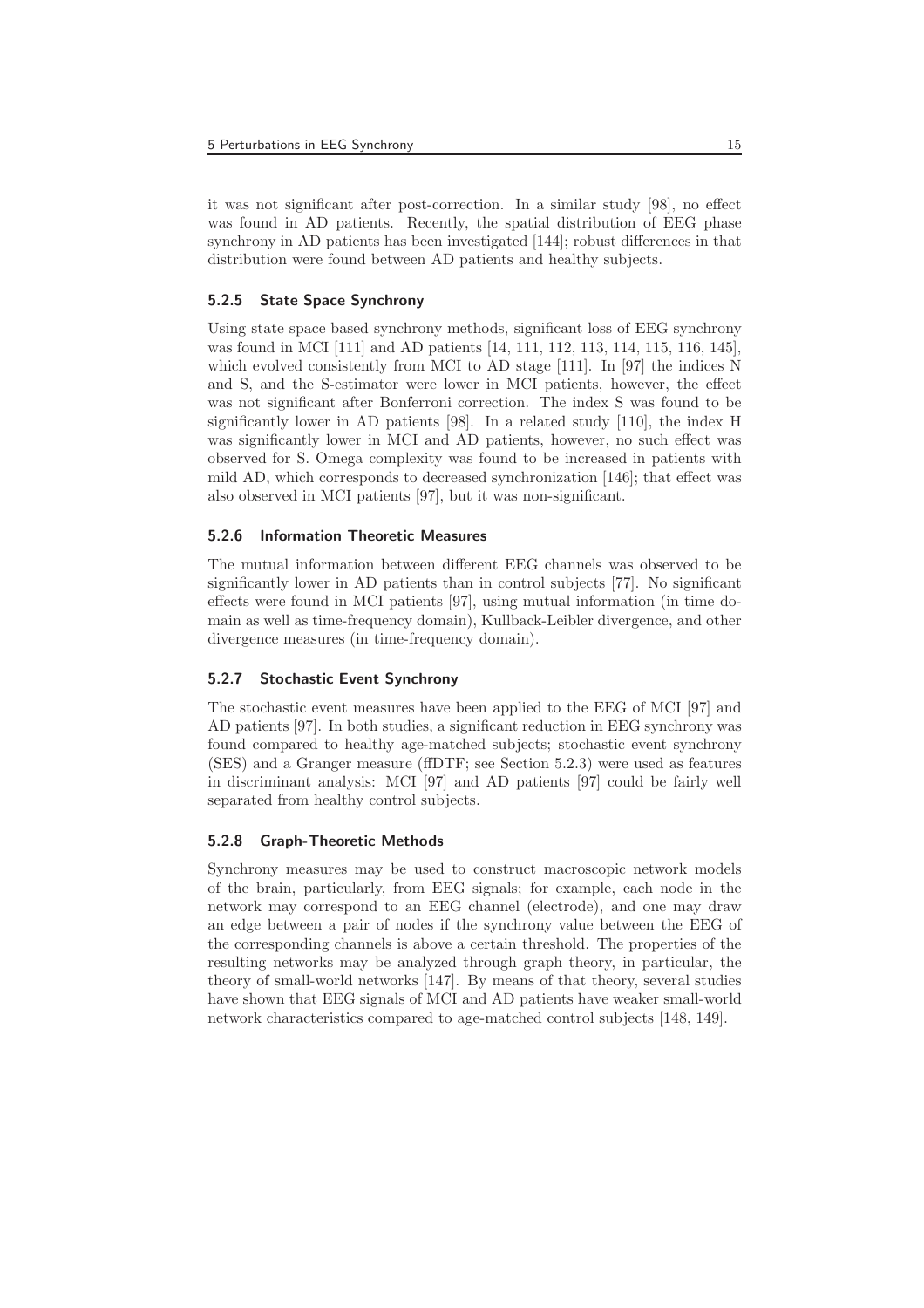#### 5.2.9 Increased Synchrony during Working Memory Task

The results we have discussed so far in Section 5.2 are mostly for EEG recorded under rest conditions. Some researchers have also recorded EEG of MCI and AD patients while they perform certain tasks (see Section 7.4.1). More specifically, in some studies that investigate the EEG of MCI and AD patients performing working memory tasks [143, 150, 151], an increase of EEG synchrony was observed. This inverse effect is often interpreted as the result of a compensatory mechanism in the brain; magnitude coherence was applied as a measure for EEG synchrony. In [114] a similar effect was observed in MCI patients by means of the synchronization likelihood measure: one observed an increase of EEG synchrony during working memory task, but there was no significant effect in rest condition.

# 5.3 Perturbations in EEG Synchrony: Discussion

Numerous studies have reported decreased EEG synchrony in MCI/AD patients. However, as our review has shown, there is no consensus yet as to what synchrony measures are the most effective in the context of diagnosing AD. The main problem is that most studies use just one measure or very few measures, and many of those studies analyze different data sets; consequently, it is difficult to rigorously compare the various measures. Moreover, as we pointed out earlier, it has been shown recently that many classical and recently proposed similarity measures lead to similar numerical values [96, 97] (at least for one particular EEG data set), and that several families of synchrony measures may be identified. Therefore, we suggest to apply synchrony measures from each of those families (e.g., Pearson correlation coefficient, Granger measures, phase synchrony, state space synchrony, and stochastic event synchrony) to EEG data of AD patients. Such studies may eventually provide us a clearer picture of what measures are most relevant for diagnosing AD.

The observed loss in synchrony in AD is often attributed to a functional disconnection of the neocortex; it is probably not simply due to a loss of cortical neurons. For example, it may result from anatomical disconnections among different cortical regions in combination with reduced cholinergic coupling between cortical neurons [77]. In particular, a common hypothesis is that basal forebrain neurons may be severely affected in AD, resulting in a cerebral cholinergic deficit that leads to memory loss and other cognitive symptoms [77]. In other words, not solely loss of neurons but also perturbed anatomical and/or functional coupling may result in impairments in the temporal coordination of distributed neuronal activity [152], which in turn may lead to the cognitive disturbances associated with AD.

One should keep in mind, however, that it is hard to directly interpret results obtained with synchrony measures. Synchrony measures obtained from EEG signals may be significantly affected by brain events other than changes of synchrony, and by choices (like the reference electrodes) that necessary have to be made during the analysis. Furthermore, as a single active source in the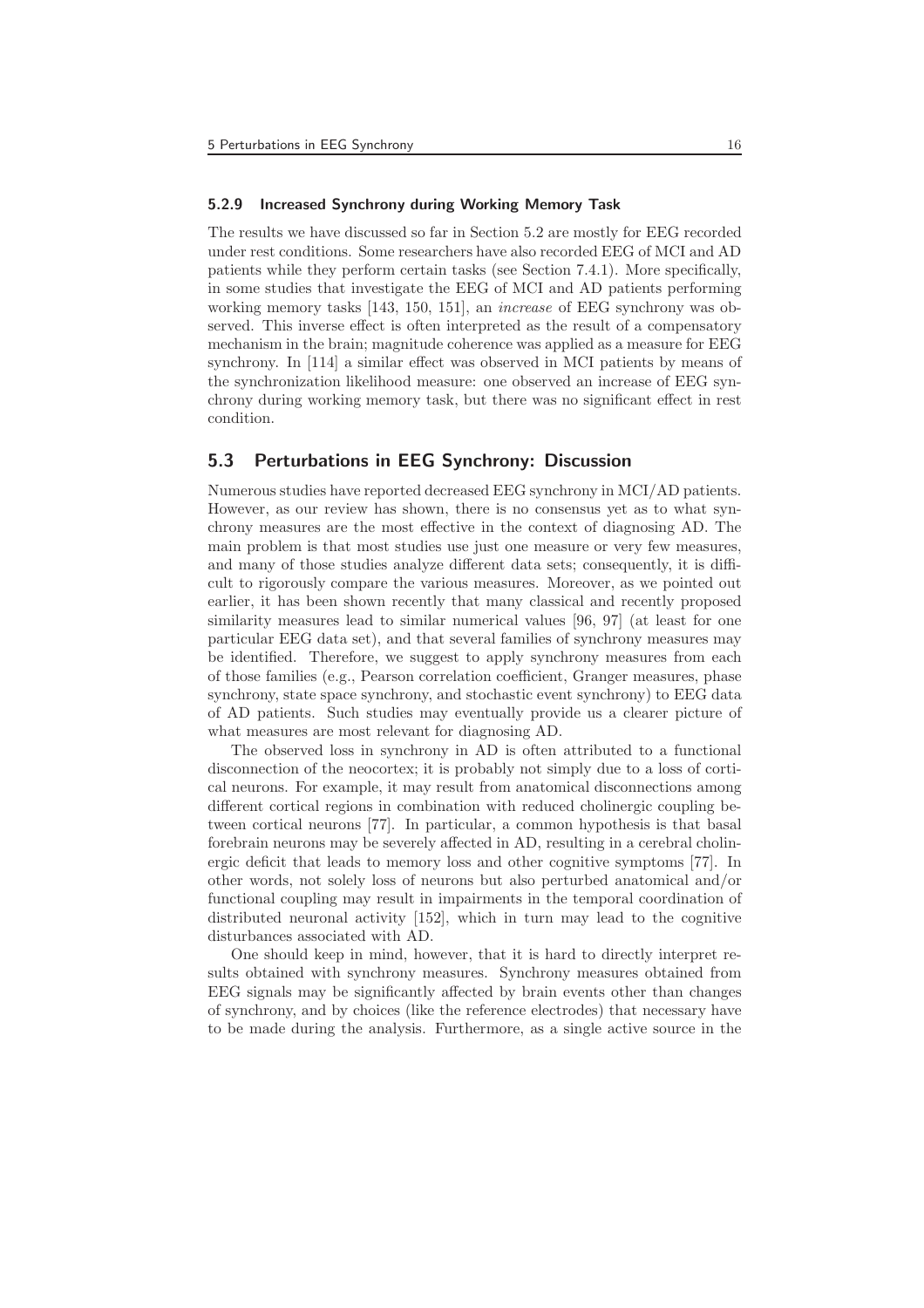brain may affect the EEG signals across the entire scalp, changes in synchrony, and especially simultaneity of some events across channels, may be observed when the activity of one source alone changes, which is remote from a change in synchrony.

Interestingly, various studies have constructed source models from the EEG of MCI and AD patients [108, 153, 154, 155, 156, 157, 158, 159, 160]. We will discuss some of those studies later on in this paper.

# 6 Discussion: Where Are We standing?

As pointed out earlier, EEG seems an attractive brain imaging modality for diagnosing AD, since EEG recording systems are relatively inexpensive and (potentially) mobile. Moreover, in contrast to most other non-invasive brain imaging methods, EEG has high temporal resolution, and may as a consequence contain crucial information about abnormal brain dynamics in AD patients. In particular, three major effects of AD on EEG have been observed: slowing of the EEG, reduced complexity of the EEG signals, and perturbations in EEG synchrony; an overview of the studies reviewed in Sections 3 to 5 is given in Table 1.

Numerous studies have investigated the potential of EEG as a diagnostic tool for AD. At present, however, it is hard to assess whether EEG is truly useful for diagnosing AD. First of all, most studies report the results of statistical tests (p-values) without statistical post-correction. Since typically one conducts multiple tests simultaneously (sometimes hundreds or even thousands), e.g., individual pairs of electrodes or frequency bands, it is important to eliminate false positives. To this end, one may apply Bonferroni post-correction [161], or more powerful alternatives, such the false-discovery-rate correction method of Storey [162]. Unfortunately, not all studies on diagnosing AD from EEG signals apply such post-correction methods, and therefore, it is not always obvious how to interpret the reported results.

Second, few studies conduct discriminant analysis (linear or non-linear discriminant analysis, using support vector machines, neural networks, etc.; see [163] for a study that tests various classification algorithms for diagnosing AD). A major challenge is to obtain a reliable estimate of the classification error. Many studies that do conduct discriminant analysis report unreliable estimates of the classification error, since the classifiers are trained and tested with the same data set. The classifiers may be overfitted to the data at hand; as a consequence, the reported classification results may not generalize to other data sets, and hence, they may be overoptimistic. To obtain more reliable classification results, one may for example apply crossvalidation, as has indeed been done in a handful studies (e.g., [45, 53, 62, 94, 97, 163, 164, 165]). However, crossvalidation only yields reliable classification rates if the data set is sufficiently large and the classifiers have a limited number of parameters. To obtain more reliable classification results, one should ideally use three independent data sets:

• The first data set is used to train various classifiers.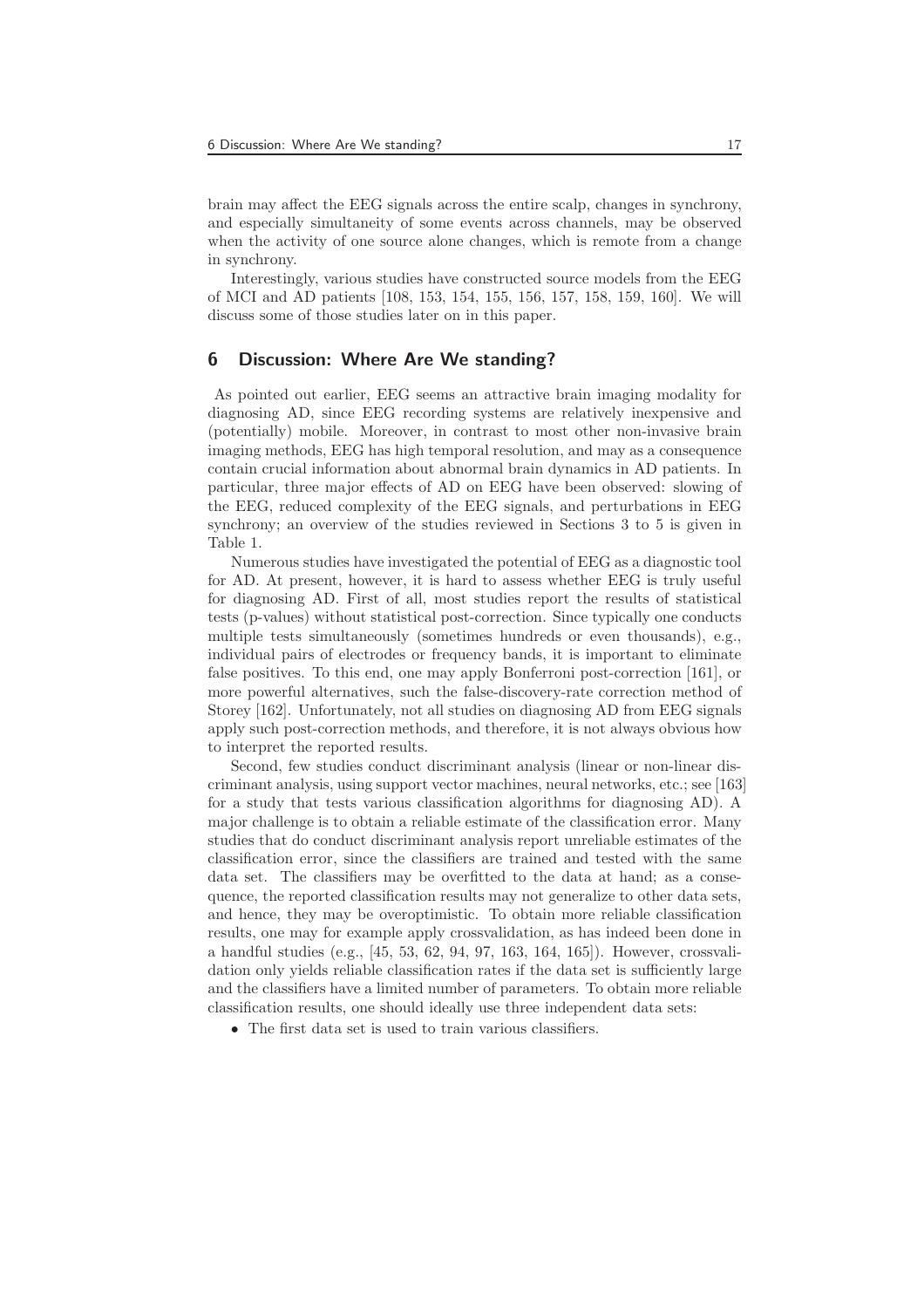| Phenomenon          | Approach                                                                                                                                                                                                                               | References                                                                                                                                                                                                                                                                  |
|---------------------|----------------------------------------------------------------------------------------------------------------------------------------------------------------------------------------------------------------------------------------|-----------------------------------------------------------------------------------------------------------------------------------------------------------------------------------------------------------------------------------------------------------------------------|
| Slowing             | Fourier power<br>Time-frequency map<br>Bump models                                                                                                                                                                                     | $[52, 53, 54, 55, 56, 57, 58, 59, 60, 61]$<br>[62]<br>[63, 64, 65]                                                                                                                                                                                                          |
| Reduced complexity  | Approximate entropy<br>Sample entropy<br>Tsallis entropy<br>Multiscale entropy<br>Auto-mutual information<br>Lempel-Ziv complexity<br>Universal compression<br>Fractal dimension<br>Correlation dimension<br>Largest Lyapunov exponent | [87, 88, 89, 90]<br>[87, 94]<br>[82]<br>[87, 95]<br>[77, 87, 88]<br>[87]<br>[82]<br>$\left[91\right]$<br>[92, 93]<br>[93]                                                                                                                                                   |
| Perturbed synchrony | Pearson correlation coefficient<br>Magnitude/phase coherence<br>Granger causality<br>Phase synchrony<br>State space synchrony<br>Information theoretic measures<br>Stochastic event synchrony<br>Graph-theoretic methods               | [96, 97, 98]<br>$[96, 97, 98, 99, 100, 101, 102, 103, 104, 105, 106, 107]$<br>[96, 97, 98, 108, 109]<br>[55, 96, 97, 98, 107, 117, 118]<br>$[55, 96, 97, 98, 110, 111, 112, 113, 114, 115, 116]$<br>[77, 96, 97, 98]<br>[96, 97, 98, 119, 120, 121, 122]<br>[147, 148, 149] |

Tab. 1: Overview of studies concerning the three major effects of MCI/AD on EEG: slowing of the EEG, reduced complexity of the EEG signals, and perturbations in EEG synchrony. The studies are described in detail in Sections 3 to 5.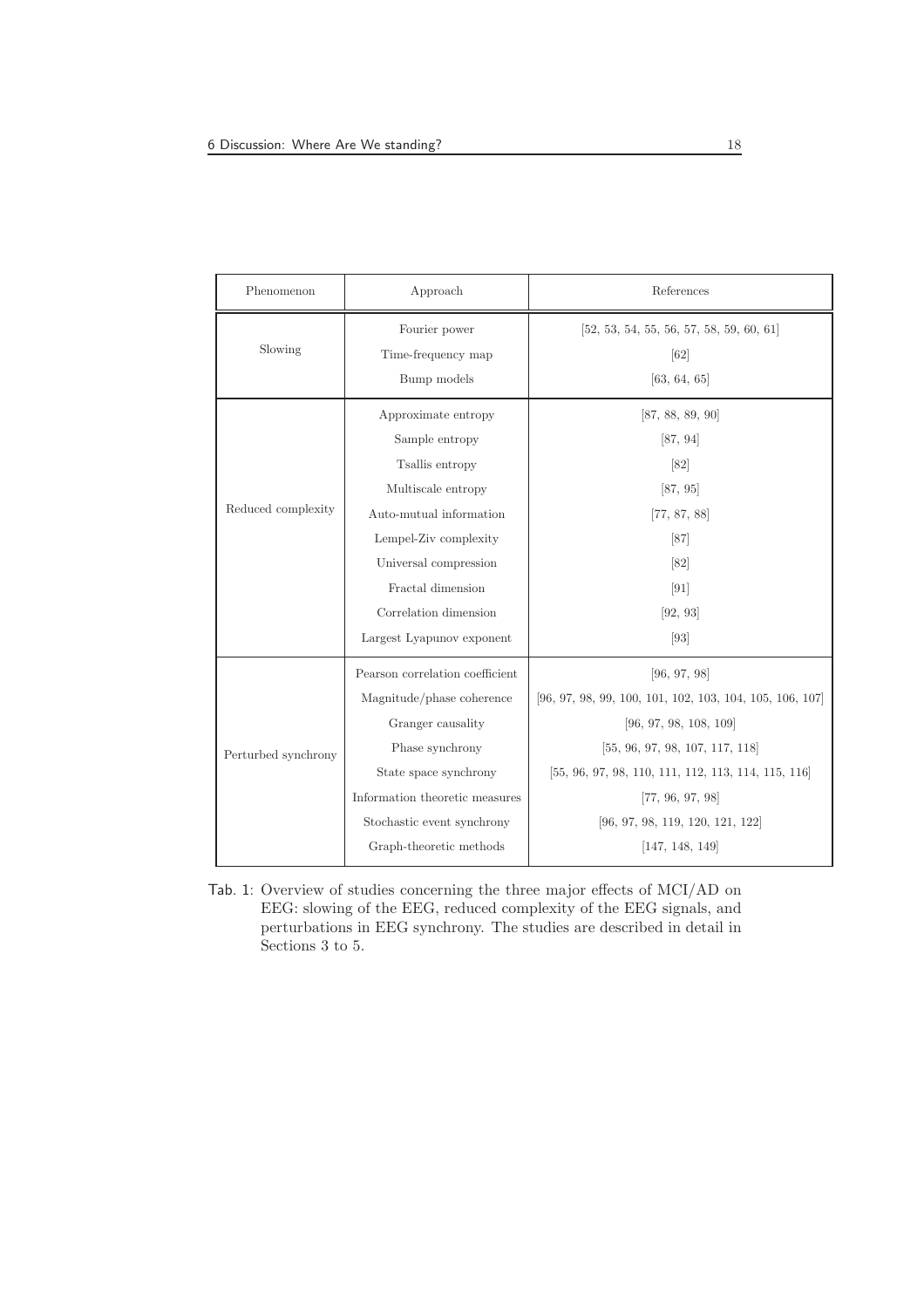- The resulting classifiers are evaluated on the second data set; one retains the classifier with the best classification results on the second data set.
- The latter classifier is then evaluated on the third data set.

The classification results on the third data set are a reliable estimate of the actual classification performance, as long as the three data sets are sufficiently large and independent.

Third, in most existing studies, a single measure to detect EEG abnormalities is applied to a single EEG data set. Since almost every study considers a different measure and a different EEG data set (but see, e.g., [156, 163]), it is hard to compare existing studies and to verify whether results are consistent.

Fourth, it is likely that one will need to combine various EEG characteristics in order to obtain a good diagnostic tool for AD, e.g., based on slowing, loss in EEG synchrony and complexity, and other features yet to be discovered. However, few studies systematically investigate large collections of EEG features (e.g., [53, 97]); it would be of great interest to apply dimensionality reduction methods to hundreds or even thousands of EEG features, to determine the most discriminative EEG features in a disciplined and statistically rigorous fashion. Moreover, it still needs to be verified whether the effects listed in Sections 3 to 5 are independent. For example, it may be that EEG slowing and loss of EEG complexity are two sides of the same coin.

At last, most EEG studies (if not all) on the diagnosis of MCI/AD are retrospective: they are based on the medical diagnosis of AD, and the subsequent analysis of two (or more) patient populations, i.e., one population medically diagnosed with AD or MCI and the other medically diagnosed as healthy. The EEG studies then classify the patients based on EEG metrics, and claim to have built a diagnostic tool. As far as we know, no studies so far use EEG in a predictive way to actually diagnose patients, and verify the results with medical diagnosis later.

# 7 Remaining Challenges and Topics for Future Research

In this section, we point out several remaining challenges and topics for future research.

# 7.1 Bottleneck: EEG Databases of AD patients

At present, it is fairly difficult to gain access to EEG data of MCI or AD patients. Such databases are not publicly available, in contrast to ECG (electrocardiogram) and other biomedical data (e.g., [166]). As a result, it is hard to systematically benchmark and assess the existing methods for diagnosing AD from EEG signals. A freely accessible repository for anonymized EEG data (perhaps organized by NIH or similar organizations) may be a solution to this problem.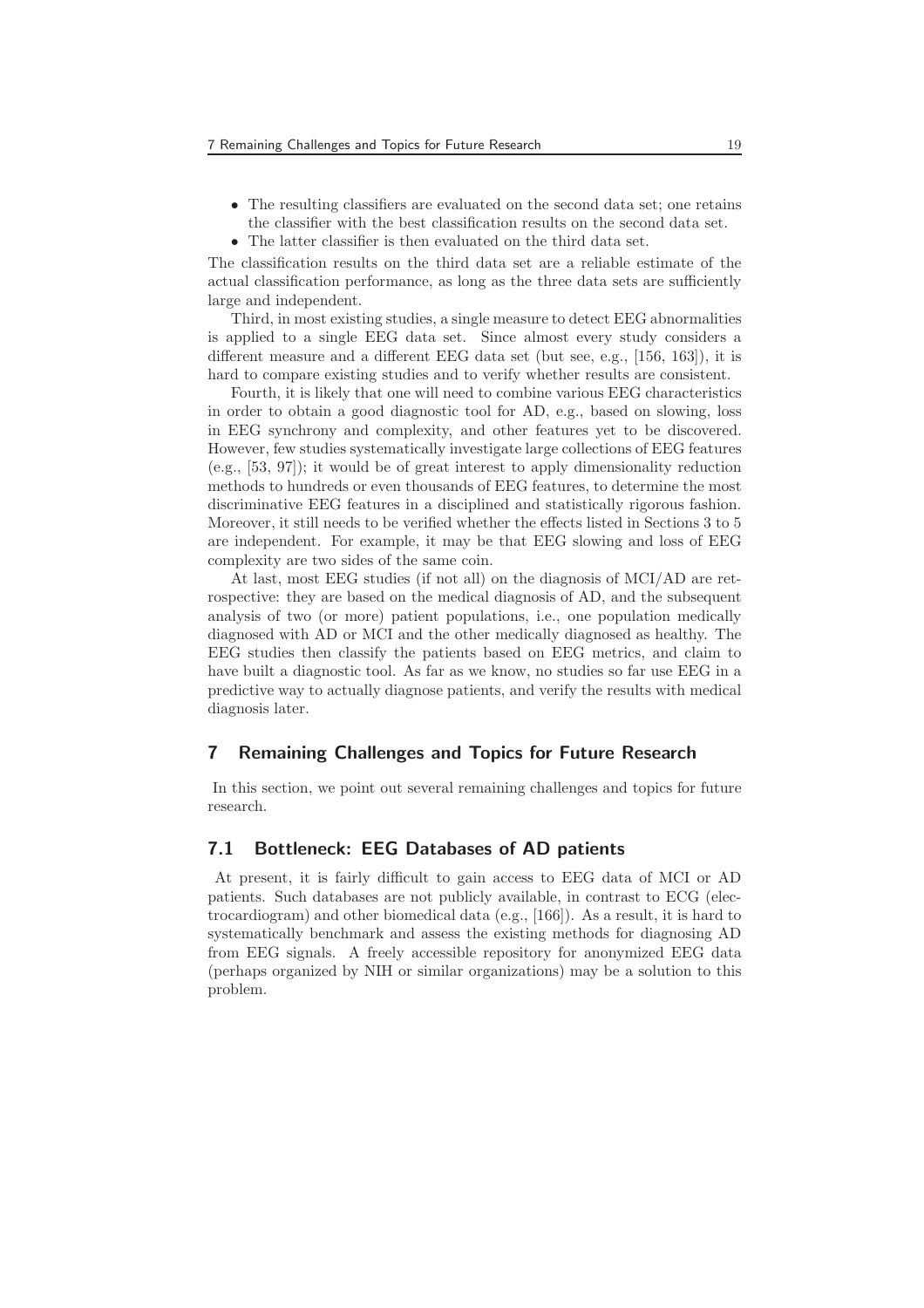# 7.2 Relation Between EEG Markers and Cognitive Decline

The precise relation between EEG abnormalities and the decline of cognition and memory in AD patients remains largely unexplored. A few recent studies address this issue; we outline some of the results.

### 7.2.1 Overview of Recent Results

It was observed in [61] that the theta/gamma ratio of relative EEG power is significantly associated to memory decline in MCI patients. Similar results have been obtained in [54] for MCI and AD patients: theta relative power and alpha reactivity (i.e. loss in alpha power during cognitive task as compared to eyes closed) seem to be related to decreased performance in various cognitive domains (global cognition, language, memory and executive functioning); alpha coherence, however, does not seem to correlate with cognitive decline. In a related study [118], it was observed that GFS values of the EEG of AD patients are positively correlated with MMSE and CDR scores, which are both measures of cognitive performance.

In [155], cortical sources were extracted from resting eyes-closed EEG of MCI and AD patients, by means of low-resolution brain electromagnetic tomography (LORETA); the cortical sources of resting delta and alpha rhythms seemed to correlate with neuropsychological measures of immediate memory, in particular, corsi span forward (visuo-spatial immediate memory probing focused attention) and digit span forward (immediate memory for digits probing focused attention).

Another study [167] deals with the rate of cognitive decline, i.e., the rate at which cognition declines over the years. More precisely, it investigates the relation between rate of cognitive decline in SMC (subjective memory complaints), MCI and AD patients, and its relation to EEG markers; it was found that the rate of cognitive decline increased between groups: AD showed advanced decline, and SMC/MCI groups represented intermediate stages of decline relative to normal aging expectations. Substantial perturbations in the EEG of AD patients were observed over age, coupled with memory decline: EEG slowing and decreased working memory P450 component. The MCI group, however, showed less severe cognitive changes but loss in the working memory N300 component and slow-wave (delta) EEG, associated with decline in memory. Interestingly, in this study the EEG markers in MCI and AD patients seem to be quite distinct, although the cognitive decline rate progresses continuously between both groups [167]; this is strong contrast with [155], where the EEG markers changed continuously between MCI and AD patients.

#### 7.2.2 Cognitive Decline and EEG: Discussion

A handful of studies have shown that certain EEG markers seem to correlate with decreased performance in various cognitive domains. More research is required though before any conclusions can be drawn.

Those observations also seem to suggest that EEG markers may help to separate MCI from AD. Such differential diagnosis is important, since potential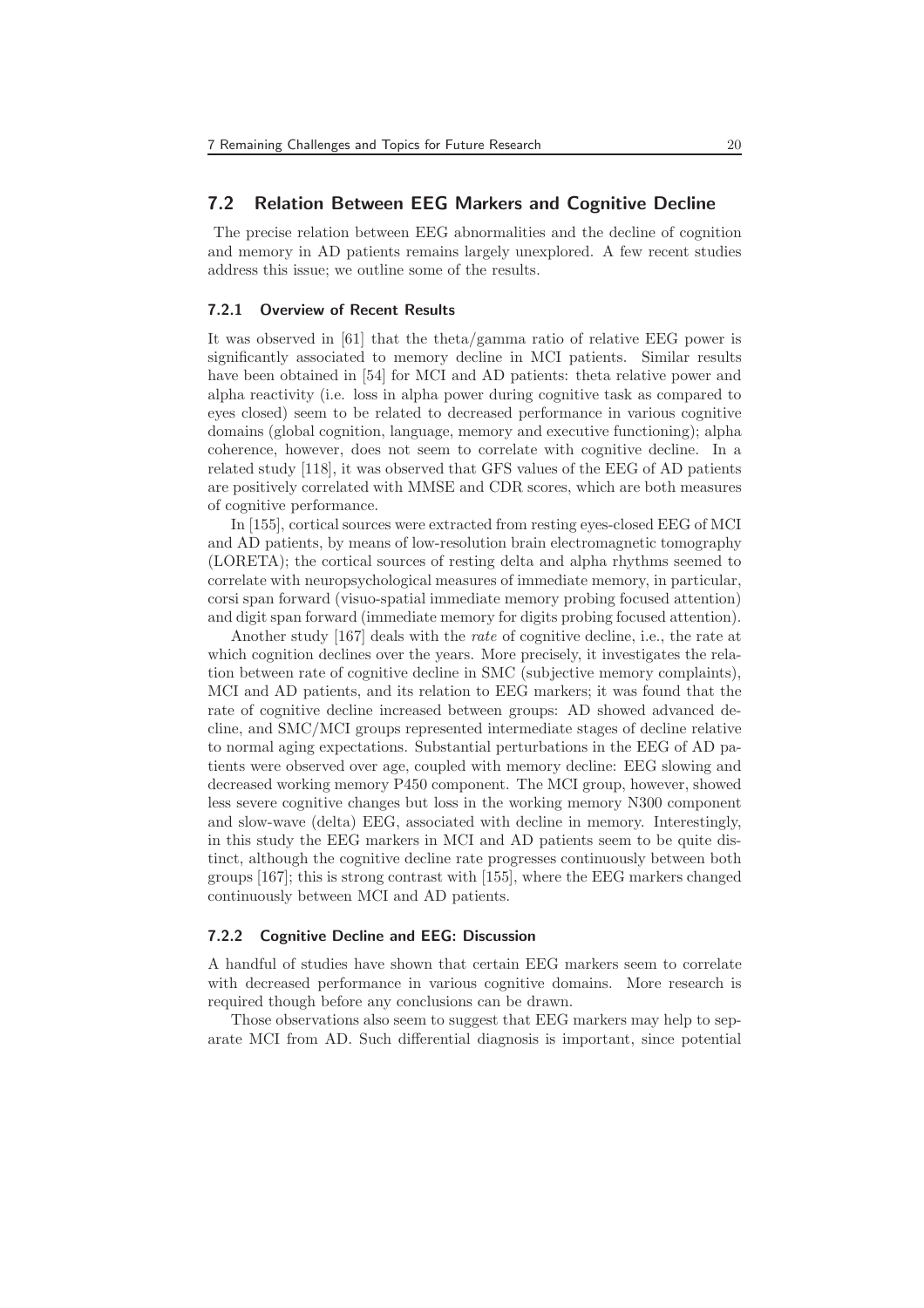therapies and treatments may differ depending on the disease (MCI vs. AD). Several recent studies have assessed the potential of EEG for distinguishing MCI from AD patients (see [116, 154, 164, 168, 169, 170, 171, 172, 173, 174]), some of which we will discuss later on. Along similar lines, a few studies have investigated whether EEG allows us to separate MCI patients that develop AD (Progressive MCI; PMCI) from MCI patients that do not develop AD (Stable MCI; SMCI) [168, 169, 189]; those studies are discussed in Section 7.4.4 and 7.4.5. Although such studies are very promising, more research in this direction is required in order to assess whether EEG may be used to differentiate MCI from AD patients, and SMCI from PMCI patients.

# 7.3 Differential Diagnosis of Dementia

It is also of great importance to verify whether EEG helps to distinguish between AD and other dementias; in the last years, studies have investigated whether EEG alone allows to differentiate between AD, subjective memory complaints [116, 173, 175], psychiatric disorders [173], vascular dementia [173, 176, 177, 178, 179, 180], fronto-temporal dementia [116, 173, 180], dementia with Lewy bodies [173, 181, 182], dementia with Parkinson's disease [182], and vascular dementia with Alzheimer's disease [60]. The preliminary results are generally promising, but surely, additional investigations will be required to explore the potential of EEG for differential diagnosis of dementia, and brain disorders at large.

# 7.4 Design of EEG Experiments

An important degree of freedom is the EEG recording condition. One may record EEG:

- while the subject is at rest awake (with open or closed eyes) or asleep,
- while the subject is being stimulated with auditory, visual, tactile, or other signals,
- while the subject performs a task, e.g., an oddball or working memory task (see Section 7.4.1).

Such stimulation protocols may be used to probe specific brain circuits supposedly disrupted AD, and therefore, they may make EEG even more sensitive to brain pathologies related to AD.

Most EEG studies of MCI and AD conduct recordings in resting condition. Several recent studies consider alternative EEG recording conditions, e.g., during stimulation with light or during oddball or working memory tasks. In the following, we will review some results of those studies (Section 7.4.2 to 7.4.5), after reminding the reader of some basic terminology (Section 7.4.1); next we point out important open problems in this research area (Section 7.4.6).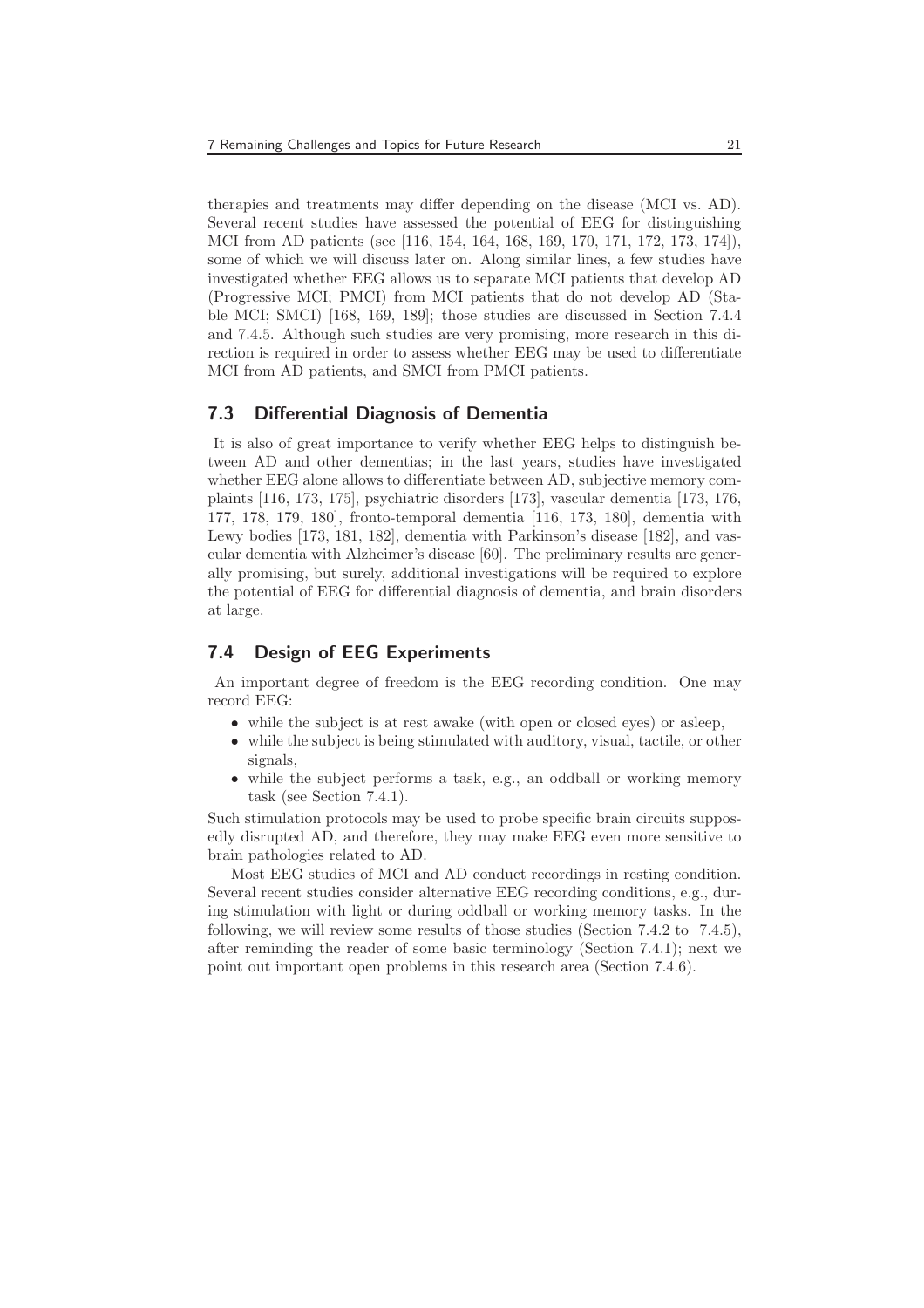#### 7.4.1 Relevant Basic Terminology

An evoked potential (or "evoked response"; EP) is an electrical potential recorded from the nervous system of a human or other animal following presentation of a stimulus, as distinct from spontaneous potentials [183].

An event-related potential (ERP) is any measured brain response that is directly the result of a thought or perception [184]. More formally, it is any stereotyped electrophysiological response to an internal or external stimulus. The major ERP components are given distinct names: they are referred to by a preceding letter indicating polarity (N or P) followed by the typical latency in milliseconds. Thus, the N400 ERP component is described as a negative voltage deflection occurring approximately 400ms after stimulus onset, whereas the P600 component describes a positive voltage deflection 600ms after stimulus onset. The stated latencies for ERP components are often quite variable; for example, the N400 component may exhibit a latency between 300ms and 500ms.

It is noteworthy that evoked potentials and event-related potentials are quite different: While evoked potentials reflect the processing of the physical stimulus, event-related potentials are caused by the "higher" processes, that might involve memory, expectation, attention, or changes in the mental state, among others [184].

In an *oddball task*, subjects respond to target stimuli that occur infrequently and irregularly within a series of standard stimuli. Detection of these targets reliably evokes transient activity (ERP).

In a *working memory task*, subjects are tested whether they can memorize ("encode") and recall ("retrieve") certain stimuli, e.g., images or letters. A classical example is the  $n$ -back task: The subject is presented with a sequence of stimuli, and the task consists of indicating when the current stimulus matches the one from  $n$  steps earlier in the sequence. The load factor  $n$  can be adjusted to make the task more or less difficult. For example, an auditory three-back test  $(n = 3)$  could consist of the experimenter reading the following list of letters to the test subject:

#### T L H C H S C C Q L C K L H C Q T R R K C H R.

The subject is supposed to indicate when the letters marked in bold are read, because those correspond to the letters that were read three steps earlier.

We will now discuss some recent studies that have considered sleep EEG (Section 7.4.2), visual and auditory  $EP/ERP$  (Section 7.4.3 and 7.4.4 respectively), and working memory ERP (Section 7.4.5) in MCI and AD.

### 7.4.2 Sleep EP in MCI and AD

To our knowledge, only one study has investigated evoked potentials during sleep in AD patients [185]. In the latter, EEG data were recorded during stage 2 non-REM sleep, which is characterized by sleep spindles and K-complexes. Tone clicks were presented binaurally, which sometimes evoked K-complexes; it was observed that AD patients produced significantly fewer evoked K-complexes,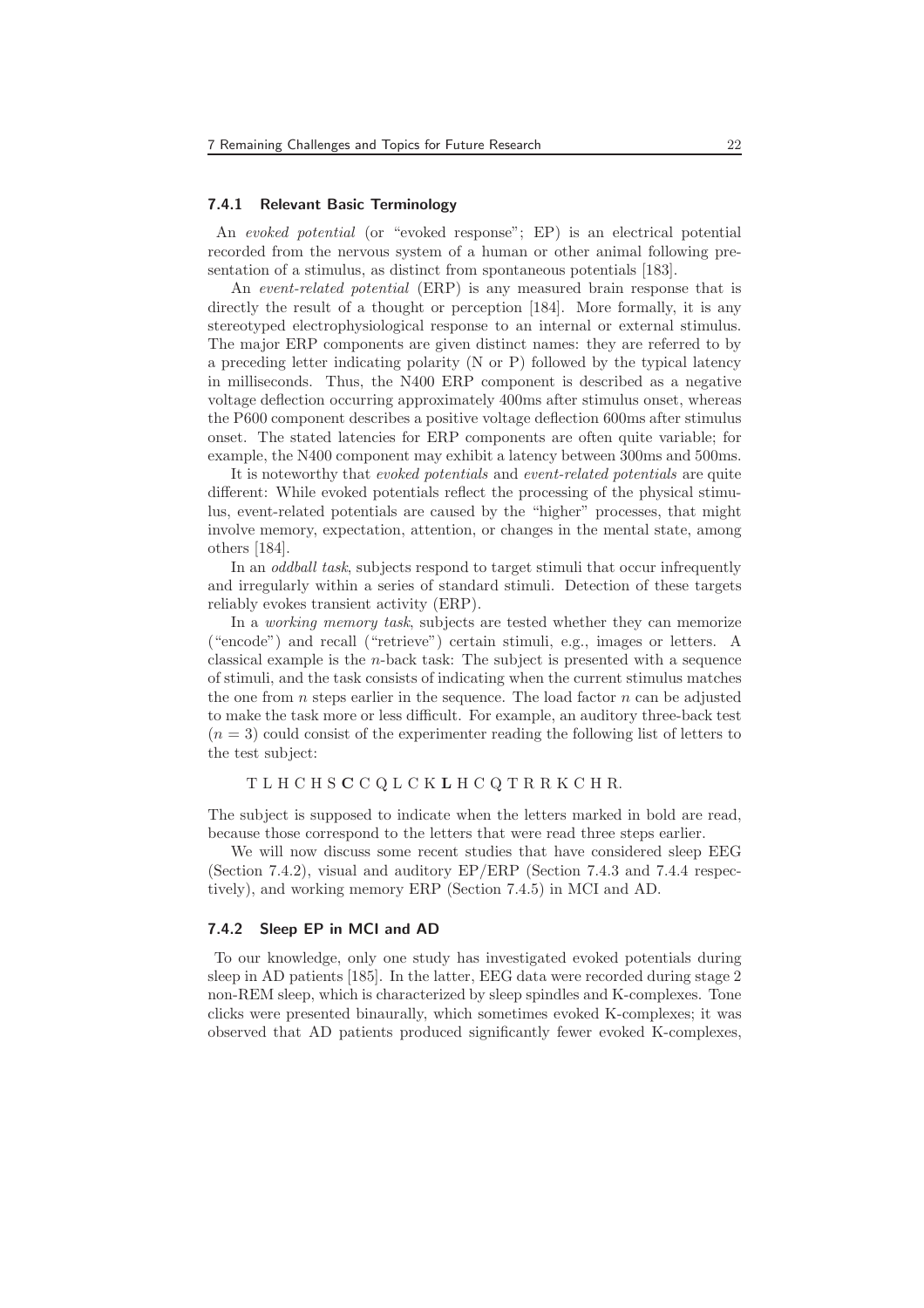and had substantially smaller N550 amplitudes than control subjects. Moreover, a lower probability of eliciting a K-complex correlated with greater dementia severity, as measured by the MMSE and Dementia Rating Scale. Interestingly, an earlier study [187] with young and elderly healthy subjects had shown that there were significant reductions in evoked K-complex probability and N550 amplitude and a significant increase in N550 latency, as a function of age. Both studies are therefore in agreement with theories that consider AD to represent an intensified form of the process of aging.

#### 7.4.3 Visual EP and ERP in MCI and AD

The potential of visual EPs for diagnosing AD was assessed in [186]. Stationary pattern onset EPs, visual motion onset EPs, and behavioral ERPs (during centered visual fixation) were recorded in AD patients and healthy control subjects. Psychophysical assessment demonstrated visual motion perceptual impairments in AD patients, half of whom also showed low sensitivity in the attentional task. The low sensitivity AD patients had small pattern onset and absent motion onset EPs, whereas the high sensitivity AD patients had large pattern onset EPs and normal motion onset EPs; visual EPs hence seemed to be abnormal in all AD patients.

In the experiments of [174], EEG of MCI and AD patients, and control subjects was recorded while subjects were passively viewing a visual stimulus. EEG source reconstruction revealed robust differences in the source locations in those three groups.

Event related EEG coherence in patients with AD and control subjects was analyzed in [142], using a visual oddball paradigm. The AD patients showed lower values of evoked coherence.

### 7.4.4 Auditory EP and ERP in MCI and AD

Two recent studies [62, 188] consider auditory ERP (AERP) in AD patients, using an auditory oddball paradigm. In [188] the N200 and P300 latency were found to be significantly prolonged in AD patients, but there were no differences in amplitude. Moreover, differences were observed in stimulus-related responses in the delta band: a significant enhancement of the delta response occurred in healthy subjects (especially at the frontal location), whilst this delta reactivity was not detectable in AD patients. In [62] various types of wavelets were used to extract features from ERP recorded during auditory oddball tasks; those features were then exploited in discriminative analysis with leave-one-out crossvalidation. Consequently, (probable) AD patient patients could be separated fairly well from healthy control subjects. Interestingly, especially the AERPs induced by novel tones (as opposed to target tones) were discriminative.

Along the same lines, AERPs of MCI and AD patients, and healthy subjects were studied in [170]. As in [188], latencies of N200 and P300 components were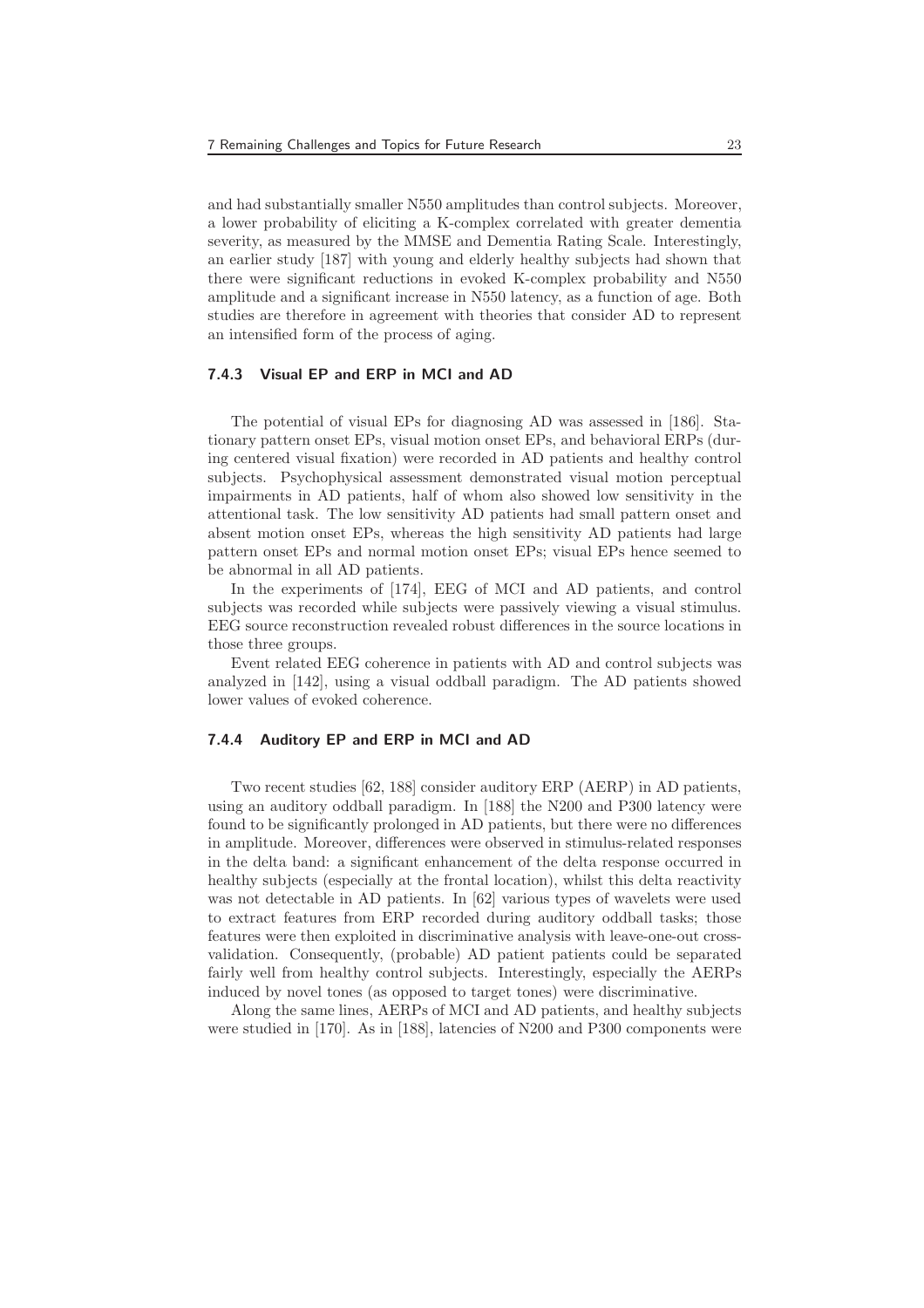prolonged in patients compared to controls; using those latencies, one was able to separate the three different subject groups fairly well.

Using a similar auditory oddball paradigm as in [62, 170, 188], it was investigated in [189] whether latencies and amplitudes of the major waves of AERP correlate with memory status of patients with MCI and with conversion to AD. Latencies of all major AERP components were prolonged in patients compared to controls. The N200 amplitudes were significantly higher in patients, but no significant differences were observed in P300 amplitudes. Based on N200 latency, one could distinguish MCI patients that converted to AD from MCI patients that had not converted. However, MMSE scores of patients did not correlate with latency or amplitude of the AERP components.

Similar results were reported in [156, 190, 191]. In [190] P300 components in MCI and AD patients and healthy control subjects were analyzed, with an auditory oddball paradigm. Subcomponents of the P300, i.e., P3a and P3b, were determined by dipole source analysis, using the Brain Electric Source Analysis software (BESA) [192]. AD patients were characterized by a diminished P3b amplitude and longer P3a latency and reaction time. Those results were later replicated on a different EEG data set [156]. In [191] the P300 component of ERP was investigated in AD patients and control subjects, but now using a visual and auditory oddball paradigm. All subjects performed four oddball tasks that varied systematically in task difficulty. The P300 amplitude was smaller and the peak latency was longer for the AD patients across tasks and modalities. P300 differences between AD patients and controls were largest for the relatively easy tasks, with little influence of stimulus modality observed.

The relation between P300 latency and response speed in MCI and AD was investigated in [193], again using an auditory oddball paradigm. The P300 amplitude and latency distinguished the groups and showed a significant correlation with response speed.

The aim of [194] was to investigate whether steady state EPs are relevant for diagnosing AD. More precisely, 40Hz auditory steady state EPs were recorded in MCI and AD patients, and healthy control subjects. The results showed a significant increase of 40Hz SSR power in the AD group compared to MCI and controls. Furthermore a moderate correlation between 40Hz steady state EP power and cognitive performance was shown.

### 7.4.5 Working Memory Tasks in MCI and AD

In [195] event-related desynchronization (ERD) and synchronization (ERS) was studied in MCI and AD patients during a working-memory task; the 1–20Hz frequency band was analyzed. The AD patients were reported to make more errors than the controls and the MCI group. During encoding of the memory set, ERD in the 10–20Hz band occurred in the MCI group, but not (or less) in the controls or AD patients. During retrieval, ERD in the 7–17Hz occurred in MCI patients and controls, but was absent in the AD patients.

As in [189], the aim of [168] was to find ERP signatures that correlate with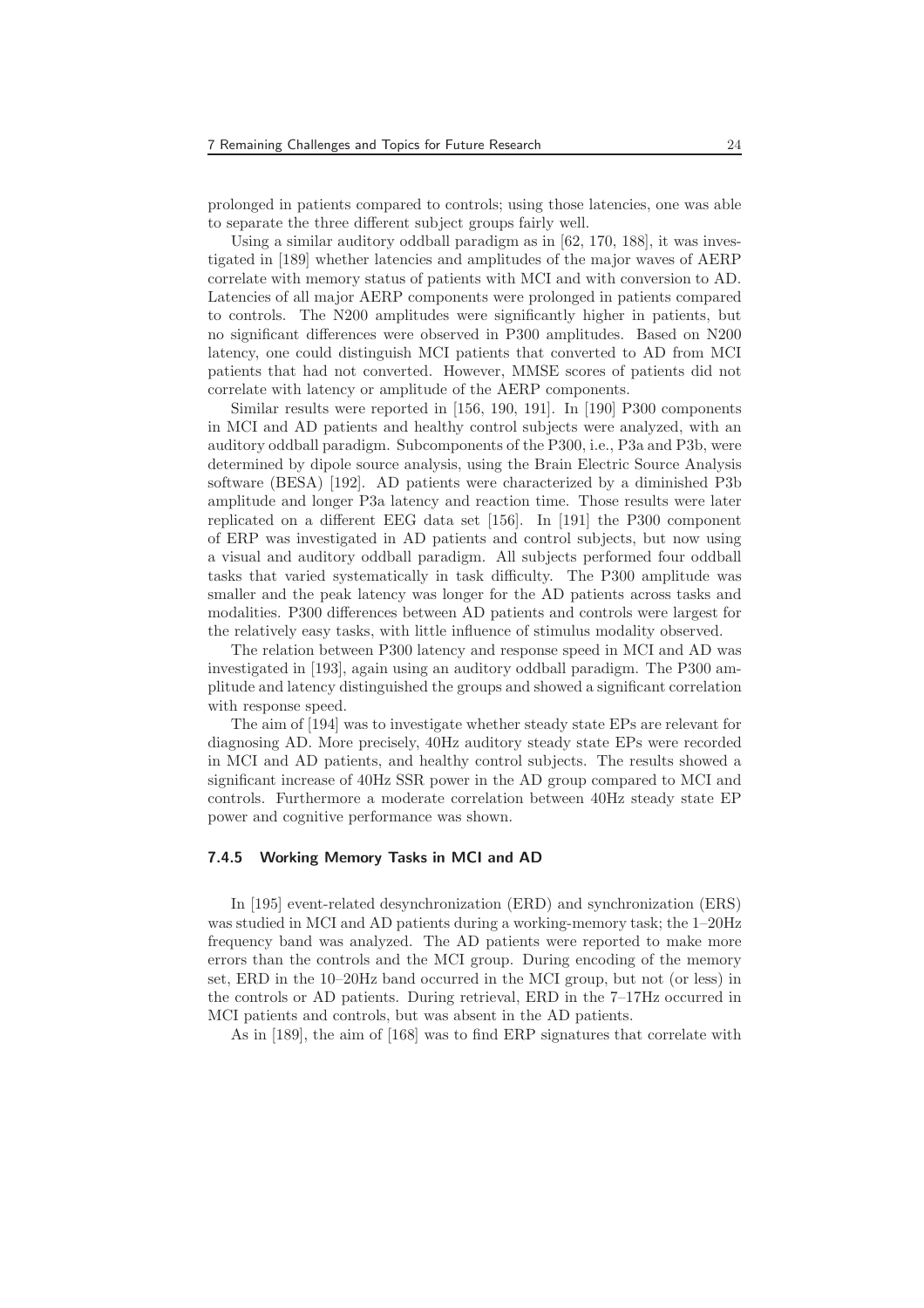conversion from MCI to AD. Patients with amnestic MCI were longitudinally studied annually with an ERP paradigm in which semantically congruous and incongruous target words are repeated after initial presentation. When congruous category-exemplars are repeated, smaller P600s (relative to initial presentation) are normally elicited; repetitions of semantically incongruous words yield normally smaller N400 amplitude. Interestingly, those effects were observed in the non-converting MCI patients but not (or less) in the MCI patients that converted to AD. Abnormalities of the P600 or N400 in MCI seem therefore to be associated with an increased risk of subsequent conversion to AD. The same ERP paradigm was also used in [196]; it was shown there that normal N400 and P600 word repetition effects were absent in AD patients.

The potential of ERP to predict conversion from MCI to AD was also explored in [169]. To this end, MCI and AD patients, and healthy control subjects performed a working memory task. At 1 year follow-up, about half of the MCI patients showed progressive cognitive decline (PMCI), the others remained stable (SMCI). The P200 and N200 ERP latency and beta event-related synchronization (ERS) were analyzed. Both P200 and N200 latencies were longer in PMCI and AD patients compared with healthy subjects and SMCI patients, and beta ERS was of lower amplitude. Similar results were obtained in [172], using the same ERP paradigm; besides the working memory task, the subjects also performed a control task. The ERP of the control task was subtracted from the ERP of the working memory task; the resulting component  $P_{wm}$  was significantly larger than baseline in SMCI patients, but much weaker (or entirely absent) in PMCI patients; component  $P_{wm}$  therefore seems to discriminate between SMCI and PMCI.

In [165], working memory ERPs of AD patients and healthy control subjects were investigated, using principal component analysis (PCA); the latter allows to decompose the ERPs as superpositions of elementary scalp voltage components. The ERP components extracted through PCA allowed, to some extent, to separate AD patients from healthy control subjects.

#### 7.4.6 Design of EEG Experiments: Discussion

In summary, various studies have demonstrated changes in ERP and ERS in MCI/AD patients. The main three effects are: (i) larger ERP latencies; (ii) smaller ERP amplitudes; (iii) smaller ERS. As far as we know, no study has identified the underlying biological factors for those three observations. However, one may conjecture that the brain becomes slower and weaker to respond since neurons and synapses are damaged due to AD: it becomes more difficult and it takes more time for information to propagate from one brain area to an other. In other words, loss of neurons but also perturbed anatomical and/or functional coupling may result in impairments in the temporal coordination of distributed neuronal activity, resulting in slower, weaker, or even absent responses to stimuli. Some studies have made similar observations in elderly subjects (e.g., [187]), which supports the idea that MCI and AD may be viewed as intensified forms of aging.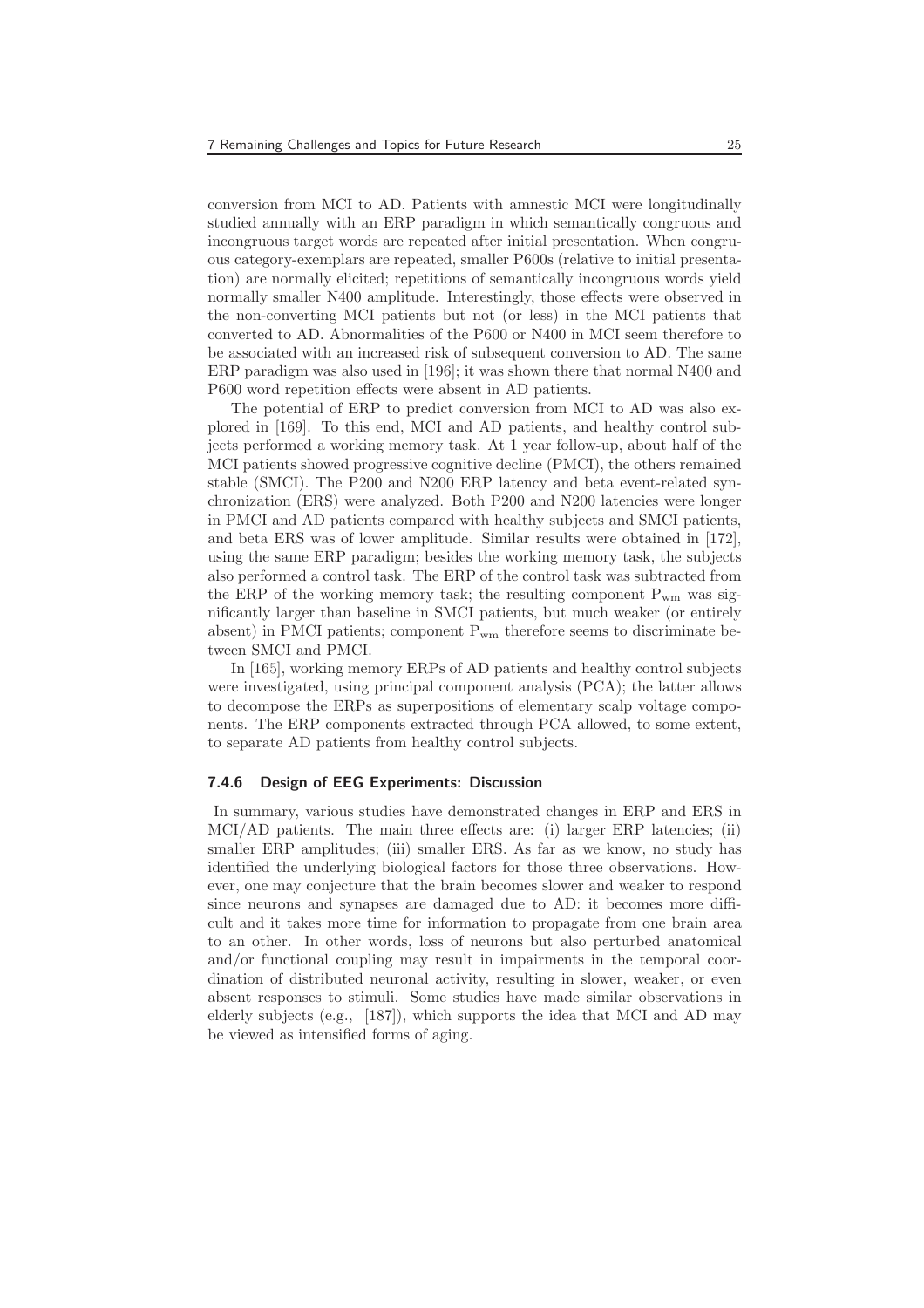A large palette of different stimuli and tasks are available to the EEG experimentalist; moreover, the induced responses may be analyzed in various ways, e.g., one may quantify amplitude, latency, coherence, and complexity. Some of those options have already been explored to characterize MCI and AD, as we outlined in Section 7.4.2 to 7.4.5. The results from those studies seem to be very promising: EP and ERP may complement resting EEG as diagnostic tools for MCI and AD.

In the light of the current results, it is likely that a combination of several EP and/or ERPs (potentially in conjunction with resting EEG) may be highly discriminative for MCI, AD, and other brain disorders. However, too few studies have so far been carried out to be able to identify the most promising approaches. Additional studies are required to further explore different types of EP and/or ERPs and to identify which of those are the most discriminative. However, we speculate that ERPs involving cognitive functions (working memory, emotions, task planning, etc.) may prove to be effective, since AD mostly induces cognitive impairments.

# 7.5 Combining EEG with Other Approaches

Virtually none of the existing EEG based methods for diagnosing AD incorporate biophysical knowledge about AD (but see [197]); detailed mathematical models of the pathology of AD, in conjunction with EEG data analysis, may help us to improve the diagnosis of AD and to gain insight in the pathology of AD. Along the same lines, one may combine EEG with other imaging modalities, such as magnetic resonance imaging (MRI; e.g., [108, 157, 160, 198, 199, 200]), diffusion tensor imaging (DTI) [201], Doppler techniques [176], transcranial magnetic stimulation (TMS) [202], and single photon emission computed tomography (SPECT) [203]. We briefly outline the results from those preliminary studies.

### 7.5.1 EEG and MRI

MRI provides useful information about the anatomy of the brain; it can for example be used to measure the volume of specific brain areas, such as the hippocampus. It is well known that MCI and AD are associated with brain atrophy, most prominently in particular brain areas such as hippocampus. Brain atrophy can be detected from MRI images, by computing the volume of brain areas. It is natural to hypothesize that AD induced brain atrophy and perturbations in brain rhythms are correlated. In principle, this question may be addressed by simultaneously analyzing EEG and MRI data. Several such studies have been conducted in MCI and/or AD patients.

In [157] it was observed that the power of certain alpha sources was linearly and non-linearly correlated with the normalized hippocampal volume in MCI and AD patients; moreover, the normalized hippocampal volume was statistically greater in MCI than in AD subjects. Those results suggest that progressive atrophy of hippocampus correlates with decreased cortical alpha power, in the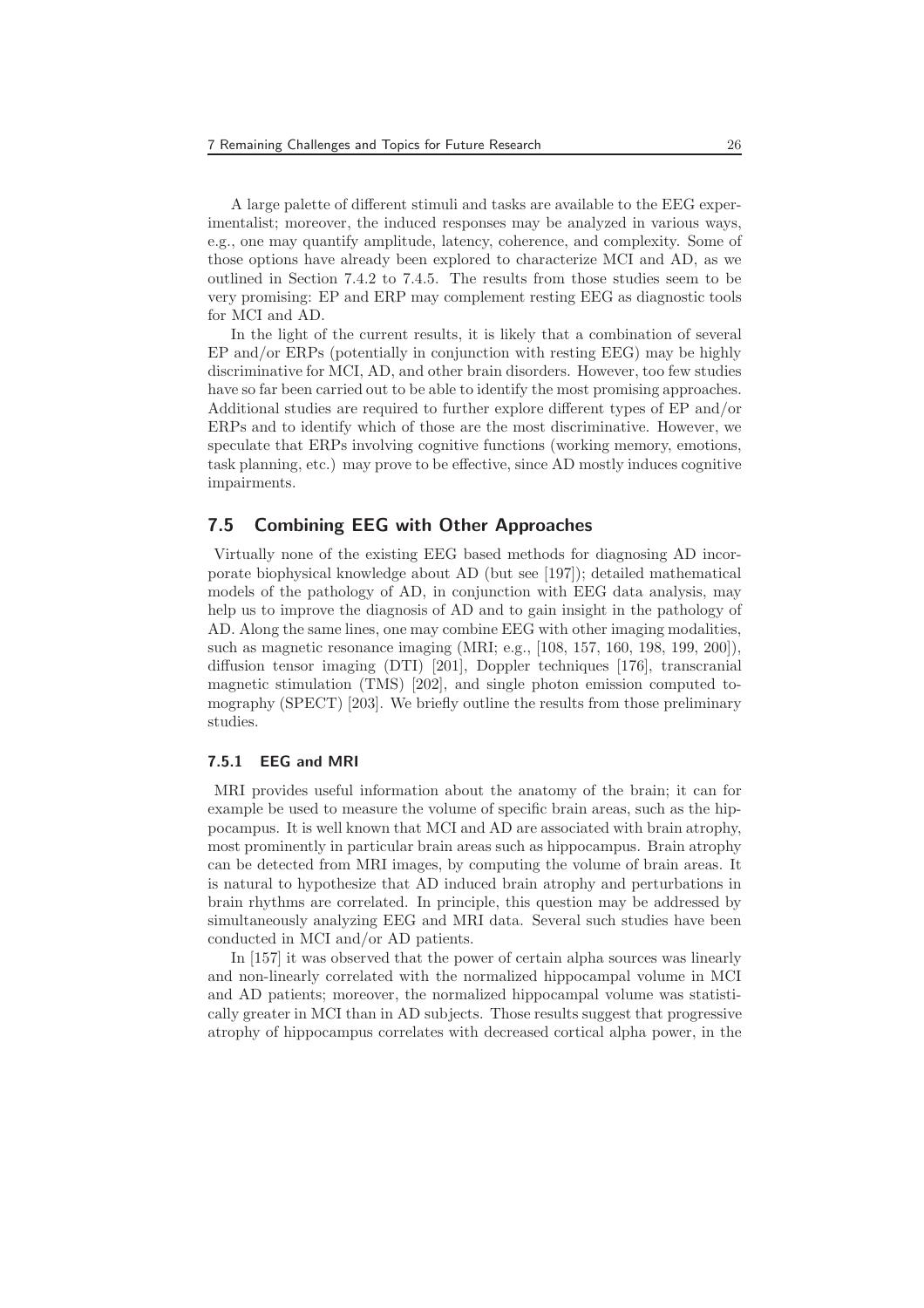continuum along MCI and AD conditions. Along the same lines, a negative correlation was observed between the frontal white matter and the amplitude of frontal delta sources (2-4 Hz) across MCI and AD subjects [160].

In a similar study [198], it was found that increase of EEG theta/gamma and alpha3/alpha2 ratio in MCI patients can be associated with amygdalar and hippocampal atrophy respectively; moreover, amygdalo-hippocampal atrophy was seen to be associated with memory deficits. Along the same lines, a negative correlation was observed between the volume of frontal white matter and the amplitude of frontal delta sources (2-4 Hz) across MCI and AD subjects [160].

Similar findings were reported in [199], for the corpus callosum. More specifically, the correlation between interhemispheric EEG synchrony and the size of the corpus callosum was considered in AD patients and healthy subjects. The following observations were made: (i) the cross sectional area of corpus callosum was significantly reduced in AD patients relative to controls; (ii) the interhemispheric EEG coherence correlated significantly with the size of corpus callosum area. The decline in interhemispheric connectivity in AD may therefore be associated with a loss of cortical neurons projecting through the corpus callosum.

MRI may also be used to detect lesions in brain tissue. In particular, lesions in the cholinergic system seem to play an important role in the development of MCI and AD. Therefore, it is not improbable that such lesions are associated with the abnormal brain rhythms observed in MCI and AD patients; this issue may be addressed by combining EEG analysis with MRI. Such study was carried out in [108] for amnesic MCI (aMCI) patients; the results are as follows: the power of specific alpha and theta sources was maximum in the control subjects, intermediate in aMCI patients with little cholinergic damage, and low in aMCI patients with significant cholinergic damage. These results are consistent with the hypothesis that damage to the cholinergic system is associated with perturbations in EEG rhythms in MCI patients.

In a related study [200], the relation between vascular lesions and abnormal EEG synchrony in MCI patients was investigated; EEG synchrony (computed by a Granger measure) was highest in control subjects, intermediate in MCI patients with more vascular lesions, and low in MCI patients less vascular lesions. The results of this study seem to suggest that loss in EEG synchrony in MCI patients is not necessarily associated with cerebrovascular lesions: other factor may play a role such as neurodegenerative lesions [200].

It is evident that all those preliminary results need to be verified through numerous additional investigations. One thing is for sure though: the combination of MRI and EEG is a promising approach to relate EEG markers to brain anatomy.

#### 7.5.2 EEG and DTI

Diffusion tensor imaging (DTI) is an emerging non-invasive technology to visualize subcortical fiber tracts. As we pointed out earlier, by applying synchrony measures to EEG recordings, one may assess the functional connectivity of the brain. By combining EEG and DTI, it is in principle possible to investigate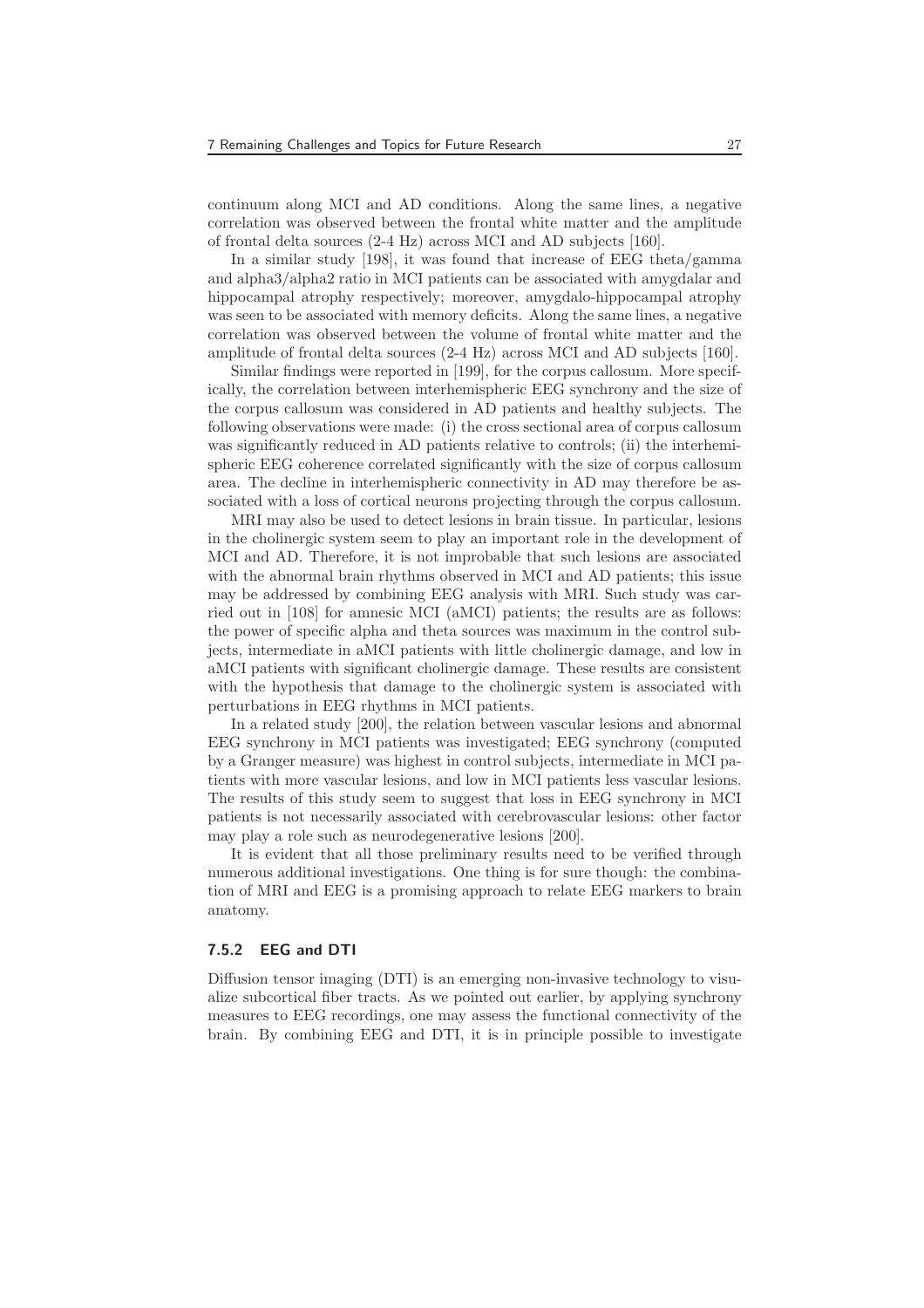the relation between anatomical and functional connectivity. In [201] the interhemispheric connectivity of MCI patients was studied through such combined approach; it was found that coherence in the alpha band was significantly correlated with diffusivity in particular brain areas.

### 7.5.3 EEG and Doppler Techniques

Doppler techniques allow us to visualize the cerebral blood flow; in conjunction with EEG, Doppler techniques can be used to investigate the coupling between neural activity and blood flow, often referred to as activation-flow coupling. Such study was conducted in [176], with the aim of differentiating AD patients from vascular dementia patients. Evoked EEG and blood flow responses during a visual stimulation task were analyzed; it was observed that the activation flow differs significantly between AD and vascular dementia patients. Therefore, simultaneous assessment of electrical as well as vascular integrity might help in differentiating both forms of dementia.

# 7.5.4 EEG and TMS

TMS can be used to evoke electrical responses in the brain. In [202] TMSevoked EEG responses in MCI and AD patients and healthy control subjects are analyzed. Significantly reduced TMS-evoked N100 and P30 was observed in the MCI and AD subjects respectively; this observation suggests that TMS may provide a novel tool for examining the degree and progression of dementia.

# 7.5.5 EEG and SPECT

SPECT may be used to visualize the metabolism and blood flow in the brain; combined with EEG, SPECT enables us to verify whether neural impairment correlate with changes in cerebral metabolism and blood flow. In [203] EEG and SPECT recordings of AD patients were simultaneously analyzed. It was found that a specific EEG measure, i.e., resting state EEG alpha dipolarity, correlates with regional cerebral blood flow; both measures seem to decline with increasing dementia severity, and they allow to some extent to separate AD patients from healthy subjects.

### 7.5.6 Combining EEG with Other Approaches: Discussion

Multi-modal approaches seem to have strong potential to improve the diagnosis of AD and other dementias, and many interesting topics in this area remain unexplored. The preliminary results discussed in Section 7.5.1 to 7.5.5 are just the tip of the iceberg.

First, multi-modal approaches may help us to relate characteristics of EEG in MCI and AD to neurological, vascular, or anatomical abnormalities. Second, EEG responses evoked by TMS or alternative stimulation methods that directly interact with the brain may contain more signatures of MCI and AD than standard ERPs, evoked by visual, tactile, or auditory stimulation.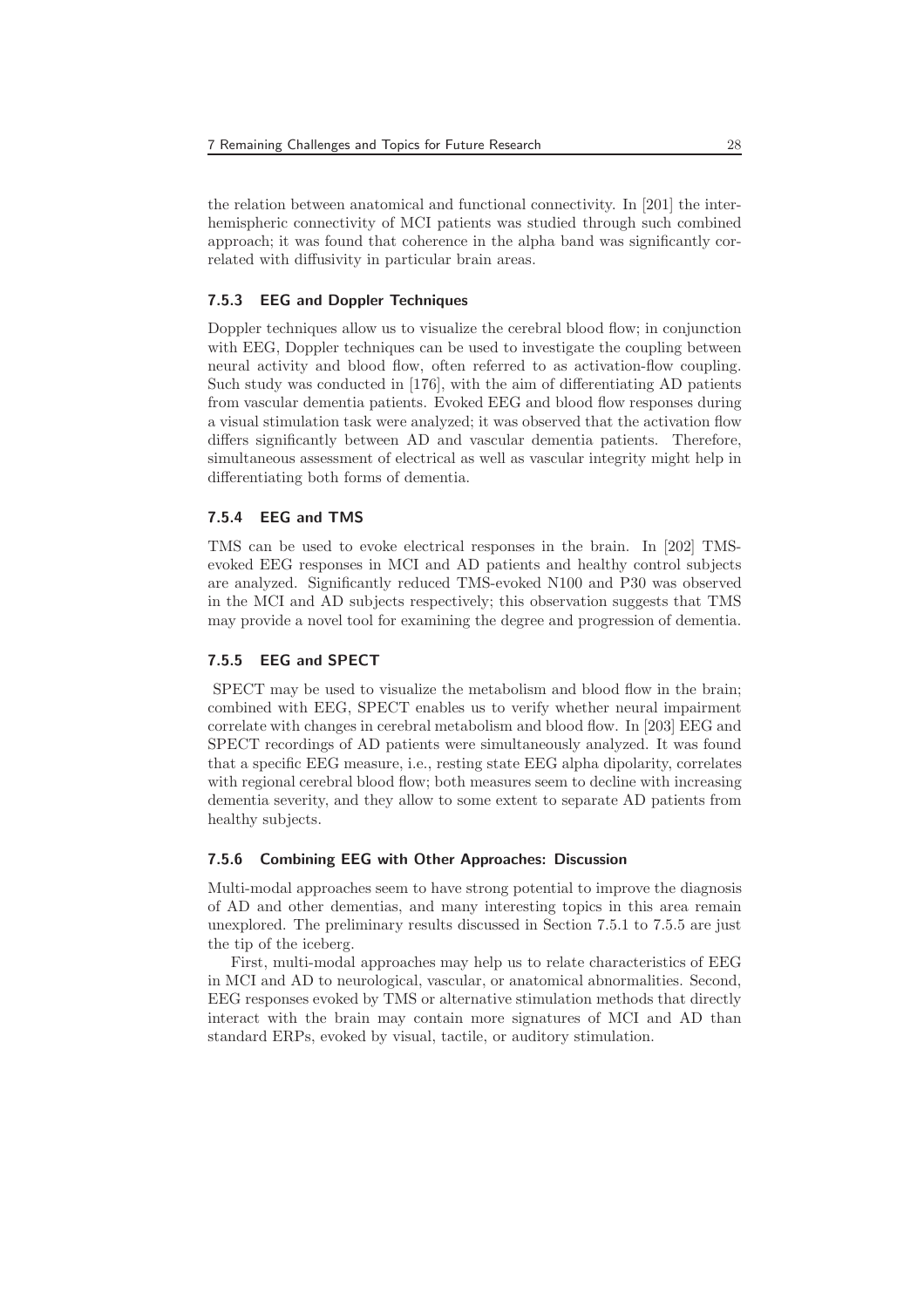# 7.6 EEG and Animal Models of AD

In animal models of AD, the progression of AD can be rigorously assessed and controlled; analyzing EEG of AD animal models may help us to relate EEG abnormalities to the neuropathology of AD. Few studies have been conducted in this important area (see, e.g., [204]).

# 7.7 Effect of AD Therapies and Medication on EEG

Another interesting topic of research is the effect of medication and therapy on the EEG of AD patients. Recent reports investigate the effect of ibuprofen [158], rivastigmine [205], cholinesterase inhibitors [206], tetrahydroaminoacridine [207], and donepezil [159, 208] on the EEG of AD patients. Although those studies provide exciting preliminary results, more work along those lines will be needed before any solid conclusions can be drawn.

# 7.8 EEG and Risk Factors for AD

It is unclear how risk factors for AD correlate with EEG markers. Very few studies have dealt with that topic; in [209] the relation between high plasma concentration of homocysteine and EEG abnormalities in AD patients is studied. Understanding of the interaction between AD risk factors and EEG abnormalities may lead to improved diagnostics for AD.

# 8 Conclusions

Diagnosis of AD is an important clinical problem. Since EEG is a non-invasive, simple, relatively inexpensive, and potentially mobile brain imaging technology with high temporal resolution, it seems to be a natural candidate as diagnostic tool for AD. Numerous studies indeed confirm the great potential of EEG for diagnosing AD; moreover, some studies show promising results for MCI ("predementia"), which is the stage before AD. However, many crucial issues will need to be addressed before EEG can enter clinical practice for diagnosing AD. In other words, this research field still offers ample opportunities for exciting and clinically relevant research. We believe that this review may help to identify important research topics, which in turn may in the long term improve the reliability of EEG as a diagnostic tool for AD.

# 9 Acknowledgements

The authors wish to thank the anonymous referees for their constructive comments, which lead to many improvements to the manuscript.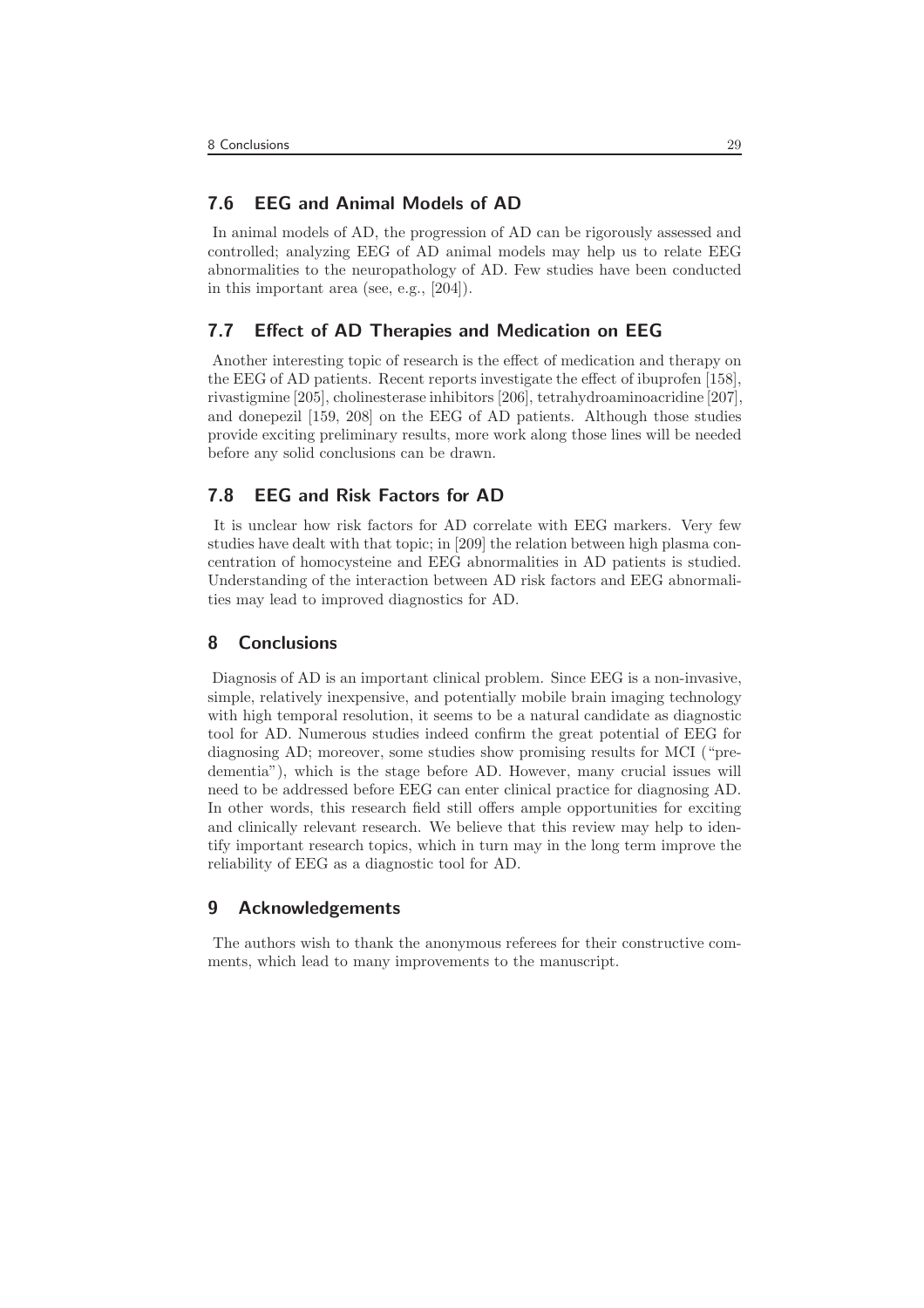# References

- [1] Mattson M., 2004. Pathways towards and away from Alzheimer's disease. Nature vol. 430.
- [2] Meek P.D., McKeithan K., and Shumock G.T., 1998. Economics considerations of Alzheimer's disease. Pharmacotherapy 18(2 Pt 2):68–73.
- [3] Shimokawa A., Yatomib N., Anamizuc S., Toriid S., Isonod H., Sugaid Y., and Kohnoe M., 2001. Influence of deteriorating ability of emotional comprehension on interpersonal behavior in Alzheimer-type dementia. Brain and Cognition 47(3): 423–433.
- [4] Brookmeyer R., Johnson E., Ziegler-Graham K., and Arrighi M.H., 2007. Forecasting the global burden of Alzheimer's disease. Alzheimer's and Dementia 3 (3): 186–91.
- [5] Cummings J.L., Frank J.C., Cherry D., Kohatsu N.D., Kemp B., Hewett L., and Mittman B., 2002. Guidelines for managing Alzheimer's disease: Part I. Assessment. American Family Physician 65(11): 2263–2272. PMID 12074525.
- [6] Cummings J.L., Frank J.C., Cherry D., Kohatsu N.D., Kemp B., Hewett L., and Mittman B., 2002. Guidelines for managing Alzheimer's disease: Part II. Treatment. American Family Physician 65(12): 2525–2534. PMID 12086242.
- [7] Sink K.M., Holden K.F., and Yaffe K., 2005. Pharmacological treatment of neuropsychiatric symptoms of dementia: a review of the evidence. JAMA 293 (5): 596–60.
- [8] Ballard C., Lana M.M., Theodoulou M. et al, 2008. A Randomised, Blinded, Placebo-Controlled Trial in Dementia Patients Continuing or Stopping Neuroleptics (The DART-AD Trial). PLoS Med. 5 (4), 2008.
- [9] Small B.J., Gagnon E., and Robinson B., 2007. Early identification of cognitive deficits: preclinical Alzheimer's disease and mild cognitive impairment. Geriatrics 62 (4): 19–23, 2007.
- [10] Palmer K., Berger A.K., Monastero R., Winblad B., Bäckman L., and Fratiglioni L., 2007. Predictors of progression from mild cognitive impairment to Alzheimer disease. Neurology 68(19): 1596–1602.
- [11] Arnaiz E. and Almkvist O., 2003. Neuropsychological features of mild cognitive impairment and preclinical Alzheimer's disease. Acta Neurol. Scand., Suppl. 179: 34–41, 2003.
- [12] Weiner W.M., 2009. Editorial: Imaging and Biomarkers Will be Used for Detection and Monitoring Progression of Early Alzheimer's Disease. J. Nutr. Health Aging 4:332.
- [13] Sunderland T., Hampel H., Takeda M., Putnam K.T., and Cohen R.M., 2006. Biomarkers in the diagnosis of Alzheimer's disease: are we ready? J Geriatr Psychiatry Neurol. 19(3):172–9.
- [14] Jeong J., 2004. EEG Dynamics in patients with Alzheimer's disease. Clinical Neurophysiology 115, 1490–1505.
- [15] Jackson C.E. and Snyder P.J., 2008. Electroencephalography and event-related potentials as biomarkers of mild cognitive impairment and mild Alzheimer's disease. Alzheimers Dement. 2008 4(1 Suppl 1):137–43.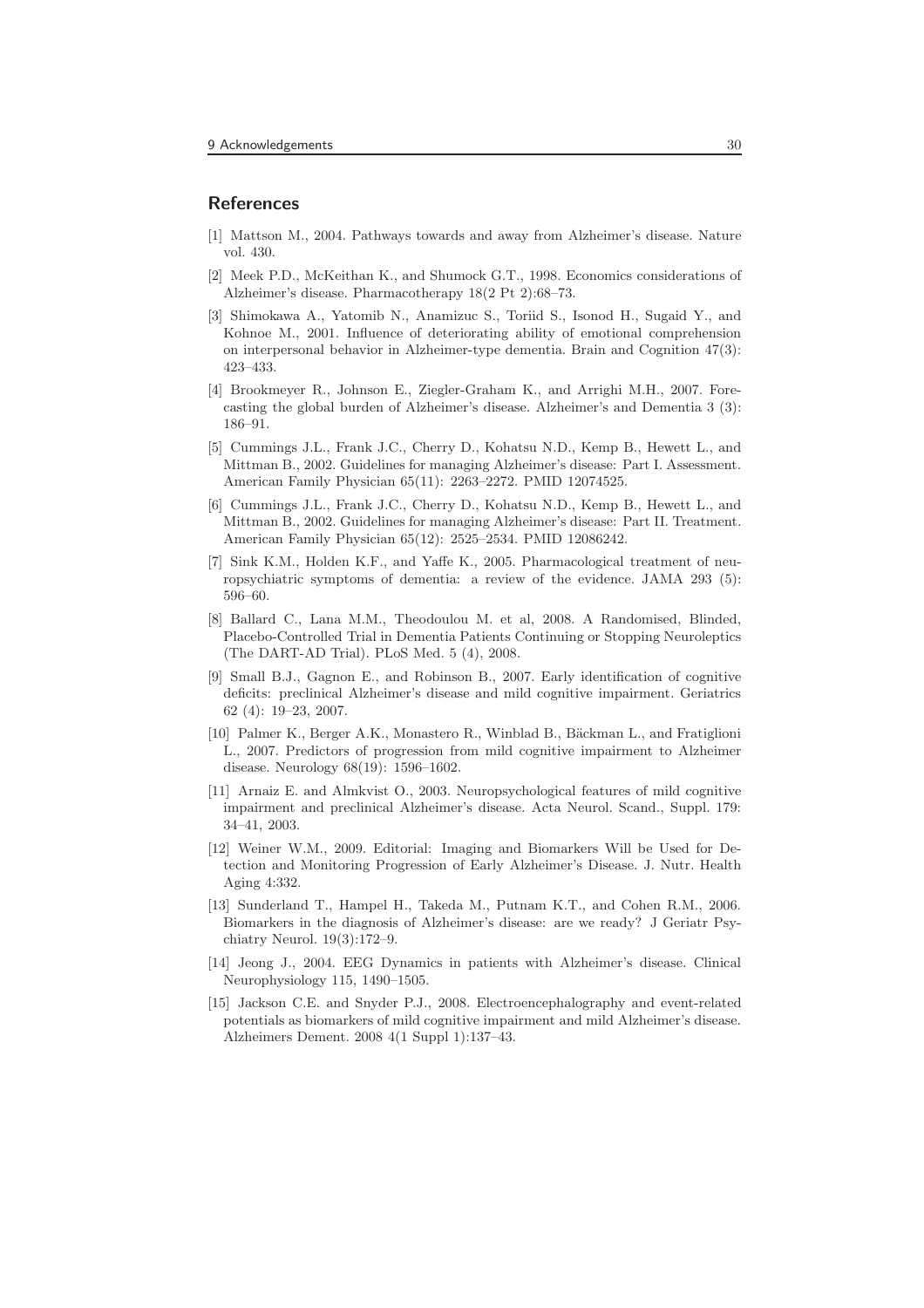- [16] Prichep LS., 2007. Quantitative EEG and electromagnetic brain imaging in aging and in the evolution of dementia. Ann NY Acad Sci. 1097:156–67.
- [17] Adeli H., Ghosh-Dastidar S., and Dadmehr N., 2005. Alzheimer's disease: models of computation and analysis of EEGs. Clin EEG Neurosci. 36(3):131–40.
- [18] Verleger R., 1991. The instruction to refrain from blinking affects auditory P3 and N1 amplitudes. Electroencephalogr Clin Neurophysiol. 78(3):240–51.
- [19] Hoffmann S. and Falkenstein M., 2008. The correction of eye blink artefacts in the EEG: a comparison of two prominent methods. PLoS ONE 3(8):e3004.
- [20] Dammers J., Schiek M., Boers F., Silex C., Zvyagintsev M., Pietrzyk U., and Mathiak K. , 2008. Integration of amplitude and phase statistics for complete artifact removal in independent components of neuromagnetic recordings. IEEE Trans Biomed Eng. 55(10):2353–62.
- [21] Delorme A., Sejnowski T., and Makeig S., 2007. Enhanced detection of artifacts in EEG data using higher-order statistics and independent component analysis. Neuroimage 34(4):1443–9.
- [22] Romero S., Ma˜nanas M.A., and Barbanoj M.J., 2009. Ocular reduction in EEG signals based on adaptive filtering, regression and blind source separation. Ann Biomed Eng. 37(1):176–91.
- [23] Mammone N. and Morabito F.C., 2008. Enhanced automatic artifact detection based on independent component analysis and Renyi's entropy. Neural Netw. 21(7):1029–40.
- [24] Goncharova I.I., McFarland D.J., Vaughan T.M., and Wolpaw J.R., 2003. EMG contamination of EEG: spectral and topographical characteristics. Clin Neurophysiol. 114(9):1580–93.
- [25] van Boxtel A., 2001. Optimal signal bandwidth for the recording of surface EMG activity of facial, jaw, oral, and neck muscles. Psychophysiology 38(1):22–34.
- [26] van Boxtel A., Goudswaard P., and Schomaker L.R., 1984. Amplitude and bandwidth of the frontalis surface EMG: effects of electrode parameters. Psychophysiology 21(6):699–707.
- [27] van Boxtel A., Goudswaard P., van der Molen G.M., and van den Bosch W.E., 1983. Changes in electromyogram power spectra of facial and jaw-elevator muscles during fatigue. J Appl Physiol. 54(1):51–8.
- [28] Barlow, J.S., 1986. Artifact processing (rejection and minimization) in EEG data processing. In: F.H. Lopes da Silva, W. Storm van Leeuwen and A. Remond (Eds.). Handbook of electroencephalography and clinical neurophysiology, volume 2. Revised series. Amsterdam: Elsevier, 15–62.
- [29] Crespo-Garcia M., Atienza M., and Cantero J.L., 2008. Muscle artifact removal from human sleep EEG by using independent component analysis. Ann Biomed Eng. 36(3):467–75.
- [30] P. Nunez and R. Srinivasan, Electric Fields of the Brain: The Neurophysics of EEG, Oxford University Press, 2006.
- [31] Celka P., Boashash B., and Colditz P., 2001. Preprocessing and time-frequency analysis of newborn EEG seizures. IEEE Eng Med Biol Mag. 20(5):30–9.
- [32] Bonmassar G., Purdon P.L., Jääskeläinen I.P., Chiappa K., Solo V., Brown E.N., and Belliveau J.W., 2002. Motion and ballistocardiogram artifact removal for interleaved recording of EEG and EPs during MRI. Neuroimage 16(4):1127–41.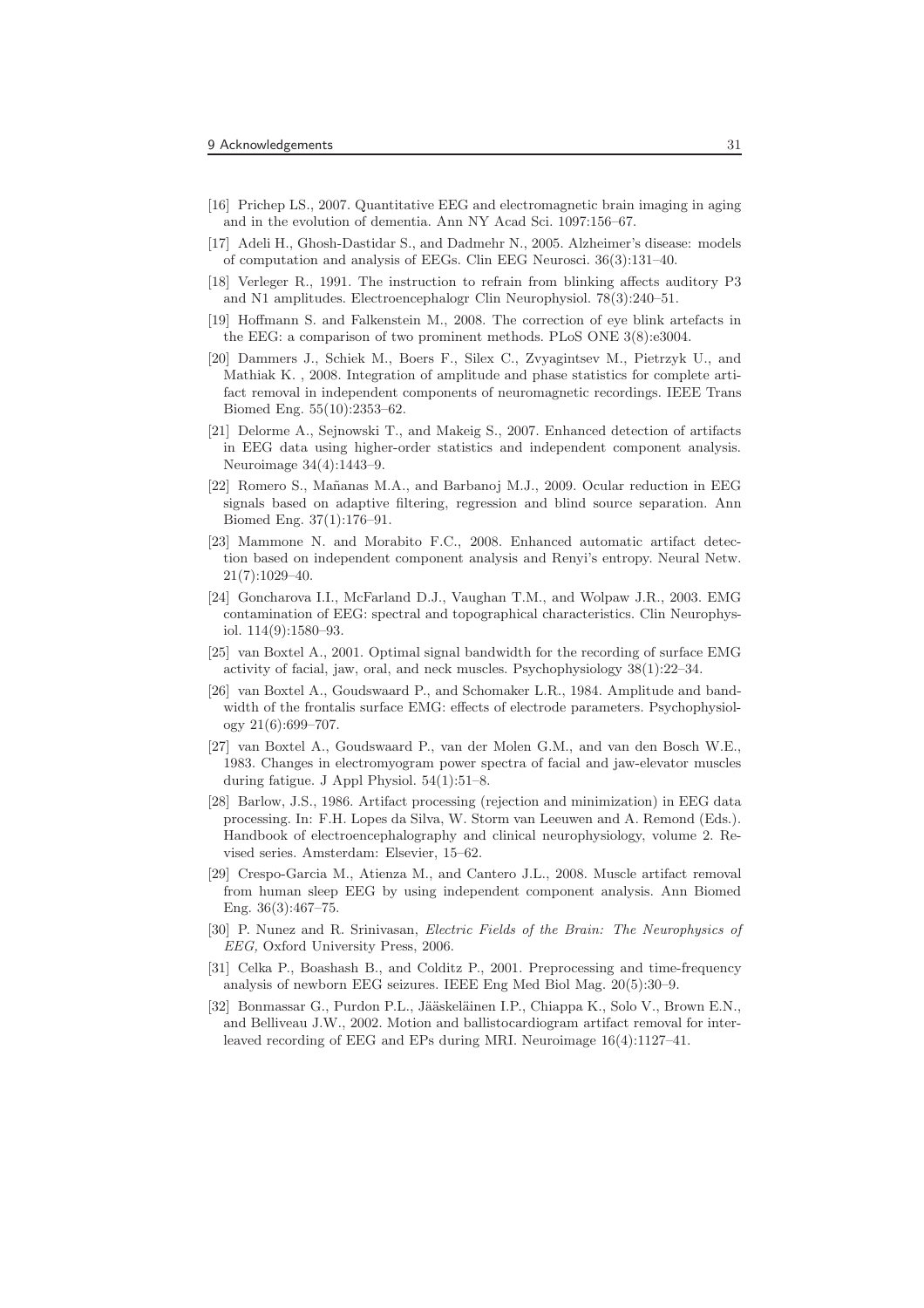- [33] He P., Wilson G., and Russell C., 2004. Removal of ocular artifacts from electroencephalogram by adaptive filtering. Med Biol Eng Comput. 42(3):407–12.
- [34] Schlögl A., Anderer P., Roberts S.J., Pregenzer M., and Pfurtscheller G., 1999. Artefact detection in sleep by the use of Kalman filtering. Proc EMBC 1999, Part II, 1648–1649.
- [35] Kierkels J.J., Riani J., Bergmans J.W., and van Boxtel G.J., 2007. Using an eye tracker for accurate eye movement artifact correction. IEEE Trans Biomed Eng. 54(7):1256–67.
- [36] Croft R.J. and Barry R.J. Removal of ocular artifact from the EEG: a review. Neurophysiol Clin. 30(1):5–19.
- [37] Moretti D.V., Babiloni F., Carducci F., Cincotti F., Remondini E., Rossini P.M., Salinari S., and Babiloni C., 2003. Computerized processing of EEG-EOG-EMG artifacts for multi-centric studies in EEG oscillations and event-related potentials. Int J Psychophysiol. 47(3):199–216.
- [38] He P., Wilson G., Russell C., and Gerschutz M., 2007. Removal of ocular artifacts from the EEG: a comparison between time-domain regression method and adaptive filtering method using simulated data. Med Biol Eng Comput. 45(5):495–503.
- [39] Schlögl A., Keinrath C., Zimmermann D., Scherer R., Leeb R., and Pfurtscheller G. A fully automated correction method of EOG artifacts in EEG recordings. Clin Neurophysiol. 118(1):98–104.
- [40] Cichocki A. and Amari S.I., 2002. Adaptive Blind Signal and Image Processing: Learning Algorithms and Applications. Wiley, New York.
- [41] Jung T.P., Makeig S., Humphries C., Lee T.W., McKeown M.J., Iragui V., and Sejnowski T.J., 2000. Removing electroencephalographic artifacts by blind source separation. Psychophysiology 37(2):163–78.
- [42] Jung T.P., Makeig S., Westerfield M., Townsend J., Courchesne E., and Sejnowski T.J., 2000. Removal of eye activity artifacts from visual event-related potentials in normal and clinical subjects. Clin Neurophysiol. 111(10):1745–58.
- [43] Vialatte F.B., Solé-Casals J., and Cichocki A., 2007. EEG windowed statistical wavelet deviation for estimation of muscular artifacts. Proc. IEEE 32nd Int. Conf. on Acoustics, Speech, and Signal Processing (ICASSP'07) vol. 4, 1161–4.
- [44] Vialatte F.B., Solé-Casals J., and Cichocki A. EEG windowed statistical wavelet scoring for evaluation and discrimination of muscular artifacts. Physiol Meas. 29(12):1435–52.
- [45] Cichocki A., Shishkin S.L., Musha T., Leonowicz Z., Asada T., and Kurachi T., 2005. EEG filtering based on blind source separation (BSS) for early detection of Alzheimer's disease. Clin Neurophysiol. 116(3):729–37.
- [46] Melissant C., Ypma A., Frietman E.E., and Stam C.J., 2005. A method for detection of Alzheimer's disease using ICA-enhanced EEG measurements. Artif Intell Med. 33(3):209–22.
- [47] Solé-Casals J., Vialatte F., Haenschel C., Pantel J., Prvulovic D., and Cichocki A., 2009. Improving early detection of Alzheimers disease using ICA cleaning procedures. Proc. Neuromath 2009.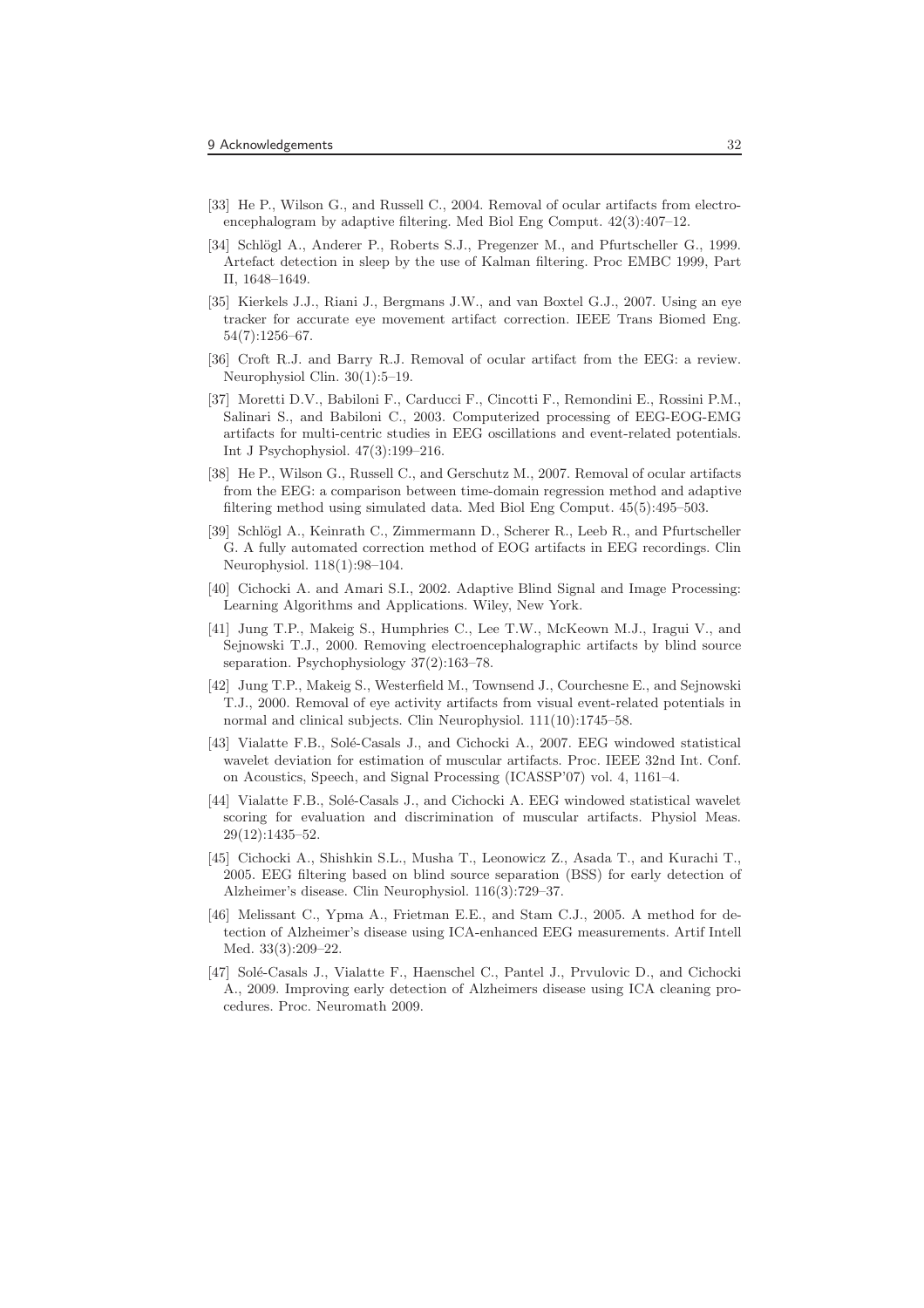- [48] Solé-Casals J., Vialatte F.B., Chen Z., and Cichocki A., 2009. Coherency and sharpness measures by using ICA algorithms. An investigation for Alzheimers disease discrimination. 2nd International Conference on Bio-inspired systems and signal processing, Porto, Portugal, January 14-17 2009. Proc. Biosignals 2009.
- [49] Solé-Casals J., Vialatte F.B., Chen Z., and Cichocki A., 2008. Investigation of ICA algorithms for feature extraction of EEG signals in discrimination of Alzheimer disease. 1st International Conference on Bio-inspired systems and signal processing, Funchal, Madeira, Portugal, January 28-31 2008. Proc. Biosignals 2008.
- [50] Vialatte F.B., Solé-Casals J., Maurice M., Latchoumane C., Hudson N. Wimalaratna S., Jeong J., and Cichocki A., 2008. Improving the Quality of EEG Data in Patients With Alzheimers Disease Using ICA. Proc. 15th International Conference on Neural Information Processing, ICONIP 2008, LNCS, Part II, 5507:979986.
- [51] Vialatte F.B., Bakardjian H., Prasad R., and Cichocki A. EEG paroxysmal gamma waves during Bhramari Pranayama: A yoga breathing technique. Conscious Cogn., in press.
- [52] Baker M., Akrofi K., Schiffer R., and Michael W. O' Boyle, 2008. EEG Patterns in Mild Cognitive Impairment (MCI) Patients. Open Neuroimag J. 2: 52–55.
- [53] Besthorn C., Zerfass R., Geiger-Kabisch C., Sattel H., Daniel S., Schreiter-Gasser U., and Frstl H., 1997. Discrimination of Alzheimer's disease and normal aging by EEG data. Electroencephalography and Clinical Neurophysiology 103:241–248.
- [54] van der Hiele K., Vein A.A., Reijntjes R.H., Westendorp R.G., Bollen E.L., van Buchem M.A., van Dijk J.G., Middelkoop H.A., 2007. EEG correlates in the spectrum of cognitive decline. Clin Neurophysiol. 118(9):1931–9.
- [55] Czigler B., Csikós D., Hidasi Z., Anna Gaál Z., Csibri E., Kiss E., Salacz P., Molnár M., 2008. Quantitative EEG in early Alzheimer's disease patients—power spectrum and complexity features. Int. J. Psychophysiol. 68(1):75–80.
- [56] Gianotti L.R., Künig G., Lehmann D., Faber P.L., Pascual-Marqui R.D., Kochi K., and Schreiter-Gasser U., 2007. Correlation between disease severity and brain electric LORETA tomography in Alzheimer's disease. Clin. Neurophysiol. 118(1):186–96.
- [57] Herrmann C.S. and Demiralp T., 2005. Human EEG gamma oscillations in neuropsychiatric disorders. Clin. Neurophysiol. 116(12):2719–33.
- [58] Latchoumane C.F.V., Vialatte F.B., Cichocki A., and Jeong J. Multiway analysis of Alzheimers disease: classification based on space-frequency characteristics of EEG time series, 2008. Proc. World Congress on Engineering 2008, London, United Kingdom, 2–4 July.
- [59] Latchoumane C.F.V, Vialatte F.B., Jeong J., and Cichocki A. EEC Classification of Mild and Severe Alzheimer's Disease using Parallel Factor Analysis Method, 2009. In Advances in Electrical Engineering and Computational Science, in press.
- [60] Schreiter Gasser U., Rousson V., Hentschel F., Sattel H., Gasser T., 2008. Alzheimer disease versus mixed dementias: an EEG perspective. Clin Neurophysiol 119(10):2255–9.
- [61] Moretti D.V., Fracassi C., Pievani M., Geroldi C., Binetti G., Zanetti O., Sosta K., Rossini P.M., and Frisoni G.B., 2009. Increase of theta/gamma ratio is associated with memory impairment. Clin. Neurophysiol.  $120(2):295-303$ .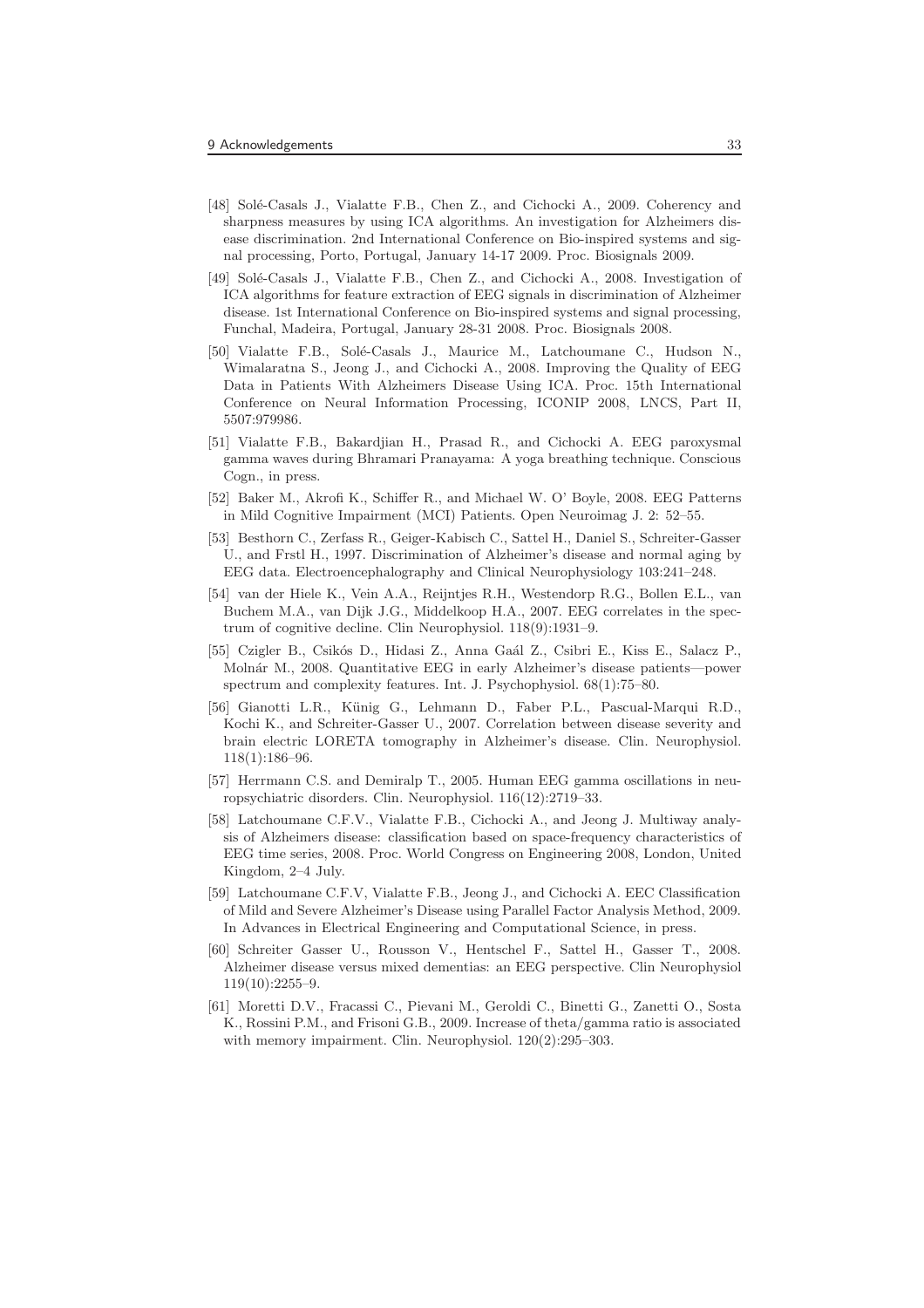- [62] Polikar R., Topalis A., Green D., Kounios J., and Clark C.M., 2007. Comparative multiresolution wavelet analysis of ERP spectral bands using an ensemble of classifiers approach for early diagnosis of Alzheimer's disease. Comput Biol Med. 37(4):542–58.
- [63] Vialatte F.B., Maurice M., and Cichocki A., 2008. Why sparse bump models? OHBM meeting, Melbourne, Australia, June 15–19 2008. Neuroimage, 41(S1):S159.
- [64] Vialatte F.B., Sole-Casals J., Hazart A., Prvulovic D., Dauwels J., Pantel J., and Haenschel C., 2009. Modeling transient oscillations in the EEG of patients with mild cognitive impairment. Proc. 2nd International Conference on Cognitive Neurodynamics (ICCN09).
- [65] Vialatte F., Cichocki A., Dreyfus G., Musha T., Shishkin S.L., and Gervais R., 2005. Early Diagnosis of Alzheimer's Disease by Blind Source Separation, Time Frequency Representation, and Bump Modeling of EEG Signals. Proc. 15th International Conference on Artificial Neural Networks (Part I, Eds. W. Duch, J. Kacprzyk, E. Oja, and S. Zadrozny,), Warsaw, Poland, September 11–15. Springer, LNCS 3696, pp. 683–692.
- [66] Barlow J. S., The Electroencephalogram: Its Patterns and Origins, MIT Press, 1993.
- [67] van Deursen J.A., Vuurman E.F., Verhey F.R., van Kranen-Mastenbroek V.H., and Riedel W.J., 2009. Increased EEG gamma band activity in Alzheimer's disease and mild cognitive impairment. J Neural Transm. 115(9):1301–11.
- [68] Vialatte F., 2005. Modélisation en bosses pour l'analyse des motifs oscillatoires reproductibles dans l'activité de populations neuronales : applications à l'apprentissage olfactif chez l'animal et à la détection précoce de la maladie d'Alzheimer, PhD Thesis, Paris VI University, Paris.
- [69] Vialatte F., Martin C., Dubois R., Haddad J., Quenet B., Gervais R., and Dreyfus G., 2007. A machine learning approach to the analysis of time-frequency maps, and its application to neural dynamics. Neural Networks 20, 194–209.
- [70] Vialatte F., J. Sol-Casals, J. Dauwels, M. Maurice, and A. Cichocki, 2009. Bump time-frequency toolbox: a toolbox for time-frequency oscillatory bursts extraction in electrophysiological signals. BMC Neuroscience 10:46.
- [71] Shannon C.E., 1948. A Mathematical Theory of Communication. Bell System Technical Journal 27:379–423, 623–656.
- [72] Cover T. M. and Thomas J. A., 1991. Elements of Information Theory. Wiley, New York.
- [73] Pincus S.M., 1991. Approximate entropy as a measure of system complexity. Proc Natl Acad Sci USA 88:2297–2301.
- [74] Lake D.E., Richman J.S, Griffin M.P., and Moorman J.R., 2002. Sample entropy analysis of neonatal heart rate variability. Am J Physiol 283(3):R789–R797.
- [75] Costa M., Goldberger A.L., Peng C.-K., 2002. Multiscale entropy analysis of physiologic time series. Phys Rev Lett 89:062102.
- [76] Costa M., Goldberger A.L., and Peng C.-K., 2005. Multiscale entropy analysis of biological signals. Phys Rev E 71:021906.
- [77] Jeong J., Gore J., and Peterson B., 2001. Mutual information analysis of the EEG in patients with Alzheimer's disease. Clinical Neurophysiology 112, 827–835.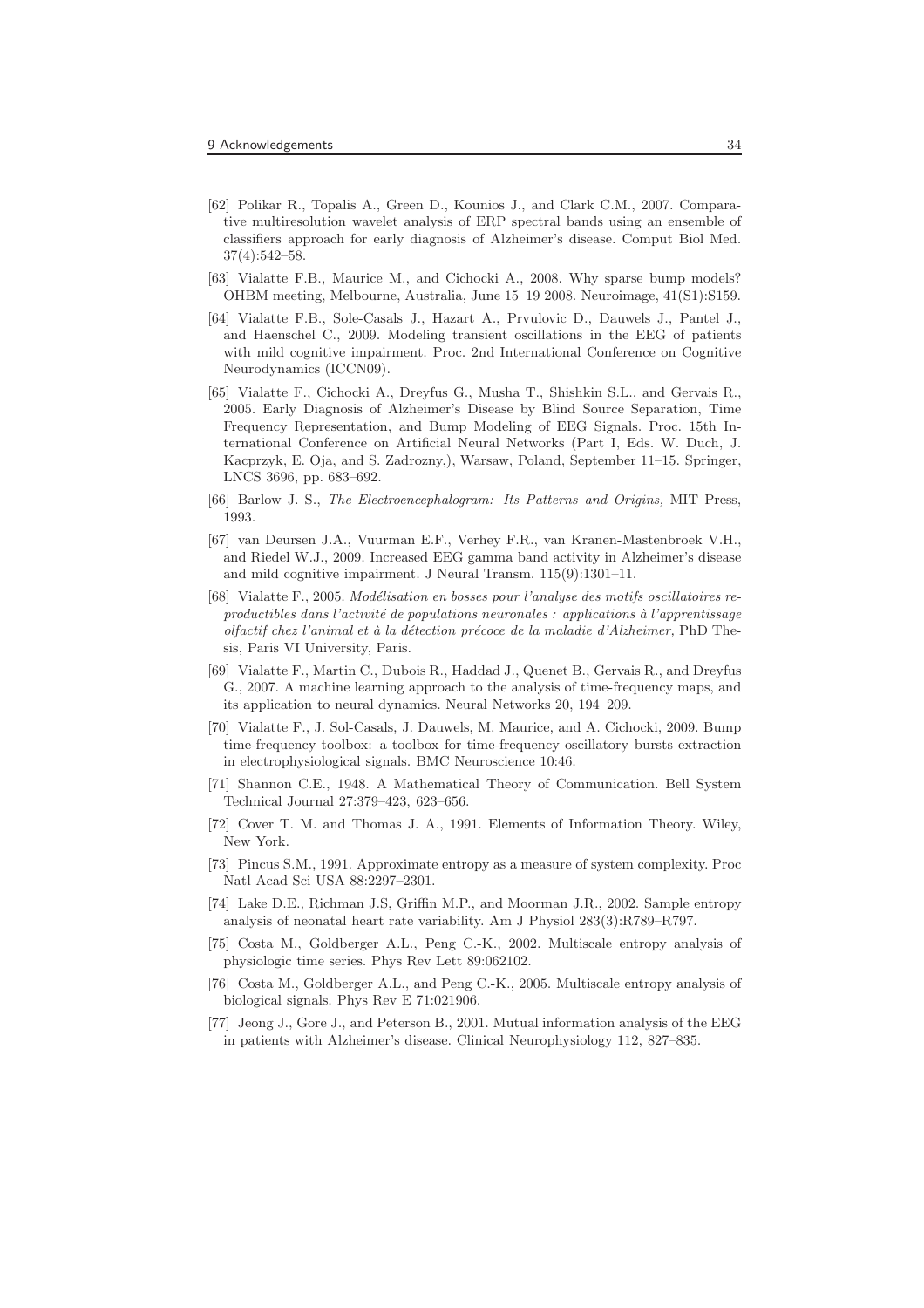- [78] Lempel A. and Ziv J., 1976. On the complexity of finite sequences. IEEE Transactions on Information Theory 22:75–81.
- [79] Ziv J. and Lempel A., 1978. A universal algorithm for sequential data compression. IEEE Transactions on Information Theory 23:337–343.
- [80] Welch T.A., 1984. A technique for high-performance data compression. IEEE Computer 17:8–19.
- [81] Ziv J. and Lempel A., 1978. Compression of individual sequences via variable-rate coding. IEEE Transactions on Information Theory 24:530–536.
- [82] Zhao P., Van-Eetvelt P., Goh C., Hudson N., Wimalaratna S., and Ifeachor E., 2007. Characterization of EEGs in Alzheimer's disease using information theoretic methods. Conf Proc 2007 IEEE Eng Med Biol Soc. pp. 5127–31.
- [83] Mandelbrot B.B., 1982. The Fractal Geometry of Nature. W.H. Freeman and Company.
- [84] Grassberger P., 1983. Generalized dimensions of strange attractors. Physics Letters A 97 (6):227–230.
- [85] Kaplan J. and Yorke J., 1987. Chaotic behavior of multidimensional difference equations. In Peitgen, H.O. & Walther, H.O., editors, Functional Differential Equations and Approximation of Fixed Points Springer, New York.
- [86] Pesin Y.B., 1977. Characteristic Lyapunov exponents and smooth ergodic theory. Russian Math. Surveys 32(4):55–114.
- [87] Hornero R., Abásolo D., Escudero J., and Gómez C., 2009. Nonlinear analysis of electroencephalogram and magnetoencephalogram recordings in patients with Alzheimer's disease. Phil. Trans. R. Soc. A 367:317–336.
- [88] Abásolo D., Escudero J., Hornero R., Gómez C., and Espino P., 2008. Approximate entropy and auto mutual information analysis of the electroencephalogram in Alzheimer's disease patients. Med. Biol. Eng. Comput. (10):1019–28.
- [89] Abásolo D., Hornero R., Espino P., Alvarez D., and Poza J., 2006. Entropy analysis of the EEG background activity in Alzheimer's disease patients. Physiol Meas.  $27(3):241-53.$
- [90] Abásolo D., Hornero R., Espino P., Poza J., Sánchez C.I., and de la Rosa R., 2005. Analysis of regularity in the EEG background activity of Alzheimer's disease patients with Approximate Entropy. Clin Neurophysiol. 2005 Aug;116(8):1826-34.
- [91] Besthorn C., Sattel H., Geiger-Kabisch C., Zerfass R. and Förstl H., 1995. Parameters of EEG dimensional complexity in Alzheimer's disease. Electroencephalography and Clinical Neurophysiology 95:8489.
- [92] B. Jelles, J.H. van Birgelen, J.P.J. Slaets, R.E.M. Hekster, E.J. Jonkman and C.J. Stam, 1999. Decrease of non-linear structure in the EEG of Alzheimer's patients compared to healthy controls. Clinical Neurophysiology 110:1159–1167.
- [93] Adeli H., Ghosh-Dastidar S., Dadmehr N., 2008. A spatio-temporal waveletchaos methodology for EEG-based diagnosis of Alzheimer's disease. Neurosci Lett. 444(2):190–4.
- [94] Woon W., Cichocki A., Vialatte F., and Musha T., 2007. Techniques for early detection of Alzheimer's disease using spontaneous EEG recordings. Physiol. Meas. 28 335–347.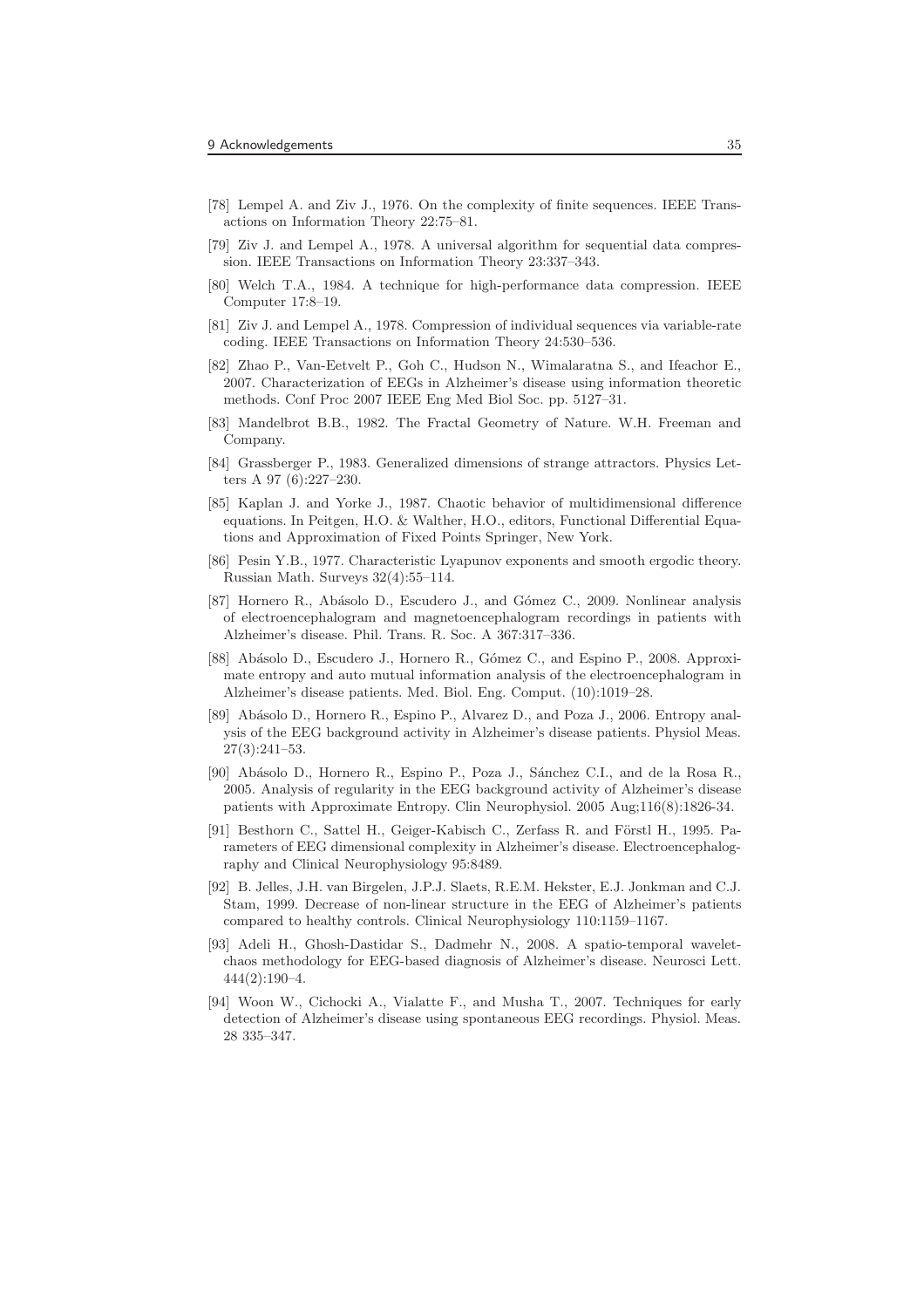- [95] Park J-H., Kim S., Kim C-H., Cichocki A., and Kim K., 2007. Multiscale Entropy Analysis of EEG from Patients under Different Pathological Conditions. Fractals 15(4):399–404.
- [96] Dauwels J., Vialatte F., and Cichocki A., 2007. A comparative study of synchrony measures for the early detection of AD. Lecture Notes in Computer Science 4985, Springer.
- [97] Dauwels J., Vialatte F., and Cichocki A., 2009. A comparative study of synchrony measures for the early diagnosis of Alzheimer's disease based on EEG. NeuroImage, in press.
- [98] Dauwels J., Vialatte F., Latchoumane C., Jeong J., and Cichocki A., 2009. Loss of EEG Synchrony in Early-Stage AD patients: a Study with Multiple Synchrony Measures and Multiple EEG Data Sets. Proc. 31th Annual International Conference of the IEEE Engineering in Medicine and Biology Society (EMBC09), in press
- [99] Stevens A., Kircher T., Nickola M., Bartels M., Rosellen N., and Wormstall H., 2001. Dynamic regulation of EEG power and coherence is lost early and globally in probable DAT. Eur. Arch. Psychiatry Clin. Neurosci. 251, 199–204.
- [100] Brassen S., Braus D., Weber-Fahr W., Trost H., Moritz S., and Adler G., 2004. Late-onset depression with mild cognitive deficits: electrophysiological evidences for a preclinical dementia syndrome. Dementia and Geriatric Cognitive Disorders 18, 271–277.
- [101] Locatelli T., Cursi M., Liberati D., Franceschi M., and Comi G., 1998. EEG coherence in Alzheimer's disease. Electroencephalogr. Clin. Neurophysiol. 106, 229– 37.
- [102] Wada Y., Nanbu Y., Koshino Y., Yamaguchi N., and Hashimoto T., 1998. Reduced interhemispheric EEG coherence in Alzheimer's disease: analysis during rest and photic stimulation. Alzheimer Dis. Assoc. Disord. 12, 175–81.
- [103] Hogan M., Swanwicka G., Kaiserb J., Rowanc M. and Lawlora B., 2003. Memoryrelated EEG power and coherence reductions in mild Alzheimer's disease. Int. J. Psychophysiol. 49, 147–163.
- [104] Anghinah R., Kanda P., Jorge M., De Lima E., Pascuzzi L., and De Paiva Melo A., 2000. Alpha band coherence analysis of EEG in healthy adult and Alzheimer's type dementia subjects. Arq. Neuropsiquiatr. 58, 272–275.
- [105] Hidasi Z., Czigler B., Salacz P., Csibri E., Molnár M., 2007. Changes of EEG spectra and coherence following performance in a cognitive task in Alzheimer's disease. Int. J. Psychophysiol. 65(3):252–260.
- [106] Jelles B., Scheltens P., van der Flier W.M., Jonkman E.J., da Silva F.H., and Stam C.J., 2008. Global dynamical analysis of the EEG in Alzheimer's disease: frequency-specific changes of functional interactions. Clin. Neurophysiol. 119(4):837–841.
- [107] Stam C.J., Nolte G., Daffertshofer A., 2007. Phase lag index: assessment of functional connectivity from multi channel EEG and MEG with diminished bias from common sources. Hum. Brain Mapp. 28(11):1178–1193.
- [108] Babiloni C., Pievani M., Vecchio F., Geroldi C., Eusebi F., Fracassi C., Fletcher E., De Carli C., Boccardi M., Rossini P.M., Frisoni G.B., 2009. White-matter lesions along the cholinergic tracts are related to cortical sources of EEG rhythms in amnesic mild cognitive impairment. Hum. Brain Mapp. 30(5):1431–43.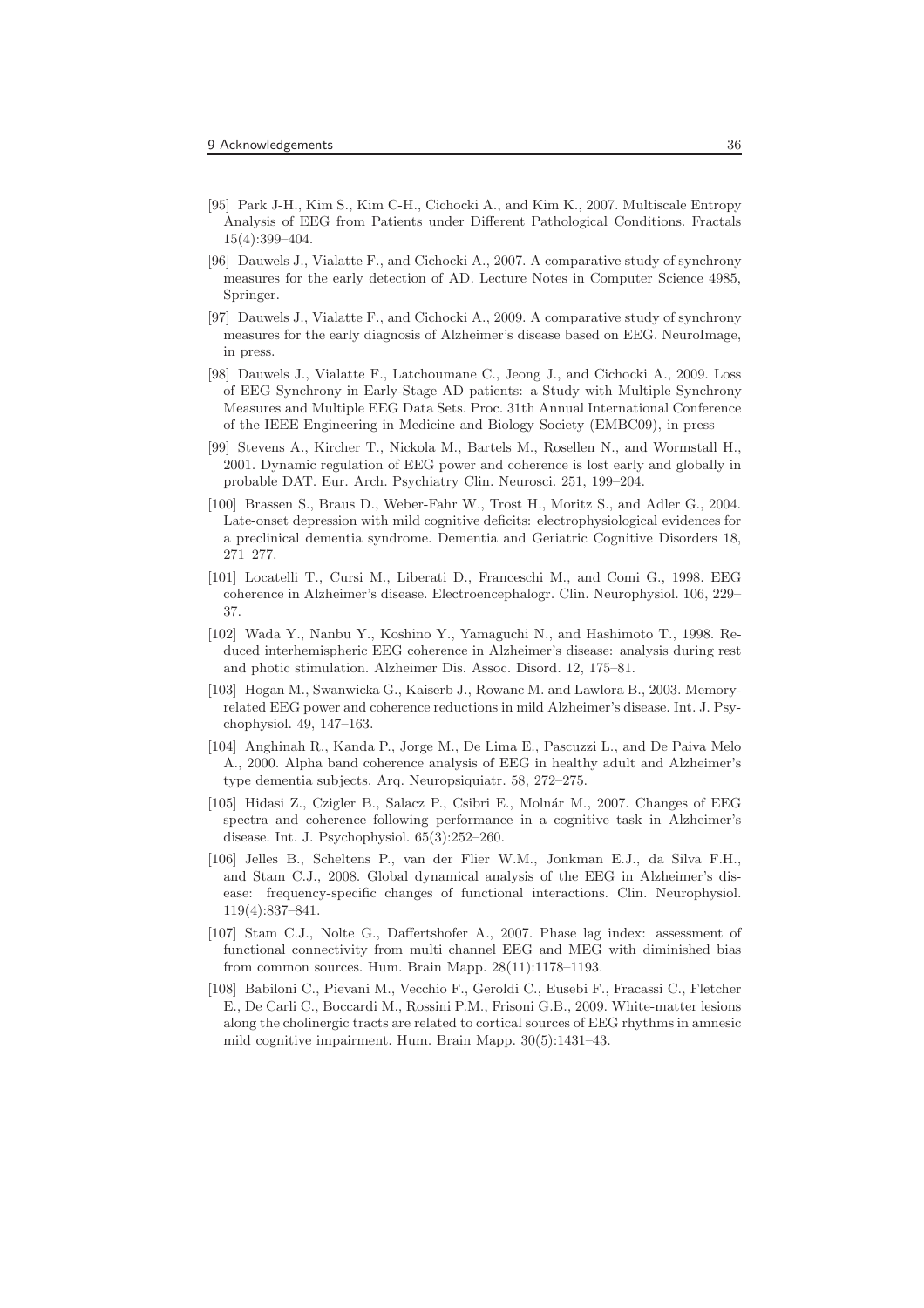- [109] Babiloni C., Ferri R., Binetti G., Vecchio F., Frisoni G.B., Lanuzza B., Miniussi C., Nobili F., Rodriguez G., Rundo F., Cassarino A., Infarinato F., Cassetta E., Salinari S., Eusebi F., Rossini P.M., 2009. Directionality of EEG synchronization in Alzheimer's disease subjects. Neurobiol Aging 30(1):93-102.
- [110] Kramer M., Chang F. L., Cohen M., Hudson D., and Szeri A., 2007. Synchronization measures of the scalp EEG can discriminate healthy from Alzheimer's subjects. International Journal of Neural Systems 17, 1–9.
- [111] Stam C. J., van der Made Y., Pijnenburg Y. A. L., and Scheltens Ph., 2003. EEG synchronization in mild cognitive impairment and Alzheimer's disease. Acta Neurologica Scandinavica 108, 90–96.
- [112] Stam C. J., Montez T., Jones B. F., Rombouts S. A. R. B., van der Made Y., Pijnenburg Y. A. L., and Scheltens Ph., 2005. Disturbed fluctuations of resting state EEG synchronization in Alzheimer's disease. Clinical Neurophysiology 116, 708–715.
- [113] Babiloni C., Ferri R., Binetti G., Cassarino A., Forno G. D., Ercolani M., Ferreri F., Frisoni G. B., Lanuzza B., Miniussi C., Nobili F., Rodriguez G., Rundo F., Stam C. J., Musha T., Vecchio F., and Rossini P. M., 2006. Fronto-parietal coupling of brain rhythms in mild cognitive impairment: a multicentric EEG study. Brain Res. Bull. 69, 63–73.
- [114] Pijnenburg Y. A., van de Made Y., van Cappellen van Walsum A. M., Knol D. L., Scheltens P., Stam C. J., 2004. EEG Synchronization likelihood in mild cognitive impairment and Alzheimer's disease during a working memory task. Clin. Neurophysiol. 115, 1332–9.
- [115] Wan B., Ming D., Qi H., Xue Z., Yin Y., Zhou Z., Cheng L., 2008. Linear and nonlinear quantitative EEG analysis. IEEE Eng. Med. Biol. Mag. 27(5):58–63.
- [116] Pijnenburg Y.A., Strijers R.L., Made Y.V., van der Flier W.M., Scheltens P., and Stam C.J., 2008. Investigation of resting-state EEG functional connectivity in frontotemporal lobar degeneration. Clin Neurophysiol. 119(8):1732–8.
- [117] Koenig T., Prichep L., Dierks T., Hubl D., Wahlund L. O., John E. R., and Jelic V., 2005. Decreased EEG synchronization in Alzheimer's disease and mild cognitive impairment. Neurobiol. Aging. 26, 165–71.
- [118] Park Y.M., Che H.J., Im C.H., Jung H.T., Bae S.M., and Lee S.H., 2008. Decreased EEG synchronization and its correlation with symptom severity in Alzheimer's disease. Neurosci Res. 62(2):112–7.
- [119] Dauwels J., Vialatte F., Rutkowski T., and Cichocki A., 2007. Measuring neural synchrony by message passing, Advances in Neural Information Processing Systems 20 (NIPS 20), in press.
- [120] Dauwels, J., F. Vialatte, T. Weber, and A. Cichocki, 2009. Quantifying statistical interdependence by message passing on graphs, Part I: One-dimensional point processes. Neural Computation 21:8, in press.
- [121] Dauwels J., F. Vialatte, T. Weber, T. Musha, and A. Cichocki, 2009. Quantifying statistical interdependence by message passing on graphs, Part II: Multi-dimensional point processes. Neural Computation 21:8, in press.
- [122] Dauwels J., Weber T., Vialatte F.B., and Cichocki A., 2008. Quantifying the Similarity of Multiple Multi-Dimensional Point Processes by Integer Programming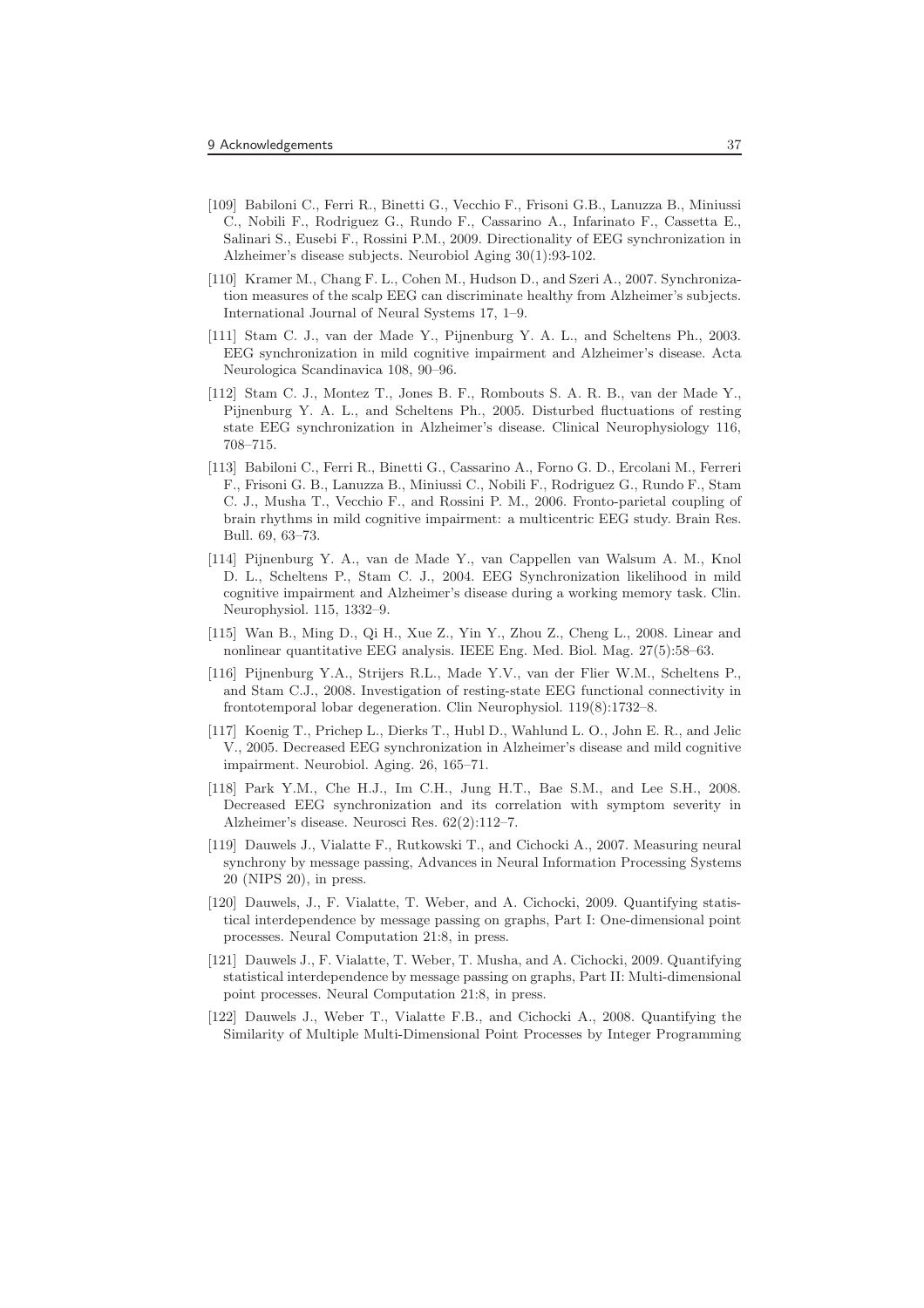with Application to Early diagnosis of Alzheimers Disease from EEG. Proc. 30th IEEE International Conference of the Engineering in Medicine and Biology Society, EMBC, August 20-24, 2008, Vancouver, BC, Canada.

- [123] Stam C. J., 2005. Nonlinear dynamical analysis of EEG and MEG: review of an emerging field. Clinical Neurophysiology 116, 2266–2301.
- [124] Quiroga R. Q., Kraskov A., Kreuz T., and Grassberger P., 2002. Performance of different synchronization measures in real data: a case study on EEG signals. Physical Review E 65.
- [125] Pereda E., Quiroga R. Q., and Bhattacharya J., 2005. Nonlinear multivariate analysis of neurophsyiological signals. Progress in Neurobiology 77, 1–37.
- [126] Gunduz A. and J.C. Principe J.C., 2009. Correntropy as a novel measure for nonlinearity tests. Signal Processing 89(1): 14–23.
- [127] Kaminski M. and Hualou Liang, 2005. Causal influence: advances in neurosignal analysis. Critical review in biomedical engineering 33, (4):347–430.
- [128] Ancona N., Marinazzo D., and Stramaglia S., 2004. Radial basis function approach to nonlinear Granger causality of time series. Physical Review E 70.
- [129] Chen Y., Rangarajan G., Feng J., and Ding M., 2004. Analyzing multiple nonlinear time series with extended Granger causality. Physics Letters A 324, 26–35.
- [130] Lachaux J.-P., Rodriguez E., Martinerie J., and Varela F. J., 1999. Measuring phase synchrony in brain signals. Human Brain Mapping 8, 194–208.
- [131] Nolte G., Wheaton O.B.L., Mari Z., Vorbach S., and Hallett M., 2004. Identifying true brain interaction from EEG data using the imaginary part of coherency. Clin Neurophysiol 115:2292–2307.
- [132] Koenig T., Lehmann D., Saito N., Kuginuki T., Kinoshita T., and Koukkou M., 2001. Decreased functional connectivity of EEG theta-frequency activity in first-episode, neuroleptic-naive patients with schizophrenia: preliminary results. Schizophrenia Res. 1–2, 55–60.
- [133] Stam C. J. and van Dijk B. W., 2002. Synchronization likelihood: an unbiased measure of generalized synchronization in multivariate data sets. Physica D 163, 236–251.
- [134] Saito N., Kuginuki T., Yagyu T., Kinoshita T., Koenig T., Pascual-Marqui R. D., Kochi K., Wackermann J., and Lemann D., 1998. Global, regional and local measures of complexity of multichannel EEG in acute, neuroleptic-naive, first-break schizophrenics. Society of Biological Psychiatry. 43:794–802.
- [135] Carmeli C., Knyazeva M. G., Innocenti G. M., and De Feo O., 2005. Assessment of EEG synchronization based on state-space analysis. Neuroimage 25, 339–354.
- [136] Kraskov A., Stögbauer H., and Grassberger P., 2004. Estimating mutual information. Phys. Rev. E 69.
- [137] Aviyente S., 2005. A measure of mutual information on the time-frequency plane. Proc. of ICASSP 2005, 481–484.
- [138] Aviyente S., 2005. Information-theoretic signal processing on the time-frequency plane and applications. Proc. of EUSIPCO 2005.
- [139] Blanco S., Quiroga R. Q., Rosso O., and Kochen S., 1995. Time-frequency analysis of EEG series. Physical Review E 51.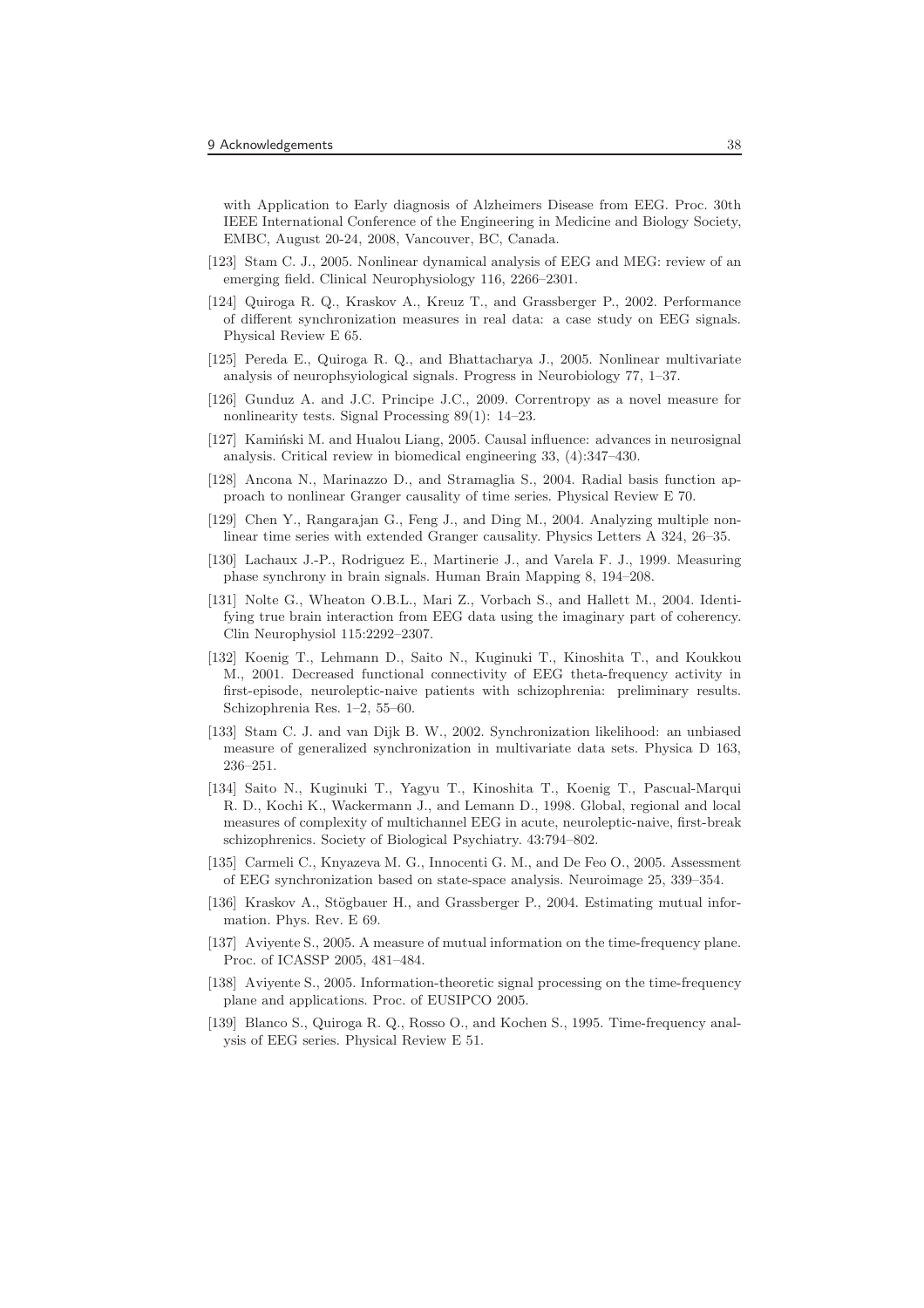- [140] Quiroga Q. R., Rosso O., and Basar E., 1999. Wavelet-entropy: a measure of order in evoked potentials. Electr. Clin. Neurophysiol. (Suppl.) 49, 298–302.
- [141] Besthorn C., Forstl H., Geiger-Kabisch C., Sattel H., Gasser T., and Schreiter-Gasser U, 1994. EEG Coherence in Alzheimer's disease. Electroencephalogr Clin Neurophysiol 90, 242–5.
- [142] Güntekin B, Saatci E, Yener G., 2009. Decrease of evoked delta, theta and alpha coherences in Alzheimer patients during a visual oddball paradigm. Brain Res. 1235:109–16.
- [143] Jiang Z. Y., 2005. Abnormal Corticol Functional Connections in Alzheimer's Disease: Analysis of Inter- and Intra-Hemispheric EEG Coherence. J Zhejiang Univ Sci B. 6, 259–264.
- [144] Knyazeva M.G., Jalili M., Brioschi A., Bourquin I., Fornari E., Hasler M., Meuli R., Maeder P., Ghika J., 2008. Topography of EEG multivariate phase synchronization in early Alzheimer's disease. Neurobiol Aging.
- [145] Yagyu T., Wackermann J., Shigeta M., Jelic V., Kinoshita T., K. Kochi, P. Julin, O. Almkvist, L. O. Wahlund, I. Kondakor, and Lehmann D., 1997. Global dimensional complexity of multichannel EEG in mild Alzheimer's disease and age-matched cohorts. Dement. Geriatr. Cogn. Disord. 8, 343–7.
- [146] Yoshimura M., Isotani T., Yagyu T., Irisawa S., Yoshida T., Sugiyama M., Minami T., Sugimoto T., Nobuhara K., Okugawa G., and Kinoshita T., 2004. Global approach to multichannel electroencephalogram analysis for diagnosis and clinical evaluation in mild Alzheimer's disease. Neuropsychobiology 49:163–166.
- [147] Watts D.J. and Strogatz S.H., 1998. Collective dynamics of "smallworld" networks. Nature 393(6684):440–2.
- [148] Stam C.J., Jones B.F., Nolte G., Breakspear M., Scheltens P., 2007. Smallworld networks and functional connectivity in Alzheimer's disease. Cereb Cortex  $17(1):92-9.$
- [149] He Y., Chen Z., Gong G., Evans A., 2009. Neuronal Networks in Alzheimer's Disease. Neuroscientist.
- [150] Jiang Z. Y., 2005. Study on EEG Power and Coherence in Patients with Mild Cognitive Impairment During Working Memory Task. J. Zhejiang Univ. Sci B. 6, 1213–9.
- [151] Jiang Z. Y. and Zheng L. L., 2006. Inter-and intra-hemispheric EEG coherence in patients with mild cognitive impairment at rest and during working memory task. J. Zhejiang Univ Sci B. 7, 357–364.
- [152] Uhlhaas P. and Singer W., 2006. Neural synchrony in brain disorders: relevance for cognitive dysfunctions and pathophysiology. Neuron 52, 155–168.
- [153] Babiloni C., Visser P.J., Frisoni G., De Deyn P.P., Bresciani L., Jelic V., Nagels G., Rodriguez G., Rossini P.M., Vecchio F., Colombo D., Verhey F., Wahlund L.O., and Nobili F., 2009. Cortical sources of resting EEG rhythms in mild cognitive impairment and subjective memory complaint. Neurobiol Aging, in press.
- [154] Rossini P.M., Del Percio C., Pasqualetti P., Cassetta E., Binetti G., Dal Forno G., Ferreri F., Frisoni G., Chiovenda P., Miniussi C., Parisi L., Tombini M., Vecchio F., and Babiloni C., 2006. Conversion from mild cognitive impairment to Alzheimer's disease is predicted by sources and coherence of brain electroencephalography rhythms. Neuroscience 143(3):793–803.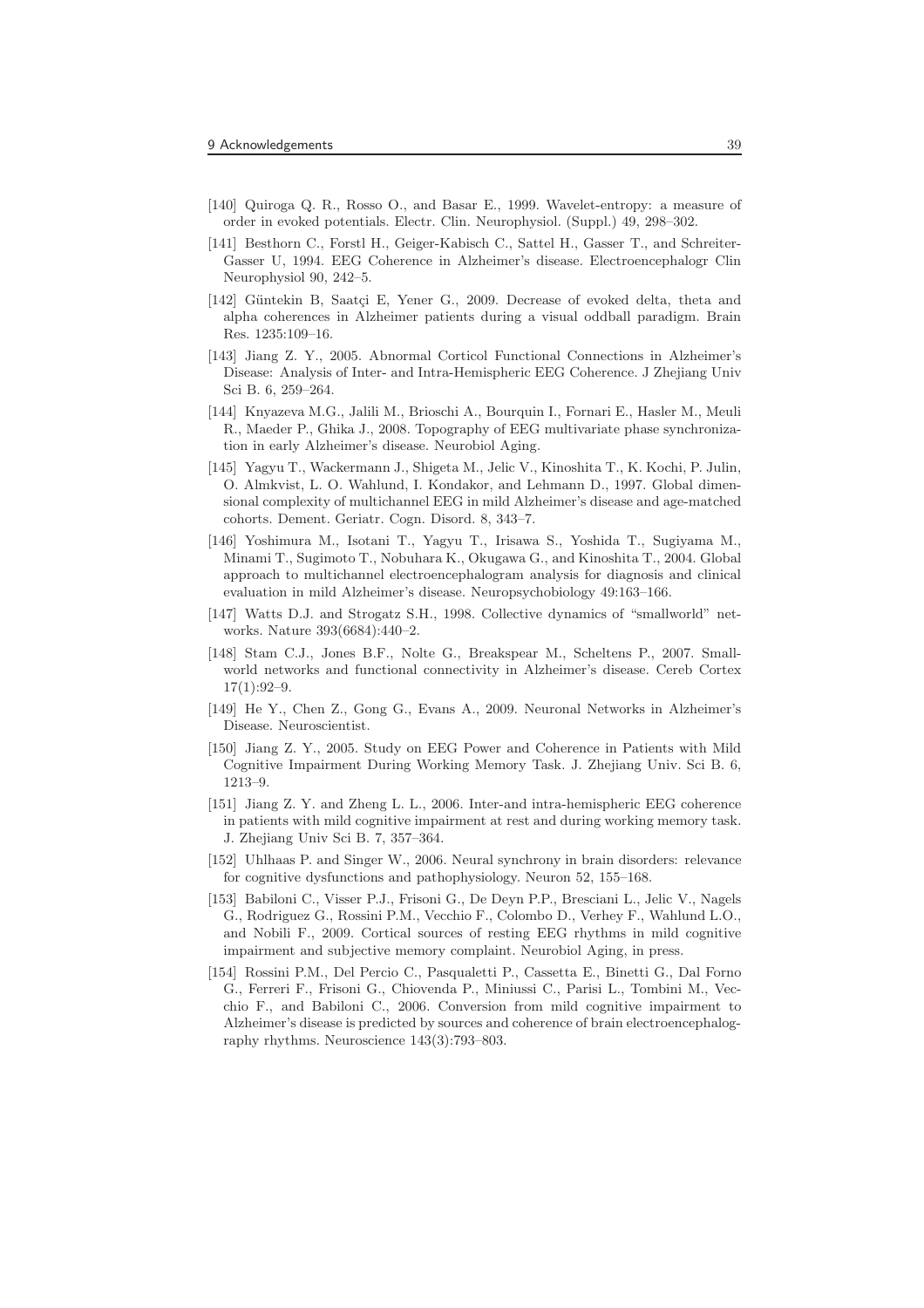- [155] Babiloni C., Cassetta E., Binetti G., Tombini M., Del Percio C., Ferreri F., Ferri R., Frisoni G., Lanuzza B., Nobili F., Parisi L., Rodriguez G., Frigerio L., Gurzì M., Prestia A., Vernieri F., Eusebi F., and Rossini P.M., 2007. Resting EEG sources correlate with attentional span in mild cognitive impairment and Alzheimer's disease. Eur J Neurosci. 25(12):3742–57.
- [156] Juckel G., Clotz F., Frodl T., Kawohl W., Hampel H., Pogarell O., and Hegerl U., 2008. Diagnostic usefulness of cognitive auditory event-related P300 subcomponents in patients with Alzheimers disease? J Clin Neurophysiol. 25(3):147–52.
- [157] Babiloni C., Frisoni G.B., Pievani M., Vecchio F., Lizio R., Buttiglione M., Geroldi C., Fracassi C., Eusebi F., Ferri R., and Rossini P.M., 2009. Hippocampal volume and cortical sources of EEG alpha rhythms in mild cognitive impairment and Alzheimer disease. Neuroimage 44(1):123–35.
- [158] Babiloni C., Frisoni G.B., Del Percio C., Zanetti O., Bonomini C., Cassetta E., Pasqualetti P., Miniussi C., De Rosas M., Valenzano A., Cibelli G., Eusebi F., Rossini P.M., 2009. Ibuprofen treatment modifies cortical sources of EEG rhythms in mild Alzheimer's disease. Clin. Neurophysiol. 120(4):709–18.
- [159] Babiloni C., Cassetta E., Dal Forno G., Del Percio C., Ferreri F., Ferri R., Lanuzza B., Miniussi C., Moretti D.V., Nobili F., Pascual-Marqui R.D., Rodriguez G., Luca Romani G., Salinari S., Zanetti O., and Rossini P.M., 2006. Donepezil effects on sources of cortical rhythms in mild Alzheimer's disease: Responders vs. Non-Responders. Neuroimage 31(4):1650–65.
- [160] Babiloni C., Frisoni G., Steriade M., Bresciani L., Binetti G., Del Percio C., Geroldi C., Miniussi C., Nobili F., Rodriguez G., Zappasodi F., Carfagna T., and Rossini P.M. Frontal white matter volume and delta EEG sources negatively correlate in awake subjects with mild cognitive impairment and Alzheimer's disease. Clin Neurophysiol. 117(5):1113–29.
- [161] Bonferroni C. E., 1936. Teoria statistica delle classi e calcolo delle probabilità Pubblicazioni del R. Instituto Superiore di Scienze Economiche e Commerciali di Firenze 8, 3–62.
- [162] Storey J., 2002. A direct approach to false discovery rates. Journal of the Royal Statistical Society, Series B (Methodological) 64 (3): 479–498.
- [163] Lehmann C., Koenig T., Jelic V., Prichep L., John R.E., Wahlund L.O., Dodge Y., and Dierks T., 2007. Application and comparison of classification algorithms for recognition of Alzheimer's disease in electrical brain activity (EEG). J Neurosci Methods. 161(2):342–50.
- [164] Buscema M, Rossini P, Babiloni C, and Grossi E., 2007. The IFAST model, a novel parallel nonlinear EEG analysis technique, distinguishes mild cognitive impairment and Alzheimer's disease patients with high degree of accuracy. Artif Intell Med. 40(2):127–41.
- [165] Chapman R.M., Nowlis G.H., McCrary J.W., Chapman J.A., Sandoval T.C., Guillily M.D., Gardner M.N., and Reilly L.A., 2007. Brain event-related potentials: diagnosing early-stage Alzheimer's disease. Neurobiol Aging. 28(2):194–201.
- [166] Goldberger A.L., Amaral L.A.N., Glass L., Hausdorff J.M., Ivanov P.Ch., Mark R.G., Mietus J.E., Moody G.B., Peng C.K., and Stanley H.E. PhysioBank, PhysioToolkit, and PhysioNet: Components of a New Research Resource for Complex Physiologic Signals. Circulation 101(23):e215-e220 [Circulation Electronic Pages; http://circ.ahajournals.org/cgi/content/full/101/23/e215]; 2000 (June 13).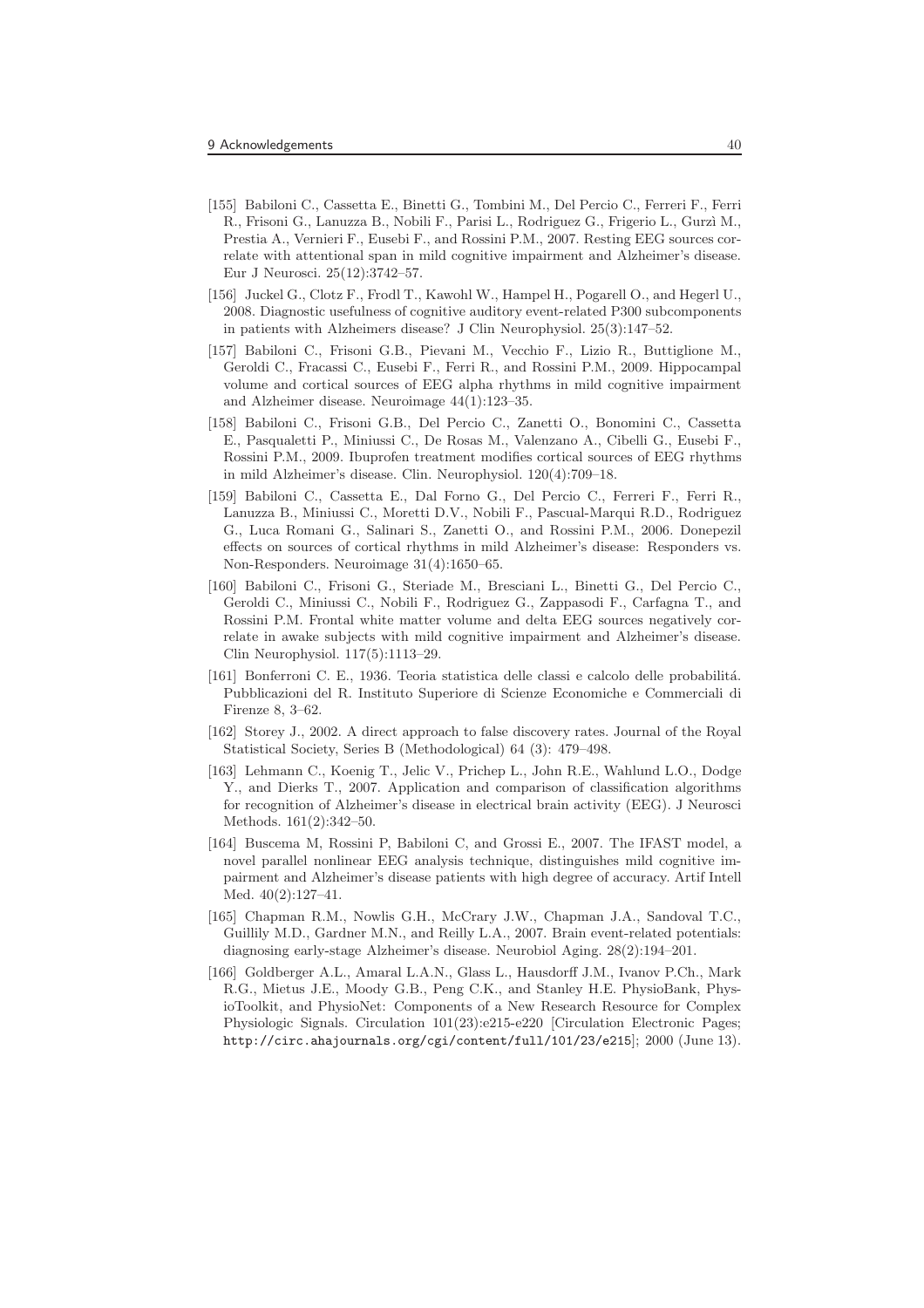- [167] Liddell B.J., Paul R.H., Arns M., Gordon N., Kukla M., Rowe D., Cooper N., Moyle J., and Williams L.M., 2007. Rates of decline distinguish Alzheimer's disease and mild cognitive impairment relative to normal aging: integrating cognition and brain function. J. Integr. Neurosci. 6(1):141–74.
- [168] Olichney J.M., Taylor J.R., Gatherwright J., Salmon D.P., Bressler A.J., Kutas M., and Iragui-Madoz V.J., 2008. Patients with MCI and N400 or P600 abnormalities are at very high risk for conversion to dementia. Neurology 70(19 Pt 2):1763–70.
- [169] Missonnier P., Deiber M.P., Gold G., Herrmann F.R., Millet P., Michon A., Fazio-Costa L., Ibañez V., and Giannakopoulos P., 2007. Working memory loadrelated electroencephalographic parameters can differentiate progressive from stable mild cognitive impairment. Neuroscience 150(2):346–56.
- [170] Bennys K., Portet F., Touchon J., and Rondouin G., 2007. Diagnostic value of event-related evoked potentials N200 and P300 subcomponents in early diagnosis of Alzheimer's disease and mild cognitive impairment. J Clin Neurophysiol. 24(5):405– 12.
- [171] Giannakopoulos P., Missonnier P., Kövari E., Gold G., and Michon A., 2009. Electrophysiological markers of rapid cognitive decline in mild cognitive impairment. Front Neurol Neurosci. 24:39–46.
- [172] Missonnier P., Gold G., Fazio-Costa L., Michel J.P., Mulligan R., Michon A., Ibáñez V., Giannakopoulos P., 2005. Early event-related potential changes during working memory activation predict rapid decline in mild cognitive impairment. J Gerontol A Biol Sci Med Sci. 60(5):660–6.
- [173] Liedorp M., van der Flier W.M., Hoogervorst E.L., Scheltens P., and Stam C.J., 2009. Associations between patterns of EEG abnormalities and diagnosis in a large memory clinic cohort. Dement Geriatr Cogn Disord. 27(1):18–23.
- [174] Haupt M., Gonzlez-Hernndez J.A., and Scherbaum W.A., 2008. Regions with different evoked frequency band responses during early-stage visual processing distinguish mild Alzheimer dementia from mild cognitive impairment and normal aging. Neurosci Lett. 442(3):273–8.
- [175] Roks G., Korf E.S., van der Flier W.M., Scheltens P., and Stam C.J., 2008. The use of EEG in the diagnosis of dementia with Lewy bodies. J Neurol Neurosurg Psychiatry. 79(4):377–80.
- [176] Rosengarten B., Paulsen S., Molnar S., Kaschel R., Gallhofer B., and Kaps M., 2007. Activation-flow coupling differentiates between vascular and Alzheimer type of dementia. J Neurol Sci. 257(1-2):149–54.
- [177] Kai T, Asai Y, Sakuma K, Koeda T, Nakashima K., 2005. Quantitative electroencephalogram analysis in dementia with Lewy bodies and Alzheimer's disease. J Neurol Sci. 237(1–2):89–95.
- [178] Jeong J., Chae J.H., Kim S.Y., and Han S.H., 2001. Nonlinear dynamical analysis of the EEG in patients with Alzheimer's disease and vascular dementia. Journal of Clinical Neurophysiology 18(1): 58–67.
- [179] Gawel M., Zalewska E., Szmidt-Sałkowska E., and Kowalski J., 2009. The value of quantitative EEG in differential diagnosis of Alzheimer's disease and subcortical vascular dementia. J Neurol Sci.
- [180] Uhlhaas P.J., Pantel J., Lanfermann H., Prvulovic D., Haenschel C., Maurer K., Linden D.E., 2008. Visual perceptual organization deficits in Alzheimer's dementia. Dement Geriatr Cogn Disord. 25(5):465–75.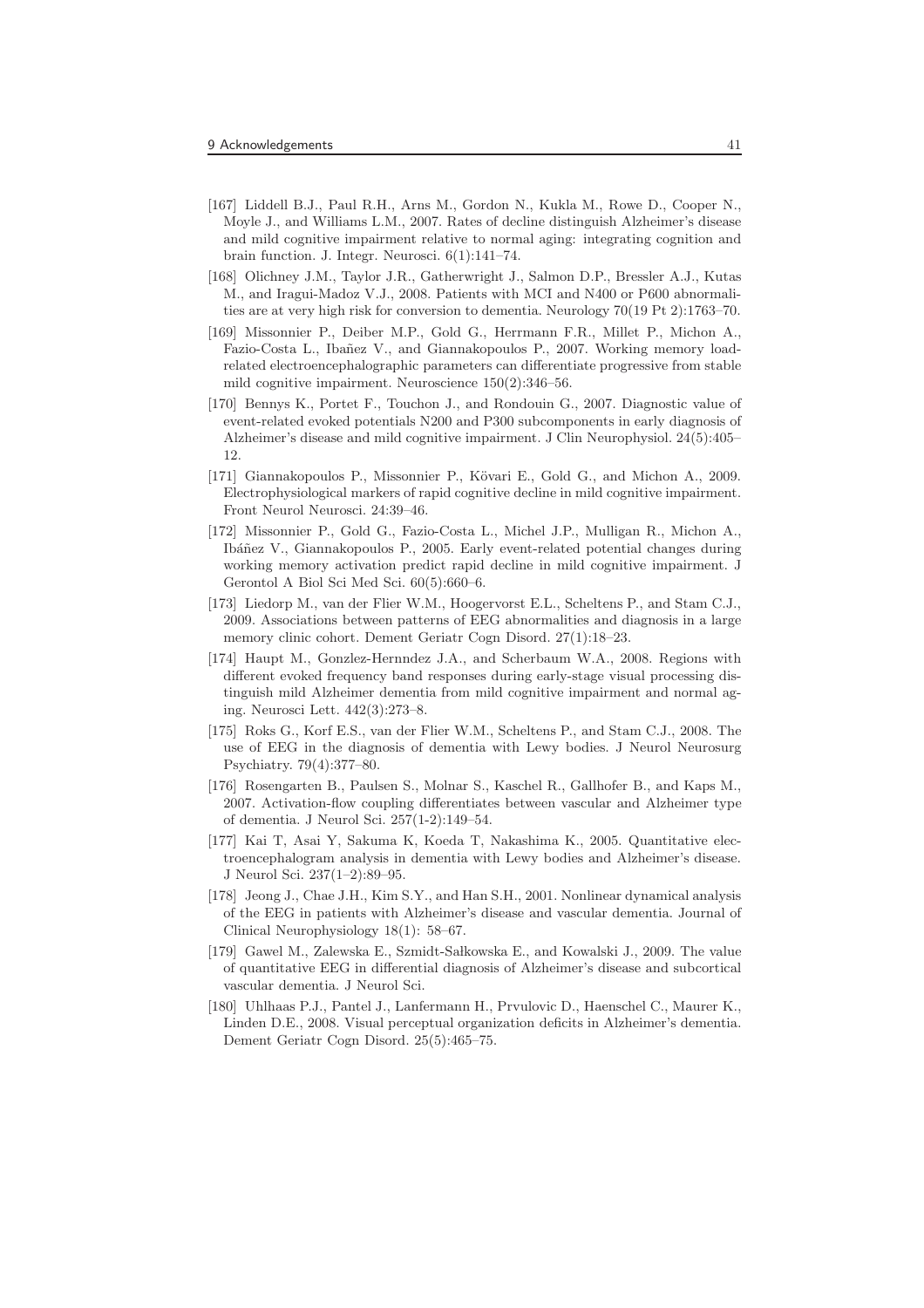- [181] Andersson M., Hansson O., Minthon L., Rosén I., and Londos E., 2008. Electroencephalogram variability in dementia with lewy bodies, Alzheimer's disease and controls. Dement. Geriatr. Cogn. Disord. 26(3):284–90.
- [182] Bonanni L., Thomas A., Tiraboschi P., Perfetti B., Varanese S., and Onofrj M. EEG comparisons in early Alzheimer's disease, dementia with Lewy bodies and Parkinson's disease with dementia patients with a 2-year follow-up. Brain. 131:690– 705.
- [183] Misulis K. E. and Fakhoury T., 2001. Spehlmann's Evoked Potential Primer. Butterworth-Heinemann, Boston–Oxford.
- [184] Brown, C.M., and Hagoort P., 1999. The cognitive neuroscience of language. In Colin M. Brown and Peter Hagoort. The Neurocognition of Language. New York: Oxford University Press., p. 6.
- [185] Crowley K., Sullivan E.V., Adalsteinsson E., Pfefferbaum A., and Colrain I.M., 2005. Differentiating pathologic delta from healthy physiologic delta in patients with Alzheimer disease. Sleep 28(7):865–70.
- [186] Fernandez R., Kavcic V., and Duffy C.J., 2007. Neurophysiologic analyses of lowand high-level visual processing in Alzheimer disease. Neurology 68(24):2066–76.
- [187] Crowley K., Trinder J., and Colrain I.M., 2004. Evoked K-complex generation: the impact of sleep spindles and age. Clin Neurophysiol. 115(2):471–6.
- [188] Caravaglios G., Costanzo E., Palermo F., and Muscoso E.G., 2008. Decreased amplitude of auditory event-related delta responses in Alzheimer's disease. Int. J. Psychophysiol. 2008 Oct;70(1):23–32.
- [189] Papaliagkas V., Kimiskidis V., Tsolaki M., and Anogianakis G., 2008. Usefulness of event-related potentials in the assessment of mild cognitive impairment. BMC Neuroscience 9:107.
- [190] Frodl T., Hampel H., Juckel G., Bürger K., Padberg F., Engel R.R., Möller H.J. and Hegerl U., 2002. Value of event-related P300 subcomponents in the clinical diagnosis of mild cognitive impairment and Alzheimer's Disease. Psychophysiology 39(2):175–81.
- [191] Polich J. and Corey-Bloom J., 2005. Alzheimer's disease and P300: review and evaluation of task and modality. Curr Alzheimer Res. 2(5):515–25.
- [192] Scherg M., 1992. Functional imaging and localization of electromagnetic brain activity. Brain Topography 5:103–11. More information on BESA can be found at http://www.besa.de/.
- [193] van Deursen J.A., Vuurman E.F., Smits L.L., Verhey F.R., Riedel W.J., 2009. Response speed, contingent negative variation and P300 in Alzheimer's disease and MCI. Brain Cogn. 69(3):592–9.
- [194] van Deursen J.A., Vuurman E.F., van Kranen-Mastenbroek V.H., Verhey F.R., Riedel W.J., 2009. 40-Hz steady state response in Alzheimer's disease and mild cognitive impairment. Neurobiol Aging.
- [195] Karrasch M., Laine M., Rinne J.O., Rapinoja P., Sinervä E., and Krause C.M. 2006. Brain oscillatory responses to an auditory-verbal working memory task in mild cognitive impairment and Alzheimer's disease. Int J Psychophysiol. 59(2):168–78.
- [196] Olichney J.M., Iragui V.J., Salmon D.P., Riggins B.R., Morris S.K., and Kutas M., 2006. Absent event-related potential (ERP) word repetition effects in mild Alzheimer's disease. Clin Neurophysiol. 117(6):1319–30.